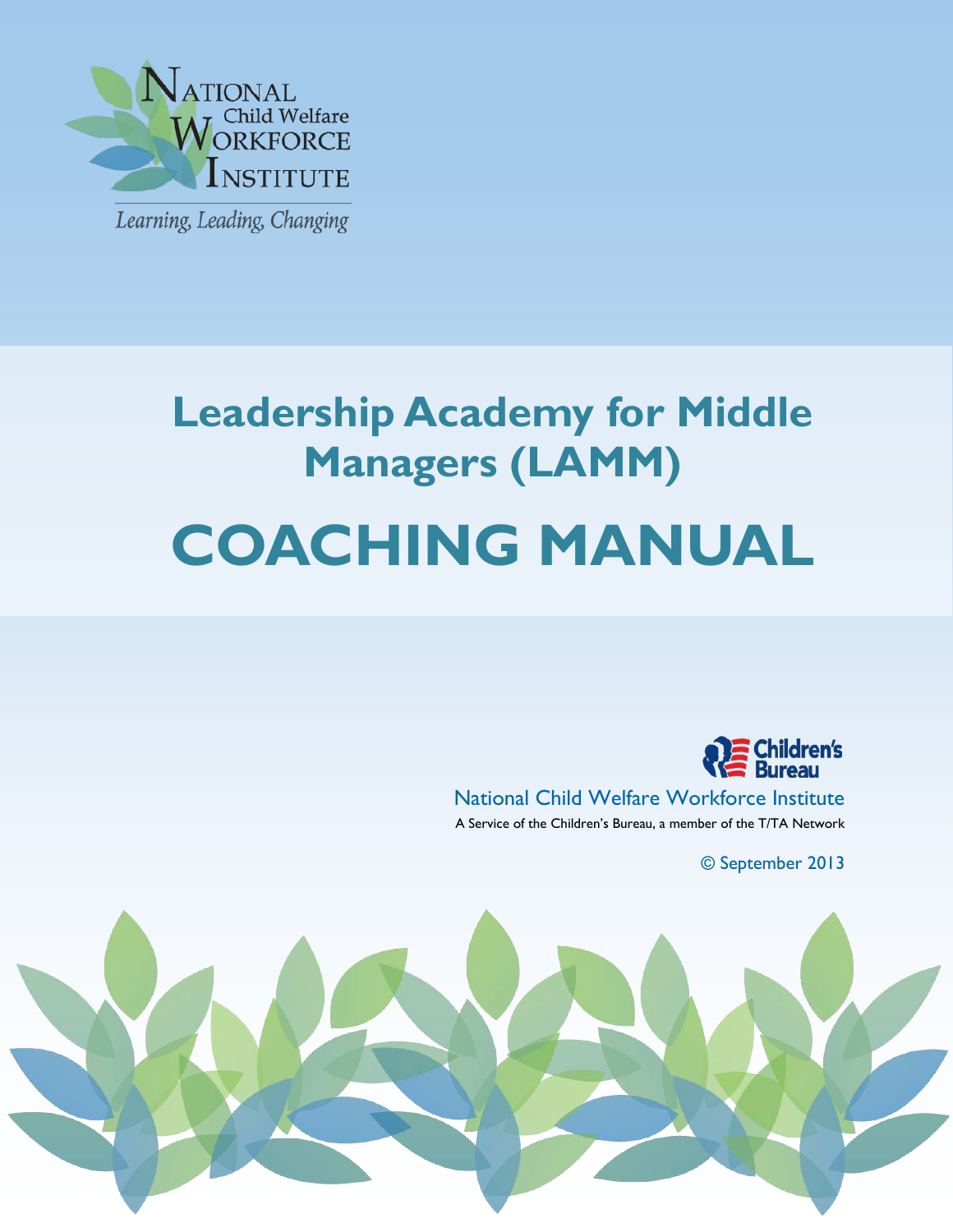

# **Acknowledgements**

This publication represents a collaborative effort by the partners of the National Child Welfare Workforce Institute (NCWWI)—University at Albany/SUNY, the University of Denver, Fordham University, University of Iowa, University of Maryland, Michigan State University, University of Michigan, Portland State University, University of Southern Maine, and the National Indian Child Welfare Association. Special thanks to Peter Watson, Director of the National Resource Center for Organizational Improvement, part of the Children's Bureau Training and Technical Assistance Network, for development support and consult. Production of the coaching manual was a team effort involving the following dedicated individuals: Nancy Dickinson, Deborah Reed, Patricia Mosher, and Mark Preston. We would like to acknowledge the assistance of Nichole Culley for her editorial support. Thanks also to Sara Munson for final editing and Rea Gibson, Jordan Institute for Families, UNC Chapel Hill, for her design assistance.

The NCWWI is funded through a Cooperative Agreement with U.S. DHHS, Administration for Children and Families, Children's Bureau, Award No. 90CT0145. Special thanks to Randi Walters, Children's Bureau Project Officer, for her support.

#### **Principal Author(s)**

Patricia Mosher, Leadership Academy for Middle Managers, Consultant/Trainer/Coach

Deborah M. Reed, LCSW, Leadership Academy for Middle Managers, Project Manager, Portland State University

Nancy S. Dickinson, PhD, National Child Welfare Workforce Institute, Project Director, University of Maryland

Mark Preston, Leadership Academy for Middle Managers, Consultant/Trainer/Coach

#### **Recommended citation**

National Child Welfare Workforce Institute. (2013). *Leadership Academy for Middle Managers (LAMM) coaching manua..* Albany, NY: Author.

#### **For more information**

Please visit the NCWWI website at www.ncwwi.org

© 2013, National Child Welfare Workforce Institute, University at Albany, Albany, NY

The contents of this document are solely the responsibility of the National Child Welfare Workforce Institute and do not necessarily represent the official views of the Children's Bureau.

This document may be reproduced in whole or part without restriction as long as the National Child Welfare Workforce Institute is credited for the work. Upon request, NCWWI will take appropriate steps to ensure that this publication is made accessible to members of the community with disabilities.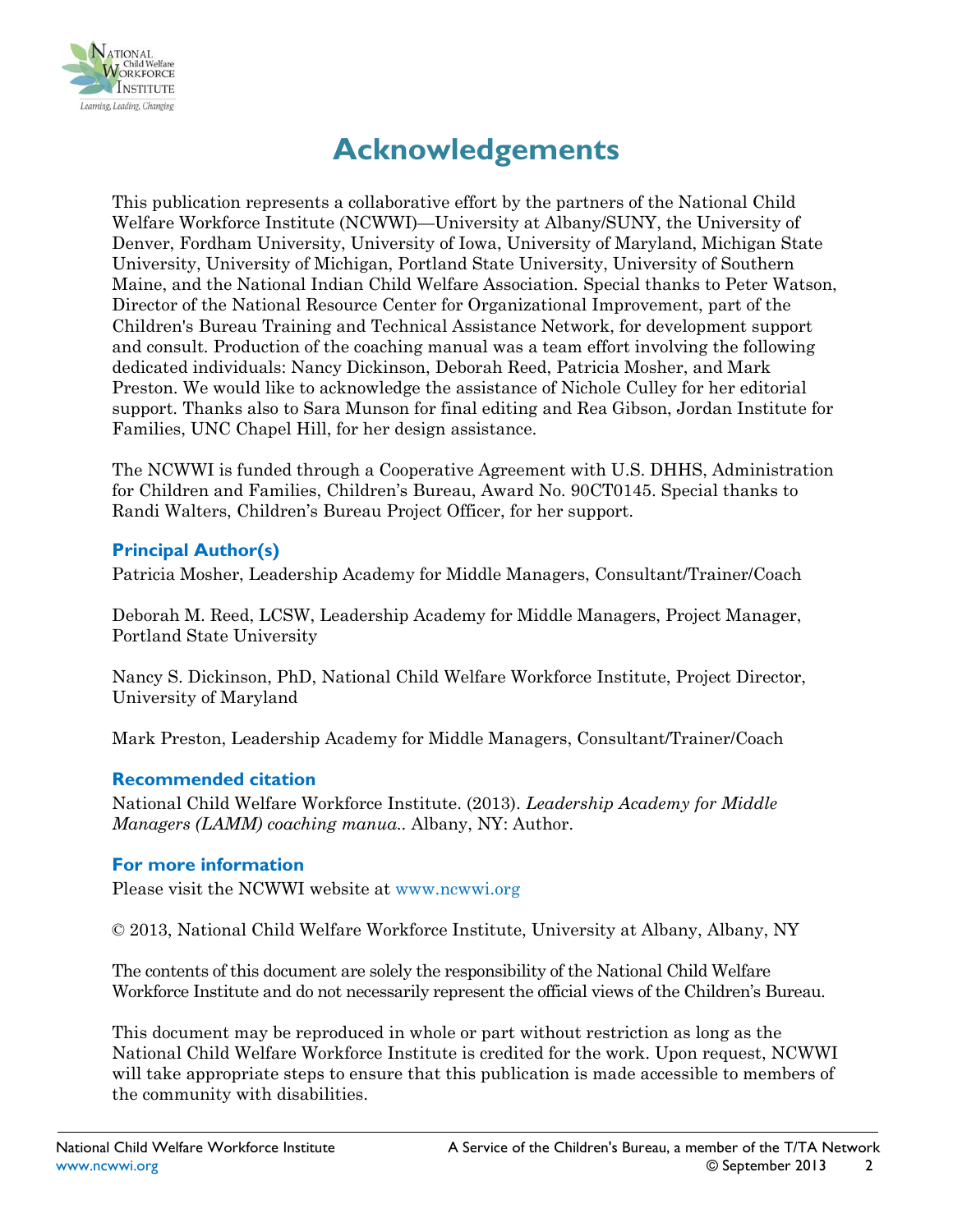

# **Table of Contents**

| I.   |                                                                                   |
|------|-----------------------------------------------------------------------------------|
|      | a.                                                                                |
|      | $\mathbf{b}$ .                                                                    |
|      | $\mathbf{c}$ .                                                                    |
|      | d.                                                                                |
|      | е.                                                                                |
| II.  |                                                                                   |
| III. |                                                                                   |
| IV.  |                                                                                   |
|      | a <sub>z</sub>                                                                    |
|      | b.                                                                                |
|      | $\mathbf{c}$ .                                                                    |
| V.   |                                                                                   |
| VI.  |                                                                                   |
| VII. |                                                                                   |
|      | a.                                                                                |
|      | Sample Questions and Domains for Building Leadership Competency<br>$\mathbf{b}$ . |
|      |                                                                                   |
|      | Questions to Explore: Leadership Approaches based on the NCWWI<br>$\mathbf{c}$ .  |
|      |                                                                                   |
|      | Description of the Coaching Agreement and LAMM Sample Post-Residential<br>d.      |
|      |                                                                                   |
|      | e.                                                                                |
|      | f.                                                                                |
|      | g.                                                                                |
|      | h.                                                                                |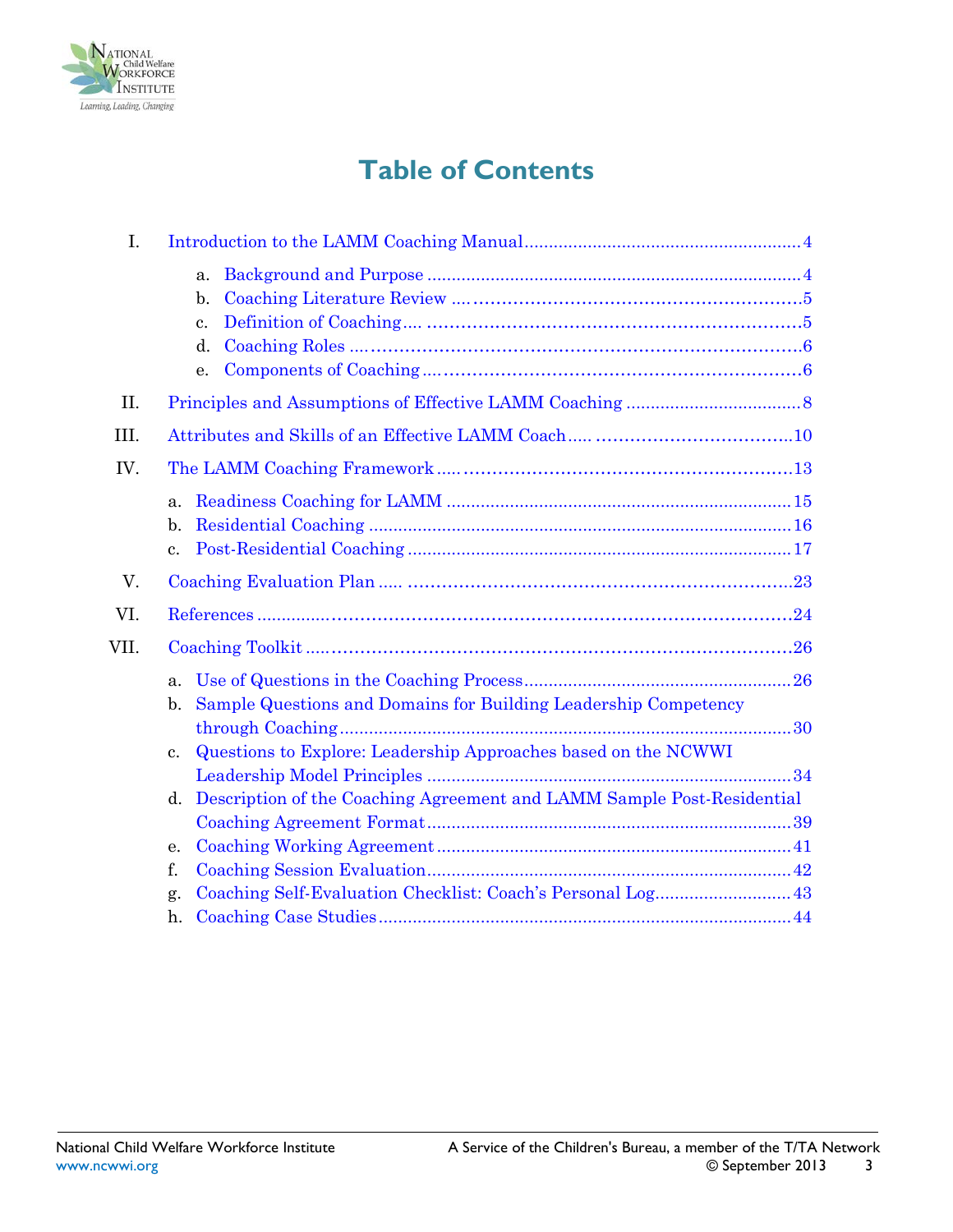

# <span id="page-3-0"></span>**I. Introduction to the LAMM Coaching Manual**

# <span id="page-3-1"></span>**A. Background and Purpose**

Welcome to the LAMM Coaching Manual. The Leadership Academy for Middle Managers (LAMM) seeks to develop leadership skills for sustainable systems change to improve outcomes for children, youth, and families. Funded by the Children's Bureau and part of the National Child Welfare Workforce Institute (NCWWI), the LAMM facilitates leadership development of child welfare middle managers across the country who work in public and tribal child welfare systems and in private agencies that provide services traditionally provided by state child welfare agencies.

Early on in the implementation of the LAMM, it became evident through experience and participant feedback that the addition of a full coaching component to the LAMM was critical for program effectiveness. In order for middle managers to be apply the leadership skills they learn during the week-long residential LAMM when they return to the workplace, they need the support that coaching provides. Training is an important competency driver, but even effective training does not stand alone. Evidence has documented the added impact of training on transfer of learning when coupled with coaching (Chaffin, Hecht, Bard, Silovsky & Beasley, 2012; Joyce & Showers, 2002; Miller, Yahne, Moyers, Martinez & Pirritano, 2004).

In Spring, 2011 the LAMM initiated a comprehensive coaching program for LAMM participants, consisting of three components: Readiness Coaching, Residential Coaching, and Post-Residential Coaching. This coaching program was designed to help middle managers develop, improve, and sustain a Change Initiative (CI) that could be a program-, organization-, or community-focused intervention benefitting children and families. Additionally, coaching was implemented in order to facilitate the transfer of learning and leadership skills associated with the LAMM curriculum.

The intent of the LAMM Coaching Manual is to describe the elements of a successful and effective LAMM coaching program [This approach could readily be adapted as an executive coaching program]. This **Introduction** includes a review of the literature on coaching. **Coaching Principles and Assumptions**, in section two, are the standards of effective coaching practices for LAMM, and their related assumptions or beliefs. There are specific and necessary **Attributes and Skills of an Effective LAMM Coach,** which are depicted in the manual's third section. The fourth section details the **Framework for Coaching**, or the actions and steps associated with each stage of the three types of LAMM coaching. The fifth section is the **Evaluation Process**, which describes how the coaching program will be evaluated. The **Toolkit**, in the manual's final section, is a collection of useful guides, checklists, and questions that LAMM coaches will find valuable for developing and deepening their coaching skills.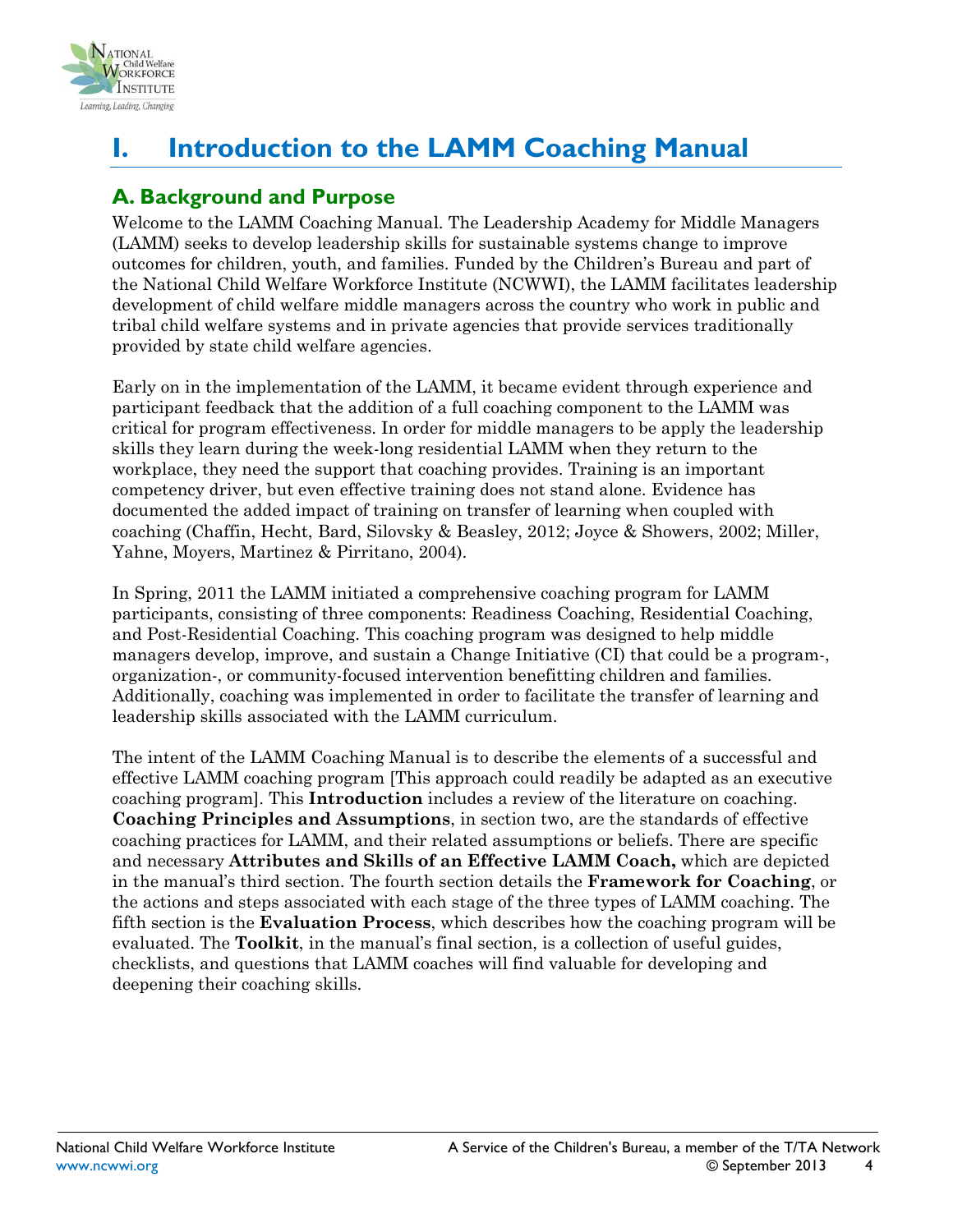

# <span id="page-4-0"></span>**B. Coaching Literature Review**

Successful implementation of effective child welfare interventions requires behavior change on the part of the child welfare workforce. Training is essential, but not sufficient to effect these behavior changes. And some researchers stress that coaching alone does not bring about desired changes in behavior, either. Joyce and Showers (2002), as described by Fixsen, Naoom, Blasé, Friedman, & Wallace (2005), contend that training and coaching are part of a continuum of activities that produce and support behavior change. The authors describe three attributes of the learning process in support of the need for this continuum of training and coaching activities. Their arguments resonate with, and are reflected in the LAMM approach to professional development which includes training and coaching.

- **I. Moving from new learner to master practitioner.** The LAMM introduces middle managers to essential components of leadership knowledge and skills. While participants practice the skills during the residential LAMM, their newly learned behaviors may feel awkward and forced, similar to a person learning to play tennis who struggles to put the pieces together into a complex activity called "playing tennis." Coaching helps participants deepen their knowledge and sharpen their skills in real settings until their new leadership skills become a natural part of their repertoire of behaviors.
- **II. Shoring up skills in the face of pressures.** LAMM participants often return to an agency or state that may not support their new knowledge and skills. These negative or unsupportive reactions may cause the participant to give up trying to influence change. Effective residential coaching prepares the participant for these potential negative reactions, and ongoing post-coaching supports the participant through the early stages of the implementation of change while the participant becomes more skilled—and more determined.
- **III. Linking learning and skills to the participant's context.** The residential LAMM offers activities and exercises to help each participant practice the learning as it may apply in the workplace. A post-coaching relationship can help the participant translate and apply knowledge and skills from training in the day-to-day reality of their work, congruent with the organizational context.

In their literature synthesis of implementation research, Fixsen and his colleagues (2005), draw on studies from a cross-section of human services settings, including health, education, and mental health to describe components of staff coaching and discuss factors that may affect coaching outcomes. David Peterson (2011) reviews the business literature to discuss executive coaching and its definition, processes, and effectiveness. Following is a synopsis of these reviews and their implications for LAMM coaching.

### <span id="page-4-1"></span>**C. Definition of Coaching**

Fixsen and colleagues (2005) do not specifically define what coaching is, but present its characteristics as being work-based and readily available. Peterson (2011) presents two definitions which together fit with the LAMM approach, indicating that coaching is a relationship that facilitates a participant becoming a more skilled and effective leader.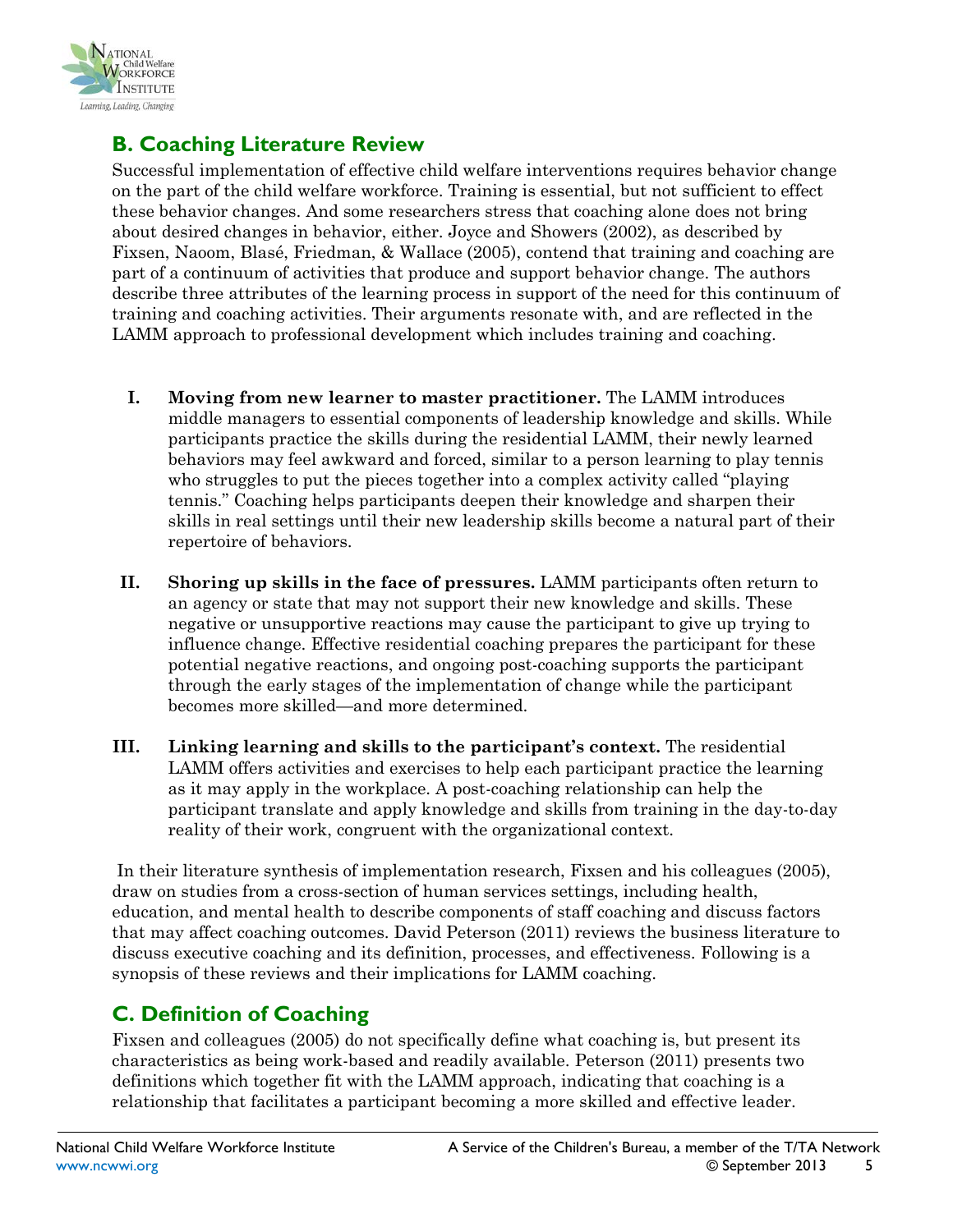

In particular, LAMM coaching is a structured process in which a coach uses specific strategies to help managers become more skilled and effective leaders and better able to implement sustained change through self-awareness, assessment, and practice.

# <span id="page-5-0"></span>**D. Coaching Roles**

While some programs describe supervision and teaching as coaching roles (Spouse, 2001), the LAMM coach does not have supervisory responsibility and is engaged in teaching only during the residential LAMM. During post-coaching, the LAMM content is one resource that a coach uses with a participant to facilitate transfer of learning to the work setting, but the coach is not teaching or training the content during this time. Other roles that Spouse (2001) identifies– assessment, feedback, and provision of emotional support, do apply to LAMM coaches. Schoenwald, Sheidow, and Letourneau (2004) caution however that an overemphasis on emotional support may work against the effectiveness of coaching.

# <span id="page-5-1"></span>**E. Components of Coaching**

While research has shown that coaching is important (Fixsen et al., 2005), there has been no evidence of the effectiveness of specific coaching components and techniques. Nonetheless, it's important to document characteristics of coaching programs. The following criteria of executive coaching (Peterson, 2011) also apply to the LAMM coaching process.

- *One-on-one.* While there are LAMM group coaching opportunities, the focus of this manual is on one-to-one coaching activities.
- *Relationship-based.* LAMM coaching that is based on trust, reciprocity, and rapport leads to a coach-participant relationship through which change occurs.
- *Methodology-based*. As shown in this coaching manual, LAMM coaching draws on specific actions, tools, and techniques as part of a structured coaching process. Core to this approach is reinforcing the participant's evidence-based skill development (Fixsen et al., 2005).
- *Provided by a professional coach.* This component speaks to the distinction between internal coaching provided by supervisors, peers, or human resources staff, as compared with coaching provided by an outside consultant as in the LAMM coaching model. External coaches more effectively provide confidential support and objective help with transfer of learning and skills-based leadership behaviors.
- *Scheduled in multiple sessions over time.* This kind of coaching over time allows for implementation of action steps and accountability for follow-through. Postcoaching with LAMM participants will typically occur for an hour once or twice a month.
- *Goal-oriented for both organizational and individual benefit.* Peterson (2011) states that the "goals, values, and expectations of both the participant and the organization are central to the process" (Peterson, 2011, p. 529). The goal of LAMM coaching is for the participant to be able to transfer learning back to the organization and apply leadership skills to implementation of a change initiative. Each participant's change initiative is part of the organization's plan for systems change, so that when the coaching is successful, the organization and the participant benefit.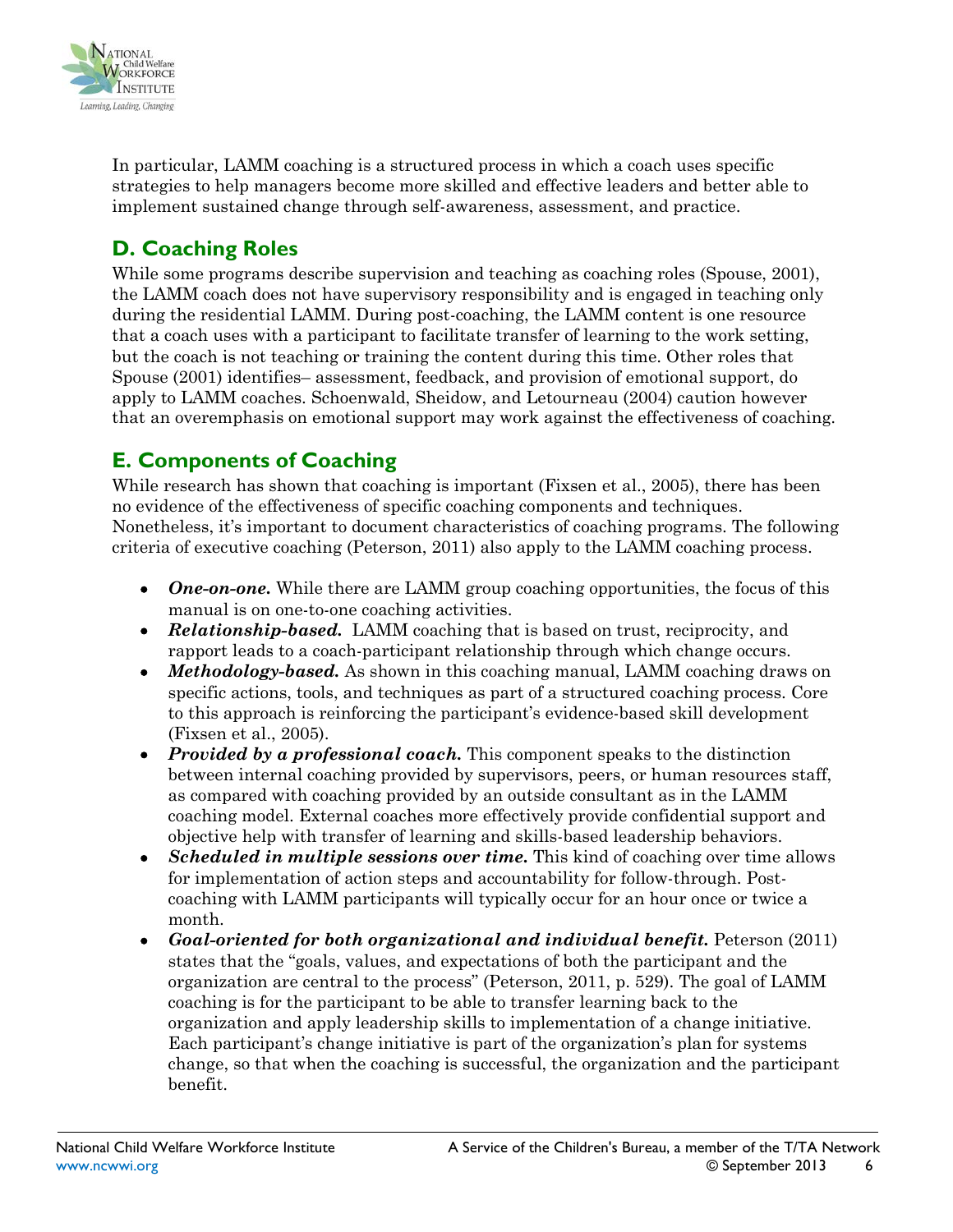

- *Customized to the person.* A variety of tools and techniques are part of the LAMM coaching process. The LAMM coach chooses among those tools and techniques, as well as style of coaching, in order to meet specific needs of the participant at any given time.
- *Intended to facilitate self-directed learning by the participant.* This aspect of managerial coaching is a fundamental principle of the LAMM coaching approach. As Whitmore (2009) notes, "Coaching is unlocking a person's potential to maximize their own performance" (p.8-9).

Coaching has been growing in use and significance over the last decade at a pace that is faster than that of research on its effectiveness. The LAMM coaching program includes evaluation to assess its impact on the perceived ability of LAMM participants to improve their ability to transfer learning and leadership skills from the residential LAMM to their work, and to implement more successfully the change initiatives that are intended to improve outcomes for children, youth, and families. The latest LAMM evaluation (NCWWI, 2013) found that managers who received coaching and communicated with LAMM peers reported significantly higher competency gains and were more likely to implement their change initiative when compared to managers without coaching or peer-support.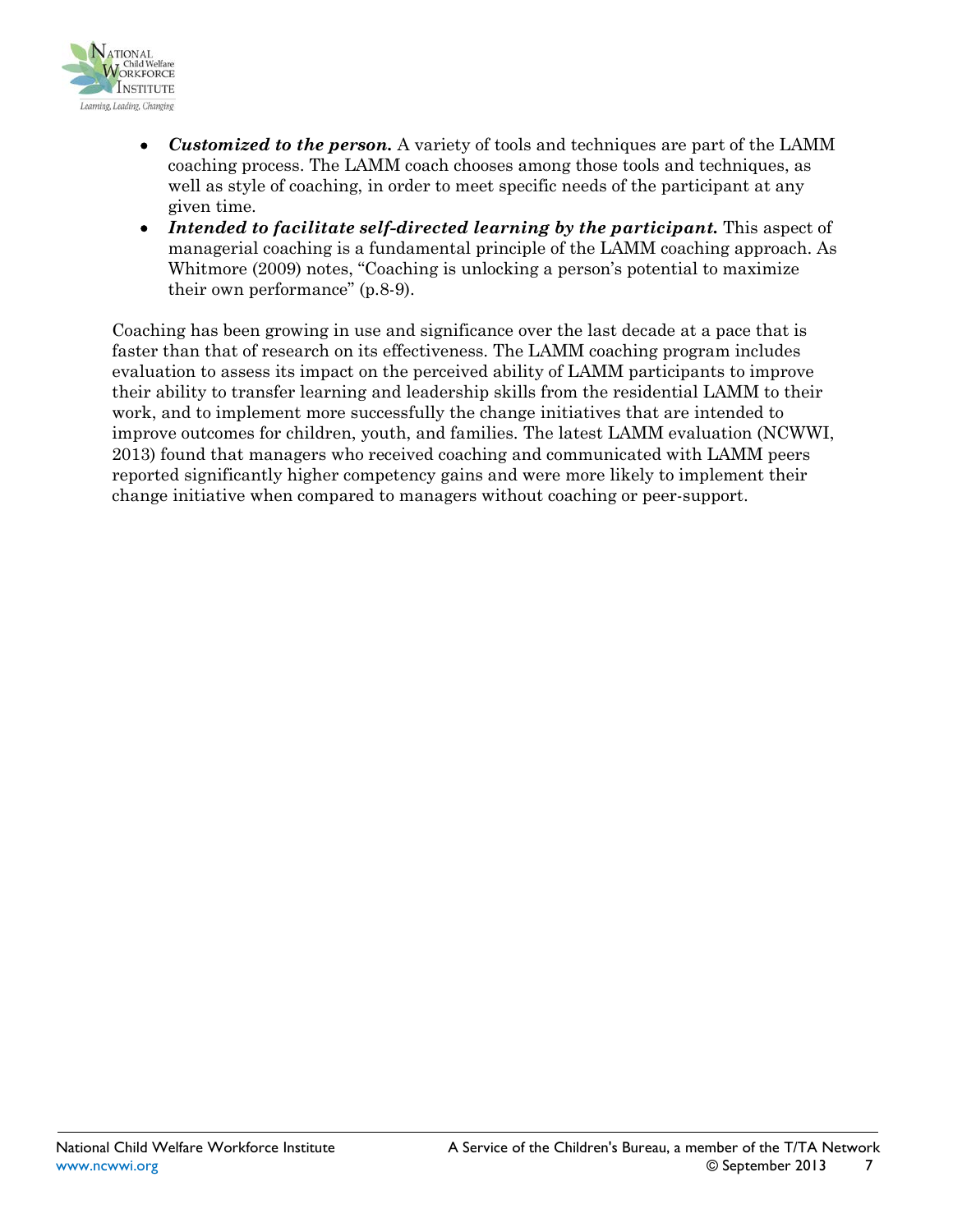

# <span id="page-7-0"></span>**II. Principles & Assumptions of Effective LAMM Coaching**

The following principles of effective coaching underpin the LAMM coaching program. Assumptions which support each principle and guide the formation of the LAMM coaching structure are included.

#### I. **Effective coaching is driven by the person being coached: self-directed change lasts longer and is often superior to change designed by others. LAMM coaching:**

- Models deep respect for each individual's own experiences and development.
- Helps individuals see their own assumptions and blind spots so they can choose how to respond to situations.
- Helps participants recognize that they have the expertise and resources to solve many of their own challenges.
- Models and supports regenerating practices such as self-care, reflection, and centering.
- Produces a trusting relationship through which meaningful and lasting reflection, learning, and change can occur.
- Supports self-efficacy and self-determination.

#### II. **Effective coaching facilitates the growth and leadership development of the LAMM participant. LAMM coaching:**

- Creates a partnership for learning and change.
- Integrates the participant's leadership development with real experiences.
- Encourages participants to take risks and experiment with bold ideas and strategies designed to meet the whitewater challenges intrinsic to child welfare.
- Provides participants time to deepen new knowledge and apply their learning to the work.
- Provides participants the chance to "get on the balcony" to see possibilities for change from multiple perspectives.
- Provides a space for reflection that, in and of itself, is beneficial to the participant's learning and development.

#### III. **Effective LAMM coaching supports the development, implementation, and sustainability of change initiatives to serve children, families, and communities. LAMM Coaching:**

- Focuses on proven implementation principles and strategies that promote sustainability of the participant's CI.
- Promotes adaptability and responsiveness on the part of participants so they can navigate the whitewater of change and guide their initiative forward within the reactive and often crisis-driven context of child welfare.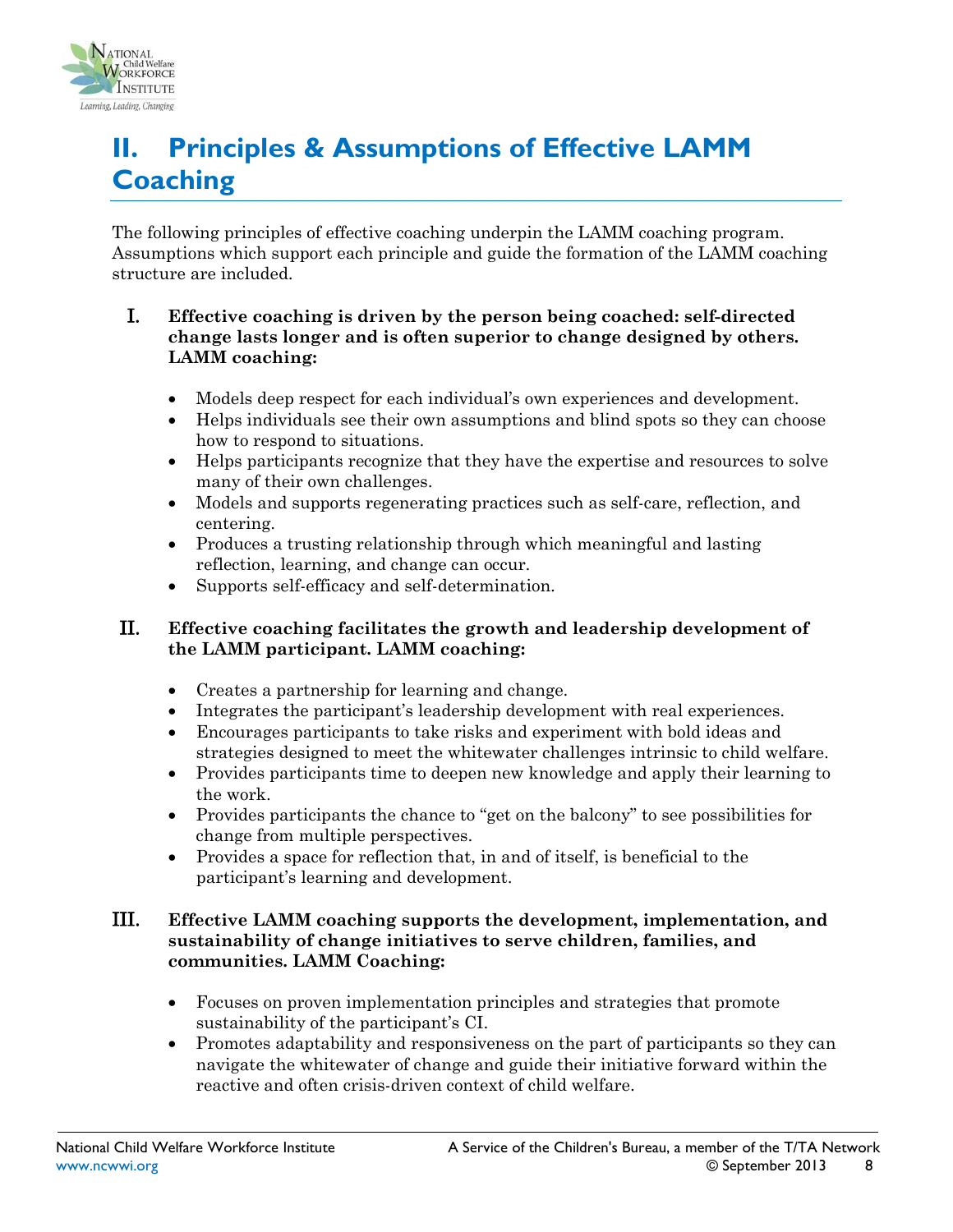

- Promotes consideration and inclusion of diverse perspectives, ideas, and people to inform successful implementation of the CI.
- Helps participants identify ways they can move to action after diverse voices are heard.
- Enables participants to focus on the change initiative and leadership tasks in service of the greater mission of improving overall system response to children, youth, and families.

#### IV. **Effective LAMM coaching facilitates participants' application of leadership principles and competencies. LAMM coaching:**

- Helps participants apply the NCWWI Leadership Model to leadership challenges.
- Supports participants in a unique and valuable way to practice and employ adaptive strategies for leading change, leading in context, leading people, and leading for results.
- Provides a safe and trusting 'holding environment', where the political realities of the day-to-day work can be set aside, allowing the experimentation and risktaking that is often necessary for competent leaders.
- Represents an opportunity for middle managers to most freely and without censorship express thoughts and feelings about him/herself, the organization, and the larger community.
- Helps participants identify and apply leadership competencies to real-life situations in their work experience.

#### **Summary**

These coaching principles and assumptions can foster the development of trust, hope, compassion, and stability through the coaching relationship. The 'holding environment' provided by effective coaching helps to foster reflective capacity and growth in the participant. Individuals who attend to their own growth, development, and centering are, in turn, more able to guide organizations to meet new challenges in child welfare.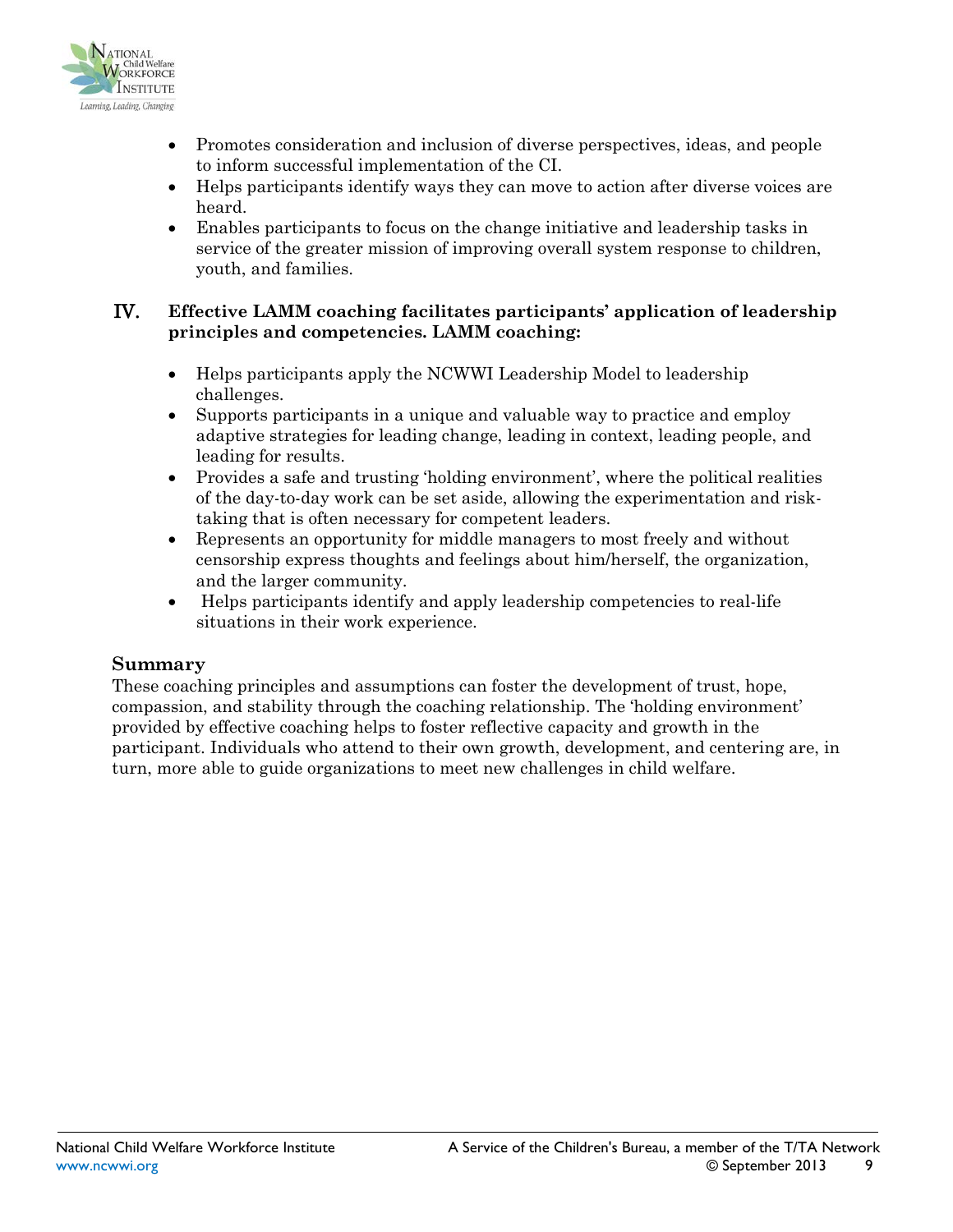

# <span id="page-9-0"></span>**III. Attributes and Skills of an Effective LAMM Coach**

Effective LAMM coaches should: possess attributes and skills that enable them to engage LAMM participants in the three types of LAMM coaching; help participants apply newlylearned leadership behaviors to their working environment and change initiatives; and provide emotional and practical support and professional resources for participants' systemchange efforts.

### **Background**

In order to provide effective coaching in the unique and complex environment of child welfare and support the transfer of learning from the LAMM, LAMM coaches should possess a graduate social work degree and have experience in child welfare. The necessary areas of child welfare expertise and experience are:

- Current knowledge of the child welfare policy and program context
- Knowledge of Federal, State, and Tribal systems
- Child welfare workforce development experience
- Child welfare management experience
- LAMM curriculum content knowledge:
	- o NCWWI Leadership Model
	- o Adaptive Leadership
	- o Implementation science
	- o Strengths-based leadership

In addition, LAMM coaches must possess and demonstrate a range of coaching skills. Coaching skills in the context of child welfare leadership include:

- Meet ethical standards of coaching
	- o Is transparent when developing and implementing coaching agreement.
	- o Accurately represents scope of and limits of own expertise.
	- o Knows and takes responsibility for dealing with own biases.
	- o Maintains confidentiality.
- Offer content and context knowledge
	- o Reinforces the leadership competencies identified in the LAMM.
	- o Links participant experiences and skills to outcomes for children, youth, families, and communities.
	- o Provides evidence-based and evidence-informed practice resources relevant to change initiative.
	- o Uses LAMM, Child Welfare Information Gateway, and other resources to add subject-matter expertise when appropriate.
- Provide professional development support
	- o Assists participants in identifying professional development goals.
	- o Assists managers in using leadership skills, while distributing responsibility and empowering others.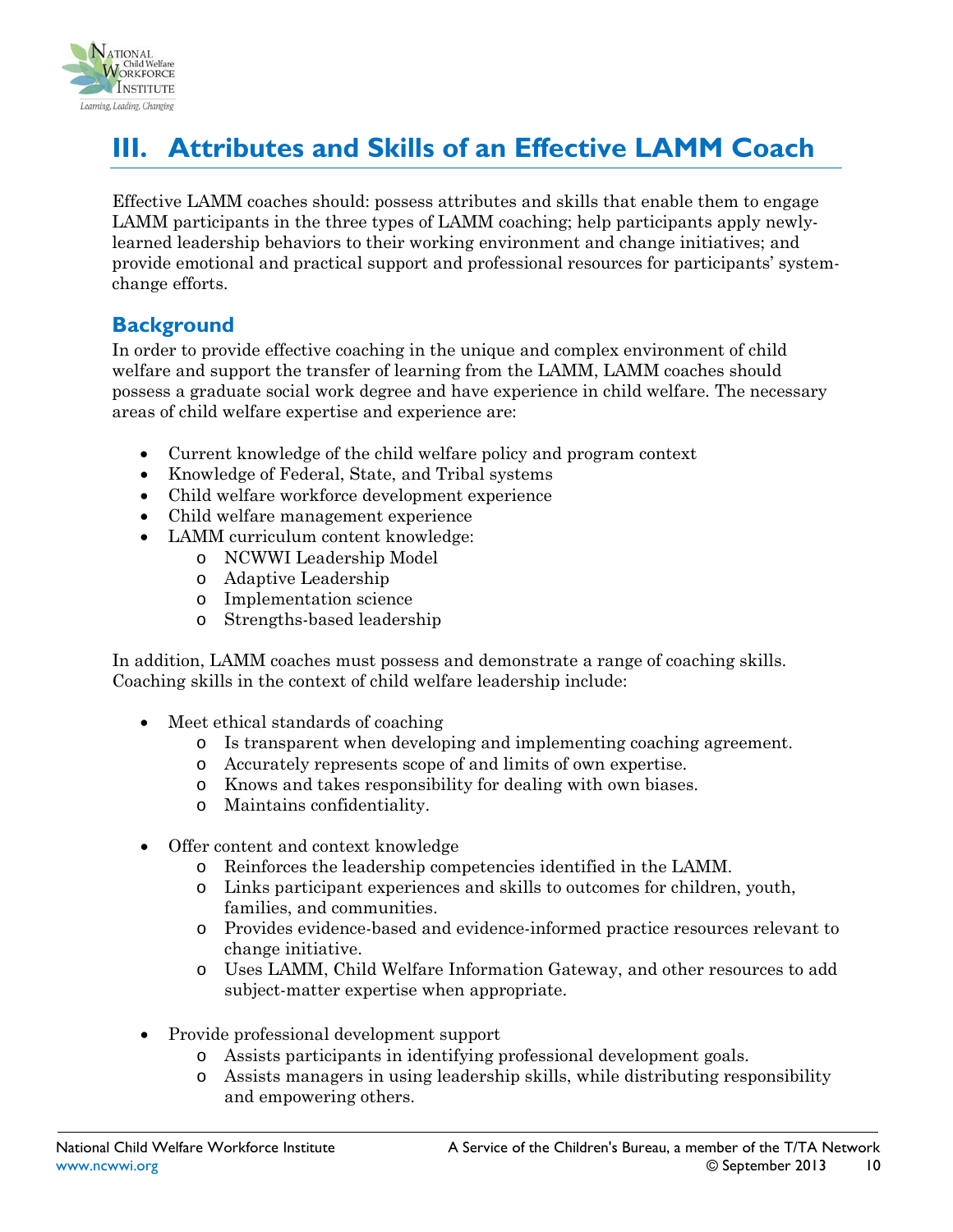

- o Supports self-reflection and cultural-humility.
- o Combines focus on Change Initiative attainment and goals for professional and organizational growth.
- Manage progress and share accountability
	- o Attends to what is important for the participant.
	- o Holds participant responsible to develop and implement action plan.
	- o Follows up on coaching discussion and action plan to track participant progress.
	- o Models accountability and responsibility by keeping commitments made during coaching process.

# **Attributes & Skills**

#### *Coaching Intervention Skills*

- Communicate skillfully
	- o Clearly conveys information needed for optimal participation in the LAMM and checks for understanding.
	- o Uses verbal and nonverbal language for the greatest possible impact on the participant.
- Ask powerful questions
	- o Is able to ask questions necessary for maximum benefit for the coaching relationship and the participant.
	- o Uses solution-focused questions to create reflection and self-awareness.
	- o Links questions to the goals of the coaching process.
- Seek clarity
	- o Checks assumptions.
	- o Paraphrases and reflects to increase understanding.
	- o Seeks to understand the context in which the participant operates.
- Give advice when requested
	- o Gives advice that invites consideration, not compliance.
	- o Gives advice sparingly and in order to meet the long-term goals and interests of the participant.
- Offer feedback
	- o Links feedback to both the process of the work and its outcomes.
	- o Gives feedback that is timely, specific, and linked to behavior and its consequences.
- Use reflective practice
	- o Helps participants see gaps between intentions, actions, and results.
	- o Helps participants reflect on connections between actions, meanings, and purposes.
	- o Promotes cultural responsiveness, sensitivity, and humility.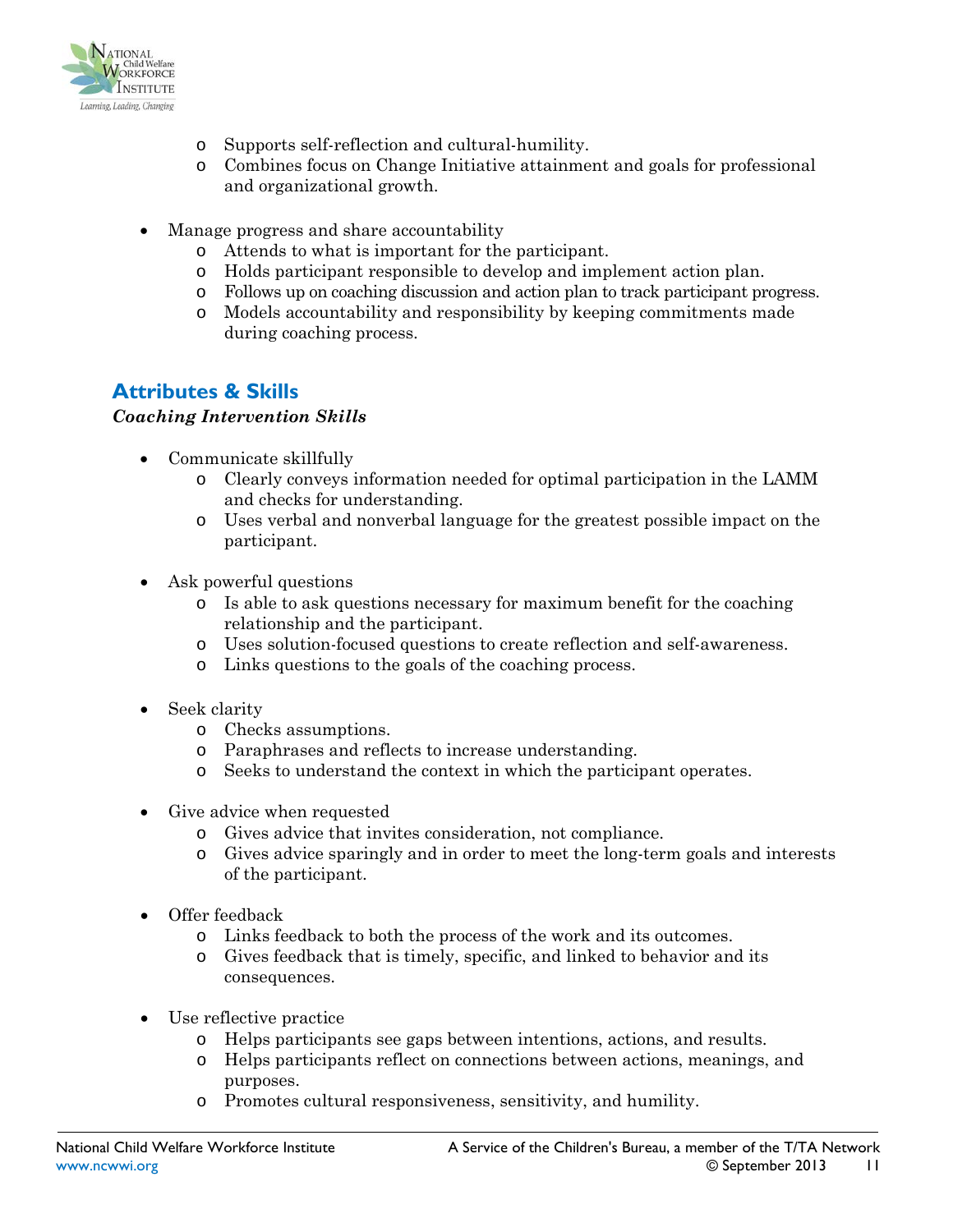

#### *Interpersonal Competencies*

- Use empathy and rapport to develop effective coaching relationships
	- o Employs language and approaches that convey respect and encouragement.
	- o Help participants develop strengths in their own contexts.
- Display different levels of listening
	- o Uses active listening skills to attend to and show respect for participants.
	- o Listens for patterns in thinking and behaving relevant to leadership efficacy.
	- o Listens to hear vision, possibility, emerging patterns, and purpose.
- Respect individualization
	- o Responds to individual learning styles, cultures, and experiences.
	- o Matches questions and actions to the timing and pacing of participants.
	- Is flexible in coaching style and structure to meet the needs of participants.
- Maintain professional demeanor
	- o Models the skills being trained and coached through LAMM.
	- o Prepares for coaching sessions by reviewing change initiative, previous notes, and action plan.
	- o Demonstrates commitment by following through on agreements and insuring that coaching needs are met.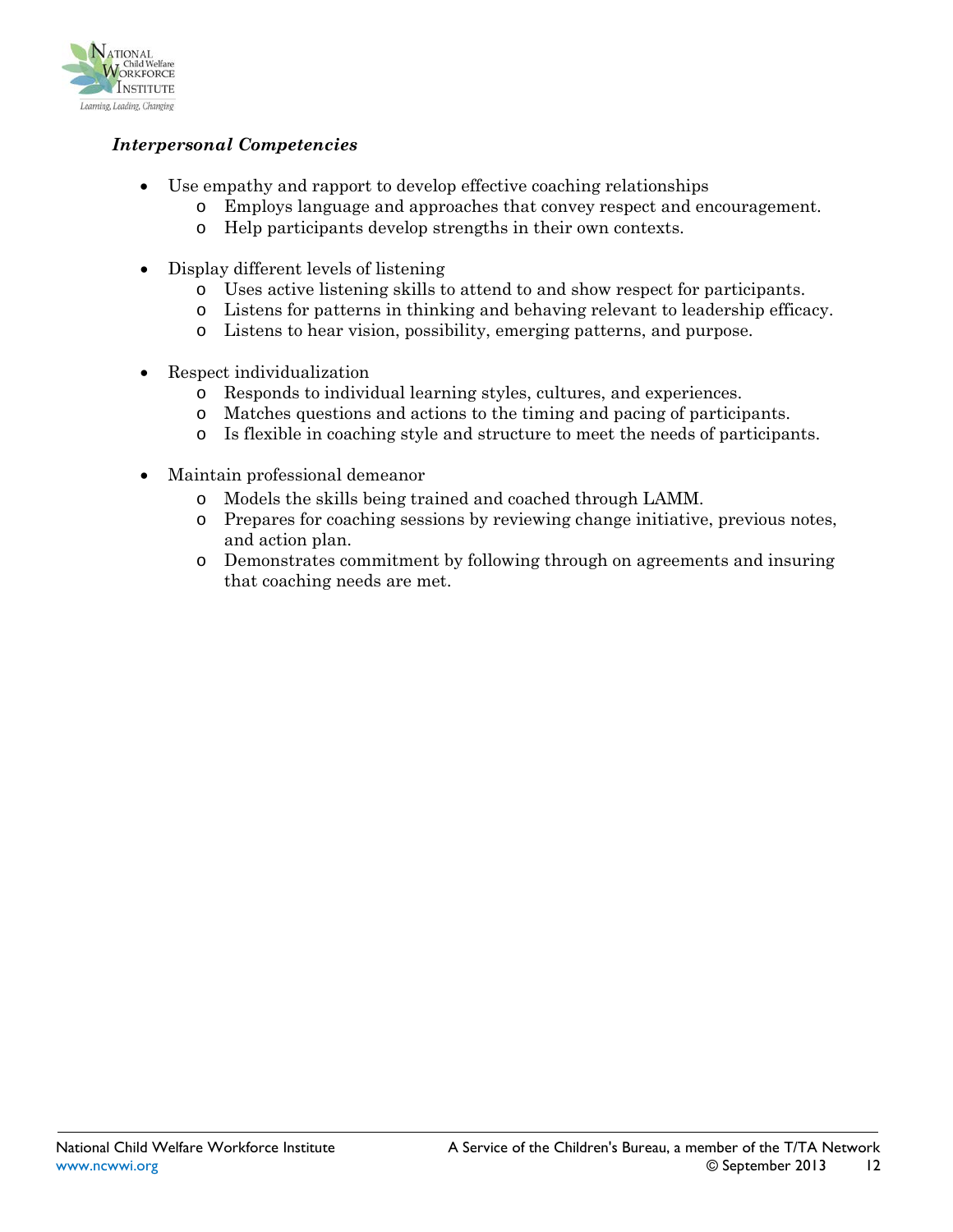

# <span id="page-12-0"></span>**IV. The LAMM Coaching Framework**

The Leadership Academy for Middle Managers has created a continuum of learning and transfer-support activities, beginning with each participant's initial contacts with the LAMM project staff and faculty, and continuing through the professional development process and implementation of a sustainable change initiative. These activities form the LAMM coach framework.

# <span id="page-12-1"></span>**A. Readiness Coaching for LAMM**

State, agency, and tribal leaders nominate LAMM participants and identify specific change initiatives which each participant will use in application activities during the residential LAMM. In submitting the change initiative (CI) description, each participant begins the process of preparing for development of leadership skills. At the same time, LAMM coaches use the CI and feedback from the Children's Bureau about each initiative to help participants prepare for the residential LAMM, determine the stage of implementation for each initiative, and assess their agency's investment in leadership development and support for implementation of the CI.

This careful review of each CI supports participants in the readiness process and ensures that the CI is appropriate for use in the LAMM. These CI reviews also inform the initial coaching intervention. For example, one participant may be coached on ways to develop more focus related to a broad initiative, while another may be encouraged to consider his or her role in implementation of the CI.

#### *First Readiness Coaching Call*

The LAMM coach's first contact with a participant involves two primary tasks: (a) introduction to the residential LAMM and (b) initial contracting for the readiness coaching work. Following an introductory email, LAMM coaches engage managers on a phone call with a brief welcome and orientation. (See *Toolkit* for outline.)

During this first call, relationships begin to form between participants and coaches, as expectations for the residential LAMM are clarified and strengthened. Coaches also provide each participant with an overview of the residential LAMM, describing the NCWWI Leadership Model as the framework for participants' development as leaders. The first readiness coaching call helps participants to envision themselves at the residential LAMM and mentally plan for that week away from jobs and families. Importantly, the conversation invites participants to think of themselves as leaders.

#### *Second Readiness Coaching Call*

The content of the second call is more substantive than that of the first call. By this time, participants should have completed the following activities:

- View the online *Introductory Module*.
- Complete the pre-test self-assessment from the NCWWI Evaluation Team.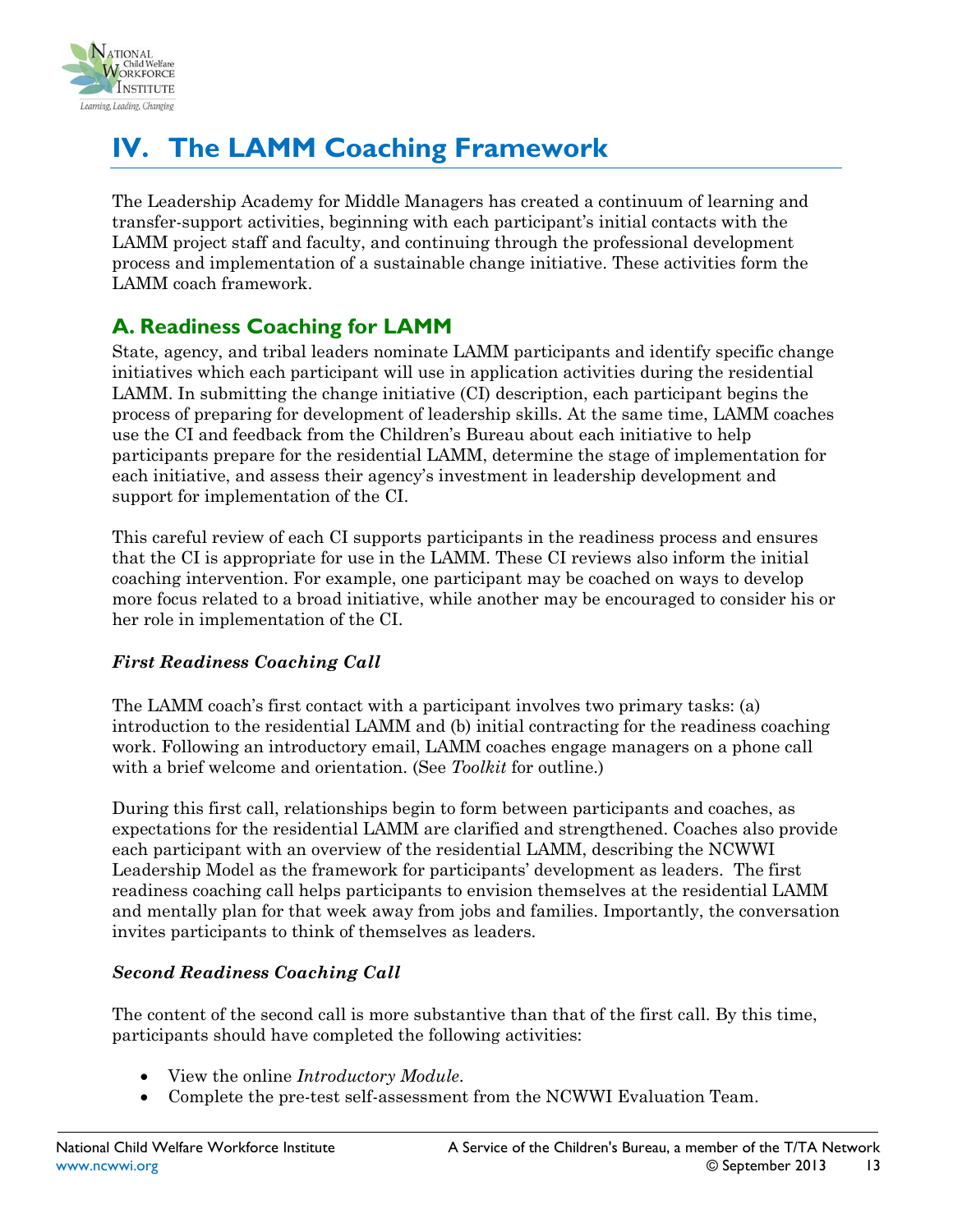

- Receive the book *Strengths-Based Leadership* and complete the **StrengthsFinder Inventory**.
- Complete the **Change Initiative Worksheet**.
- Download the training handouts and PowerPoint files to a laptop to bring to the LAMM training.

The **Change Initiative Worksheet** prompts discussion between coach and participants about the current state of the initiative and gives the participants a chance to identify any additional information they may need to bring to the residential LAMM. This can include clarification of expectations from their state or tribal leadership, information from their implementation team, data and outcomes, or simply the chance to understand more deeply their own role in the process. The worksheet is also designed to give the participants and their coach a way to discuss how organizational and community readiness can be deepened during the CI implementation phase.

|               | <b>First Readiness Coaching Call</b>                                                                                                                                                                                                                                                                                                                         | <b>Second Readiness Coaching Call</b>                                                                                                                                                                                                                                                                                                                                                |  |
|---------------|--------------------------------------------------------------------------------------------------------------------------------------------------------------------------------------------------------------------------------------------------------------------------------------------------------------------------------------------------------------|--------------------------------------------------------------------------------------------------------------------------------------------------------------------------------------------------------------------------------------------------------------------------------------------------------------------------------------------------------------------------------------|--|
| <b>Step I</b> | Shared introductions of person, context,<br>and roles; Check in regarding logistics.                                                                                                                                                                                                                                                                         | Centering together: Reconnection.                                                                                                                                                                                                                                                                                                                                                    |  |
| <b>Step 2</b> | Introduction to LAMM:<br>Verbal description of process,<br>$\bullet$<br>including the two calls, residential<br>portion, and available post-<br>training coaching.                                                                                                                                                                                           | <b>Review Action Plan:</b><br>Readiness checklist.<br>Discuss and resolve any concerns<br>٠<br>or questions related to the<br>checklist and readiness.<br>Resolve any pressing logistics<br>questions.                                                                                                                                                                               |  |
| <b>Step 3</b> | Discuss expectations prior to residential<br>LAMM:<br><b>Online Introductory Module.</b><br>Strengths-Based Leadership.<br>$\bullet$<br><b>Optional: University of Kansas</b><br>Data Course.<br>Worksheet due to coach prior to<br>$\bullet$<br>second call.<br>Materials to download for<br>residential training.<br>Contacts with PSU team for logistics. | <b>Review CI Worksheet:</b><br>Discuss responses.<br>Identify areas that participant wants<br>to deepen and link to relevant<br>modules in the LAMM.<br>Identify areas for potential onsite<br>$\bullet$<br>coaching and link to onsite Subject<br>Matter Experts.<br>Discuss the residential week with a<br>focus on building the CI and<br>preparing for the presentation<br>work. |  |

#### **Readiness Coaching Steps**: First and Second Calls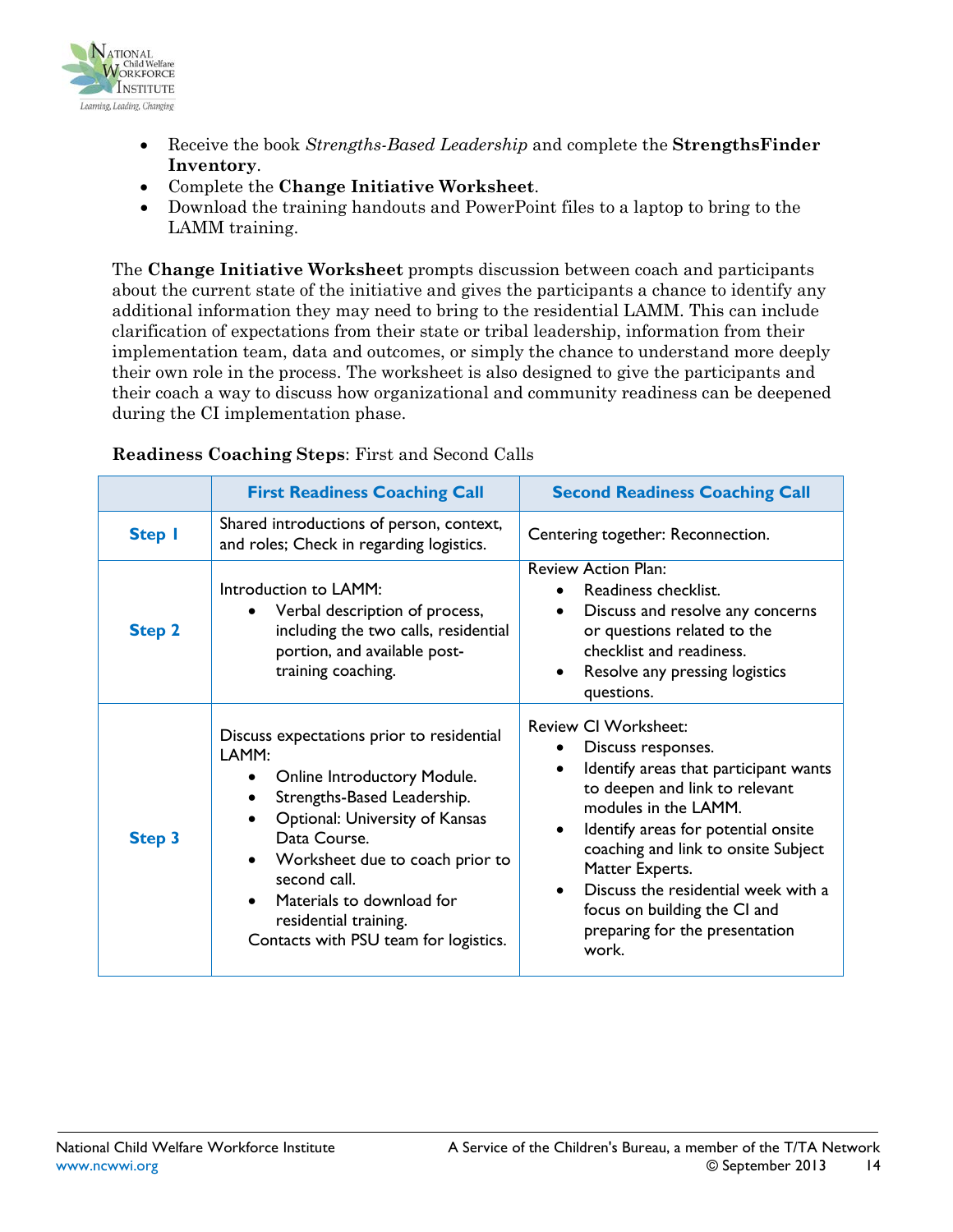

| <b>Step 4</b> | <b>Action Planning:</b><br>• Seek additional information or<br>clarity from agency in order to<br>complete CI worksheet.<br>• Use any feedback from Children's<br>Bureau to help prepare<br>worksheet.<br>Set time for second call.<br>$\bullet$<br>Set deadline for sending<br>$\bullet$<br>worksheet before second call. | <b>Action Planning:</b><br>Identify any lingering work to be<br>completed prior to the residential<br>LAMM.<br>Discuss plan for dinner the night of<br>arrival.<br>Share contact information should<br>any barriers or questions arise. |
|---------------|----------------------------------------------------------------------------------------------------------------------------------------------------------------------------------------------------------------------------------------------------------------------------------------------------------------------------|-----------------------------------------------------------------------------------------------------------------------------------------------------------------------------------------------------------------------------------------|
| <b>Step 5</b> | Reflect and see if there are any additional<br>needs.                                                                                                                                                                                                                                                                      | Reflect and see if there are any additional<br>needs.                                                                                                                                                                                   |

### **The Coaching Bridge to Readiness for Residential Learning**

Throughout the readiness coaching, participants begin to anticipate particular topics and sessions that will help them with some of the challenges they are likely to face as they develop and implement their CI. Helping participants anchor their questions in specific LAMM content also prepares them for the work ahead, both during the residential LAMM and afterwards when they return to their organizations.

The coaching team's commitment to share the first evening's meal with their coaching group provides participants a structured way to network with each other, setting up a positive group interaction and providing a sense of community, which are some of the goals for the residential LAMM. Coaches may also encourage participants to seek coaching ahead of time, particularly in specific subject matter that may be relevant and useful to an individual or team. This prompt to use onsite coaching encourages the expectation that participants will access some individual or small-group time outside of the set curriculum.

Coaches meet prior to the opening residential session and share information about the group's themes, strengths, and needs. Because all the trainers are residential coaches, this sharing process helps anchor the curriculum in real life examples. The sharing also promotes strategic planning regarding how best to work with a given cohort. For example, each individual CI captures current child welfare information about the array of implementation stages across all the CIs. There will likely be themes that lend themselves to extra attention and coaching support during the week. It is common, for example, for several initiatives to be challenged to incorporate family and community voices. It is also common that several systems--including states, private agencies, and tribes--are grappling with how to gain buy-in and support from new leadership or from external resources.

In sum, the readiness coaching phase of the LAMM coaching continuum serves a critical purpose in preparing LAMM participants and their agencies for the work ahead, a pretraining preparation process that has been shown to promote transfer of learning back on the job (Franke, 2008). LAMM trainer-coaches benefit as well, since the information they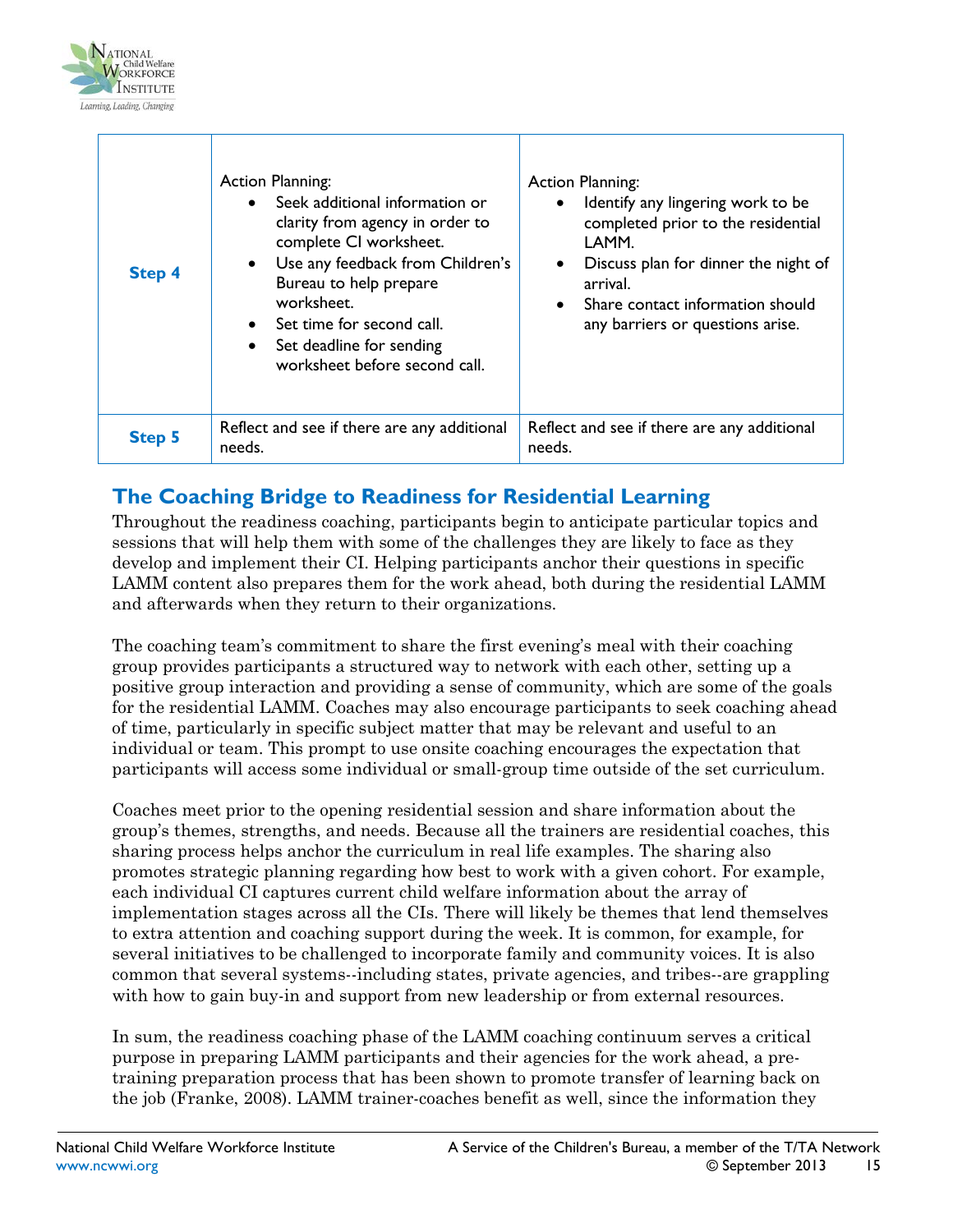

learn from participants informs the training content and promotes early engagement with participants. The fortunate result is a more open, collaborative, and productive learning environment for coaches and participants alike.

# <span id="page-15-0"></span>**B. Residential Coaching**

The primary purpose of coaching during the residential LAMM is to provide support for learning and applying specific LAMM skills to practice in the field and to plan for CI implementation. Residential coaching also helps participants prepare for the end-of-theweek presentations to small groups. The following are features of the LAMM onsite coaching:

**Subject matter coaching.** Onsite coaches include experts with specific subject matter expertise and experience, including family voice trainers, Tribal child welfare coaches, representatives from the National Child Welfare Workforce Institute, and other LAMM project staff. In the introductory session, all available coaches are introduced, and participants are strongly encouraged to sign up for or seek out coaching with them throughout the week.

**Coaching related to units within the curriculum.** Trainer-coaches help participants think through applications of the curriculum to their CIs and next steps for their work.

**Small group and team coaching.** Any small group can request team coaching. Examples include teams who are sent by agencies to work collaboratively on their initiatives. Other groups are sent by organizations and tribes to work together, although they have different initiatives.

**Presentation consultation and technical assistance.** Coaching is available in an 'open house' approach one evening during the academy to assist participants in developing their presentations, practicing their presentations, and using technology.

LAMM residential coaching occurs throughout the training day, at mealtimes, during breaks, and in the evening. The hour-long sessions generally follow a similar progression, although with vastly different content. Since there is not necessarily an action-planning component to residential coaching, the coaching more often resembles consultation than other LAMM coaching options.

| <b>Steps for Residential Coaching Session</b> |                                                                                                                                                                                                                          |  |
|-----------------------------------------------|--------------------------------------------------------------------------------------------------------------------------------------------------------------------------------------------------------------------------|--|
| <b>Step I</b>                                 | Shared introductions, person, context, and roles.                                                                                                                                                                        |  |
| <b>Step 2</b>                                 | Participant-led framing of the coaching consultation<br>• Why this coach may be helpful.<br>• What this coach may offer.<br>• Which aspect of the CI will be the focus.                                                  |  |
| <b>Step 3</b>                                 | Discussion of topic and context of the CI<br>Questions to identify relevant drivers and stage of implementation.<br>$\bullet$<br>Questions to identify patterns and help participants 'get on the balcony'.<br>$\bullet$ |  |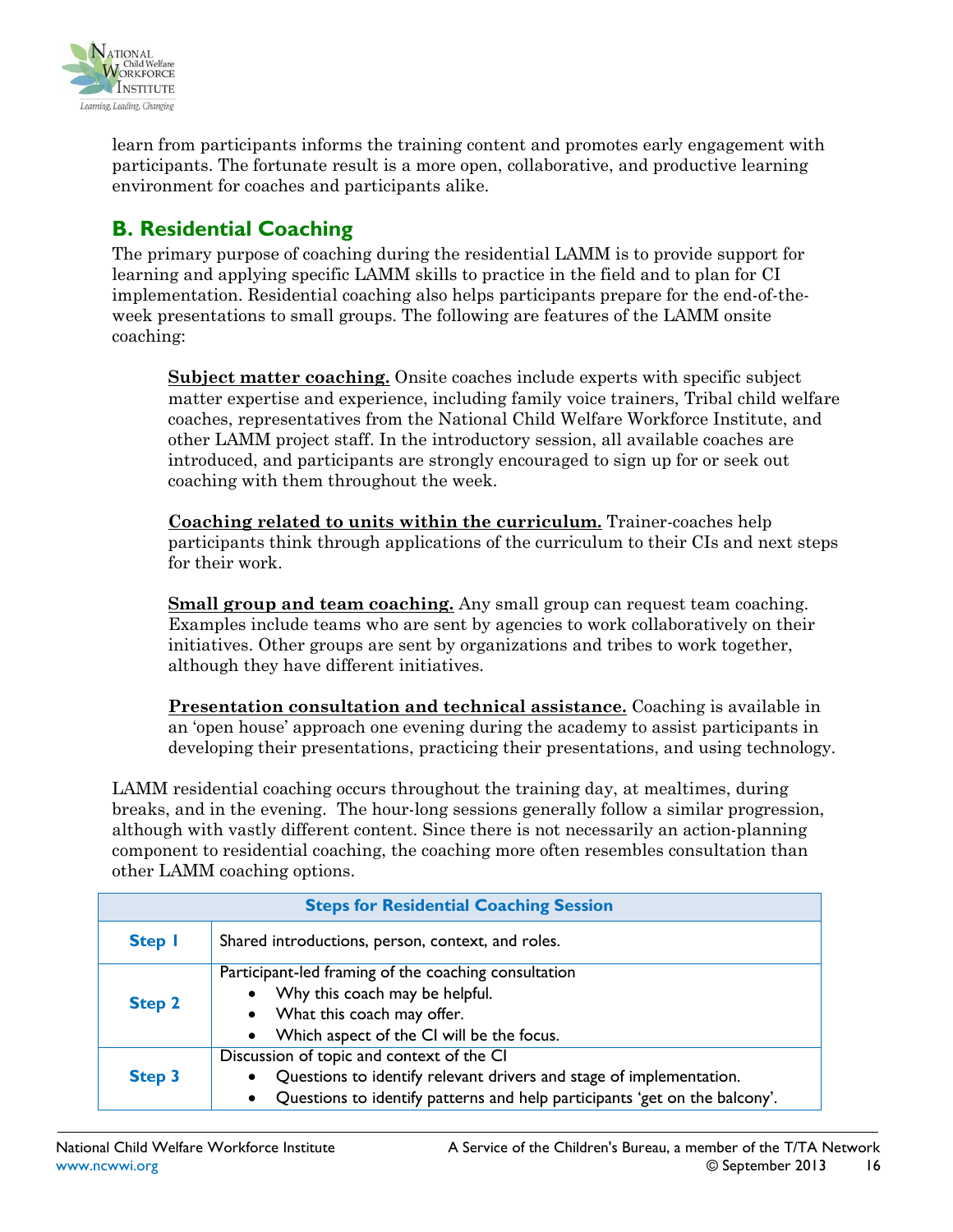

|               | • Questions and brainstorming to generate application of LAMM course<br>material and subject matter to the Cl.<br>• Referrals to other resources to assist with moving forward. |
|---------------|---------------------------------------------------------------------------------------------------------------------------------------------------------------------------------|
| <b>Step 4</b> | Reflect and see if there are any additional needs.                                                                                                                              |

As in the readiness coaching, trainer-coaches often consult with each other and share themes or trends noted during their coaching sessions. A daily debrief provides opportunities to anchor the training examples within the group's experience, if there is permission from participants to share these examples within the training context.

# <span id="page-16-0"></span>**C. Post-Residential Coaching**

Post-residential coaching supports the transfer of leadership competencies from the residential academy to the work setting. Further, it facilitates the successful implementation of participants' change initiatives. Ongoing post-residential coaching is optional and is available for participants through telephone interactions.

Small-group coaching by phone or webinar is offered periodically. LAMM staff, trainers, coaches, and participants determine topics of interest. Groups of peers from across multiple LAMM cohorts discuss topics with a coach or trainer.

All post-residential coaching is self-directed and anchored in the tenets of the NCWWI Leadership Model.

#### **Post-Residential Coaching Approach**

When a LAMM coach and participant consider working together, they determine parameters, principles, and assumptions about the coaching process prior to making an agreement to work together. The parameters include:

- Time and duration of the coaching sessions
- Methods for contacting each other and scheduling sessions
- Documentation and evaluation components

The documentation and evaluation components of coaching elicit information from participants and coaches to enhance the effectiveness of LAMM coaching, not to evaluate the managers' work. Specifically, the coach documents when coaching occurs and identifies the implementation stage of the CI. In addition, coaches may identify trends or themes in facilitators of change and in barriers to implementation that LAMM participants may face. This information, along with participant assessments, will help to evaluate whether coaching helps LAMM participants apply their knowledge and skills from training to implementation of their CIs and to their leadership behaviors at work.

The LAMM coach emphasizes that the coaching content will be determined by the participant, reflecting a fundamental principle of self-directed learning referenced earlier. Also important is the coach's commitment to confidentiality.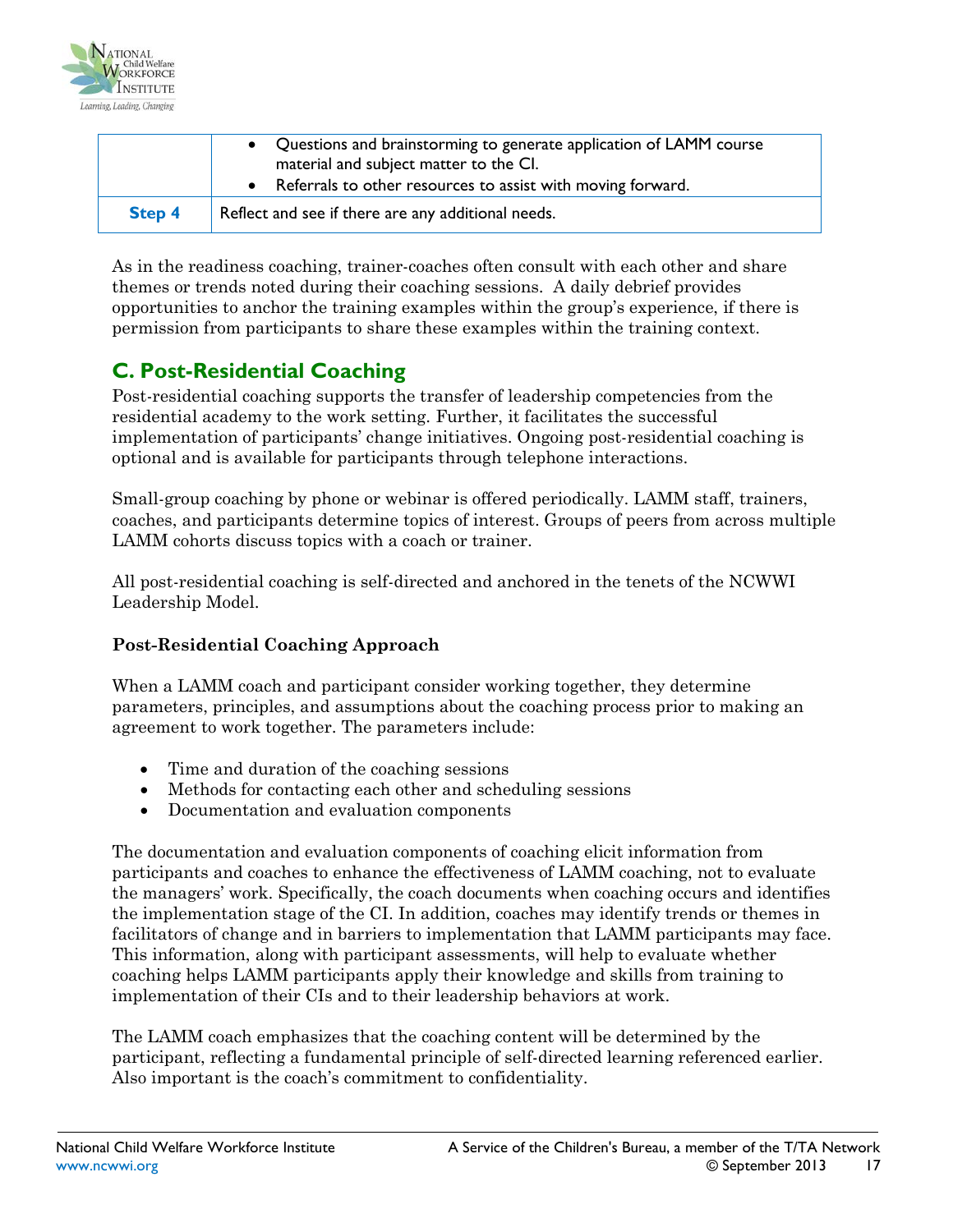

As the working agreement for coaching proceeds, a natural rhythm develops between coach and participant, which then takes into account any unique variations as they arise. For that reason, while the following description provides a typical picture of coaching conversations over time, specific sessions may incorporate elements from any other phase of coaching as needed.

#### *Beginning Phase of Coaching: Initial Engagement*

**Step I.** The initial engagement work of coaching begins with shared introductions by the coach and participant, covering information about themselves and hopes for their work together. At this step, the participant uses experiences from the residential LAMM and their return from the classroom to the workplace as the context for coaching. This conversation includes a review of the work accomplished in the residential LAMM and a transparent and open conversation about what role coaching could play in supporting the participant's application of the learning to implementation of the CI and strengthening of leadership skills.

**Step II.** The participant and coach develop their working agreement, which establishes the parameters of the coaching process, with an emphasis on making the sessions useful and participant-driven. The coach may clarify how coaching differs from mentoring, therapy, or supervision. The coach may also share the LAMM Coaching Philosophy and Assumptions, as well as the Coaching Framework. The coach and participant also agree on how work will be done in the coming months, such as the timing, duration, and content of the coaching calls. Some coaches and participants, for example, may schedule all of their appointments in that initial call, while others prefer to make those plans month-by-month.

The coach sets the tone and pace of the coaching work to be done. In developing the working agreement, the coach may offer suggestions for making sure the environment is conducive to reflection and planning. Suggestions may include: having doors closed in both offices, turning off phones and computers, and spending a minute in the beginning of each call to acknowledge being present together and ready to focus on the coaching conversation. The coach will also acknowledge taking notes during the coaching conversations in order to maintain focus and continuity between sessions. These, together with participant suggestions, become the working agreement.

The coach will describe the evaluation process and assure the confidentiality of their coaching conversations.

This engagement stage will be most effective when the coach and the participant have considered how coaching could specifically benefit the participant. It is helpful for the participant to review their LAMM work prior to the first session and for the coach to prepare by reviewing the participant's CI. It can also be helpful for each one to review the participant's presentation documents or slides from the LAMM session.

**Step III.** The process at this point is one of beginning the work, so this part of the first coaching session may involve reflections by the participant on their transition home, with a shorter discussion of the actual work that will occur in future sessions. The coach may ask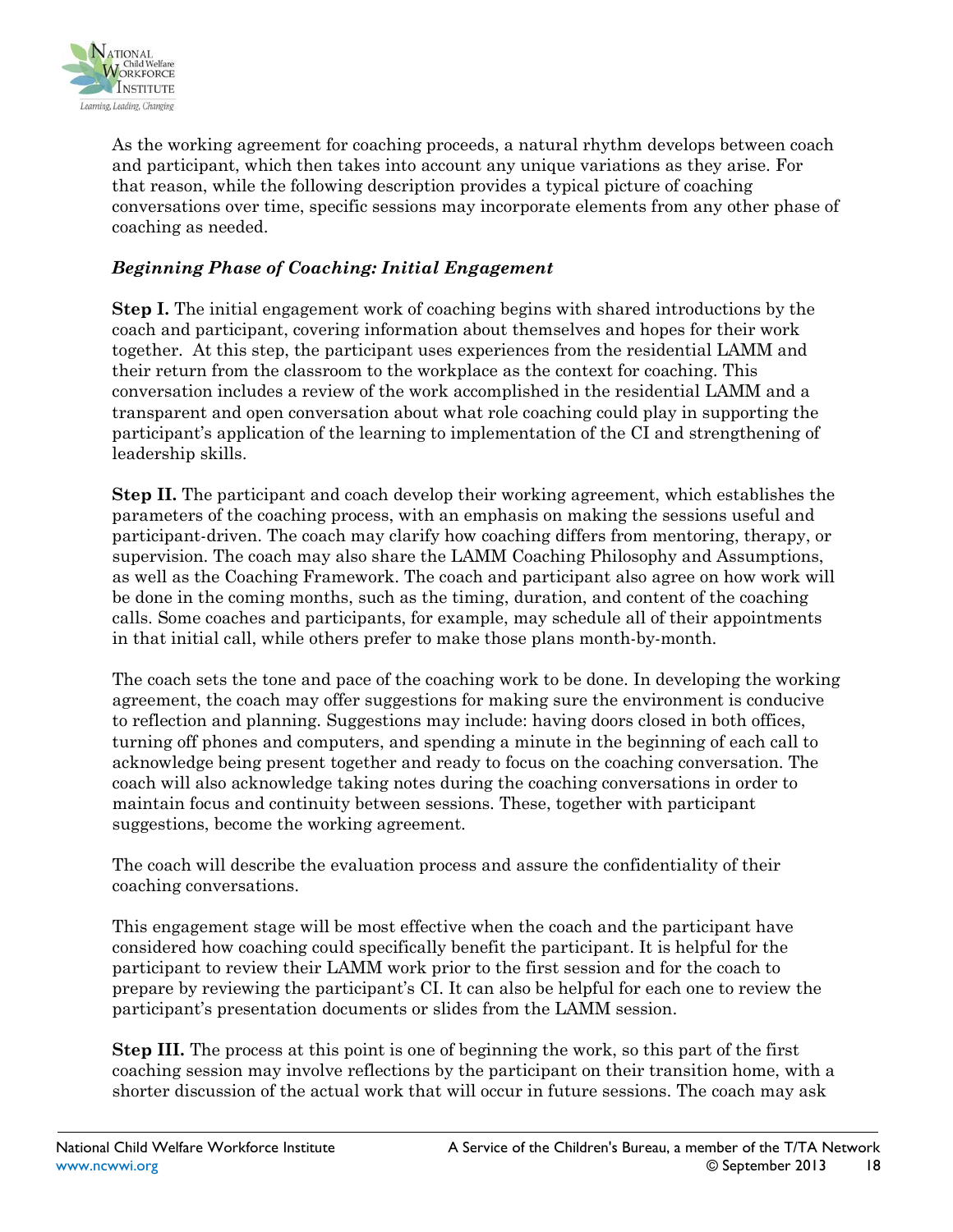

for an update on the participant's CI. Participants often use the first session to prepare for meetings or assignments that are related to their CI, while the coach explores implementation stages and drivers and Adaptive Leadership skills that may be helpful in these activities. A discussion of the participant's strengths might be helpful, as might talking about which quadrants of the NCWWI Leadership Model are most important to the participant at this beginning coaching stage. Focusing on specific LAMM content that might be useful for current responsibilities helps the participant reflect on their experiences in the residential LAMM and identify specific skills the participant could transfer to the workplace at this time.

The coach should ask simple, basic questions to help the participant set the context of their work and the challenges they face. For example, the coach may ask the participant for an organizational chart or a verbal description of the current organizational environment. Understanding the participant's work environment informs the coaching work.

**Step IV.** The next step in coaching is for the participant to develop an action plan that will guide the work during the coming month. In assisting with the development of the action plan, the coach restates the goal of the coaching, whether it is help with implementation of the CI or with challenges that arise in the participant's leadership roles. With that understanding, the participant is asked what specific and measurable actions she or he can take toward reaching this goal. The participant will then specify the action step(s) he or she will take over time and what will be completed before the second coaching call.

**Step V.** The coach gains the commitment of the participant to work on the action plan by asking some of the following questions:

- What action(s) are you willing to commit to?
- When will you start? For how long?
- How can I hold you accountable?
- When can we follow up on your progress?
- How will we measure your progress?
- Who can give you feedback on how you are doing with your plan?

**Step VI.** At the end of the coaching session, the coaching pair reflects on the session, reviewing both their work together and the action plan. The evaluation of the training process occurs through the following specific questions, which are also listed in the *Toolkit* and *Evaluation* sections of this manual:

- What worked and what could be done differently related to the coaching relationship?
- What worked and what could be done differently related to the coaching results?
- What worked and what could be done differently related to the process of coaching?

Throughout the coaching process, the effective coach employs critical skills of deep listening, reflection, powerful questioning, and appropriate feedback in order to engage the participant's active involvement in the process. Deep and intentional listening includes being able to completely focus on the participant, listen for what isn't being said, and allow room for emotions and silence. The *Toolkit* contains examples of these skills. During the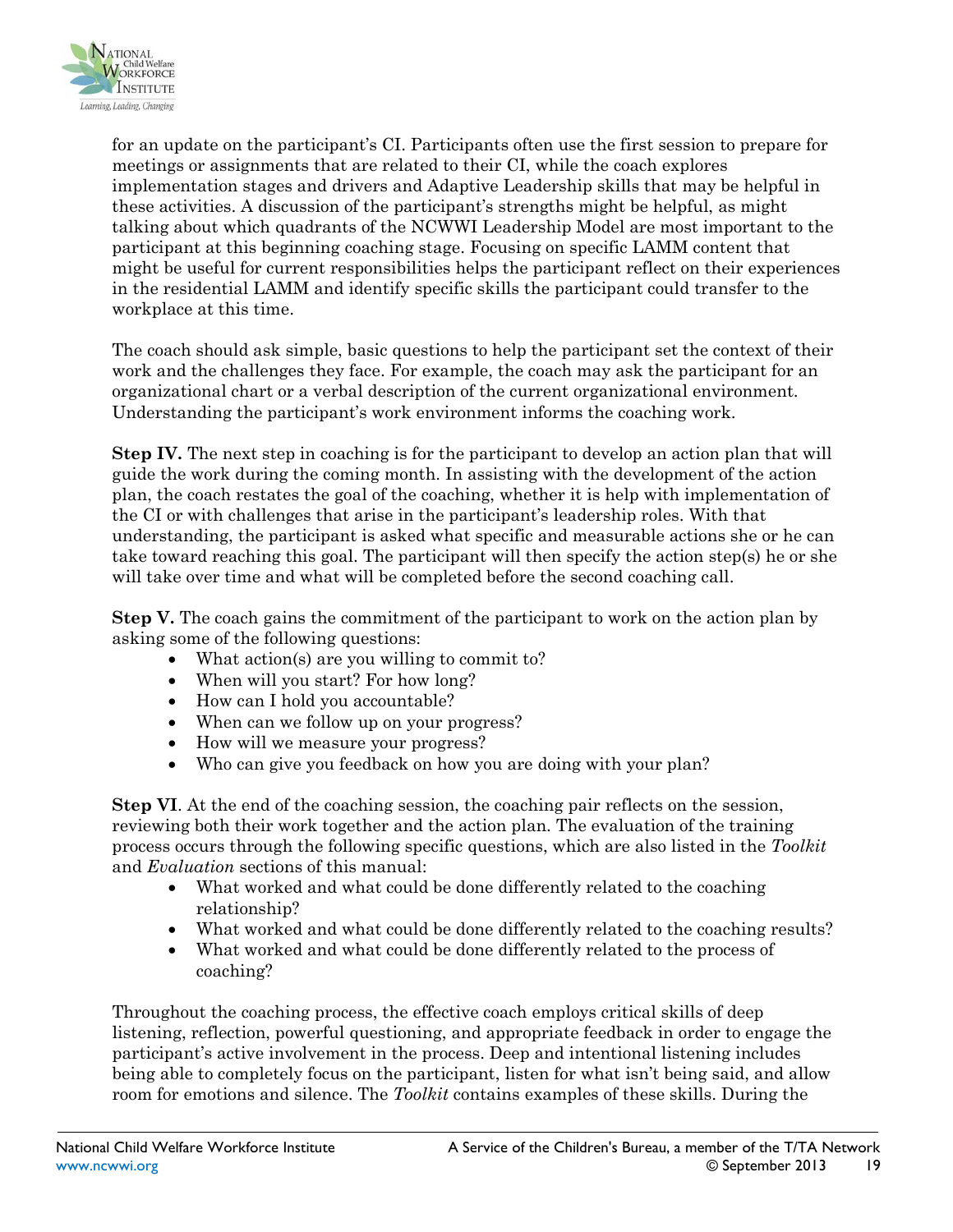

engagement phase especially, the coach's ability to hear, and truly listen to, the participant's world view and experiences as a leader helps to build a trusting relationship through which change can occur over time.

#### *Middle Phase of Coaching: Productive Coaching*

Productive Coaching can last from a few weeks to several months. Although regular ongoing sessions are scheduled, the coach may also be available to the participant for crisis consultation or updates. The focus during this phase is on the cycle of planning, doing, assessing, and revising the action plan for CI implementation and leadership skills reinforcement. Coaches are sounding boards, resources, and witnesses to the evolution of the leader as well as the CI.

Coaches would do well to constantly integrate the language and competencies of the NCWWI Leadership Model into their work with participants in order to be consistent with the leadership skills and change initiatives that are the primary focus of the coaching. In addition, self-care becomes an important value the coach can add to the conversation.

**Step I.** At the beginning of each session, the coach and the participant take a moment to center together, closing office doors, turning off computers, taking a deep breath, and beginning to focus on the coaching session at hand. Effective coaches use pacing, breathing, and questions to create a relaxed and open environment.

**Step II.** Moving from Centering to Reflection is a critical skill to model across all sessions. Reflection is a necessary antidote to the crisis-driven and reactive world of child welfare. In this step of the coaching process, the coaching skill of reflection is used to begin the evaluative process of sharing what has worked and what has not been effective during previous coaching sessions. Often, at the end of coaching, the participant may not want to give the coach constructive feedback about what could have been different. Checking in early during each session, however, can provide insight into the coaching needs of each individual.

**Step III.** Coach and participant go over the action step(s) accomplished, or not, since the last session. Usually the focus is on the CI, or other actions when a political, organizational, or community crisis has occurred. Helping Middle Managers thrive in the whitewater of their work is one of the most important components of coaching. The coaching role at this point is to help the participant 'step off the dance floor' and evaluate their experiences from multiple perspectives.

**Step IV.** After looking backwards, the coaching focus turns to current challenges and opportunities brought up by the participant. The process of using past learning to develop the next plan is a thoughtful and effective approach to leading change. In addition to reviewing skills from the NCWWI Leadership Model, the coach may review implementation models to offer drivers that can best support the CI, or update the logic model to fit the reality to which the participant returned after the residential LAMM. Often the challenges of managing up, down, and sideways will fill up the coaching conversation and lead to an action plan building on the strengths of the participant.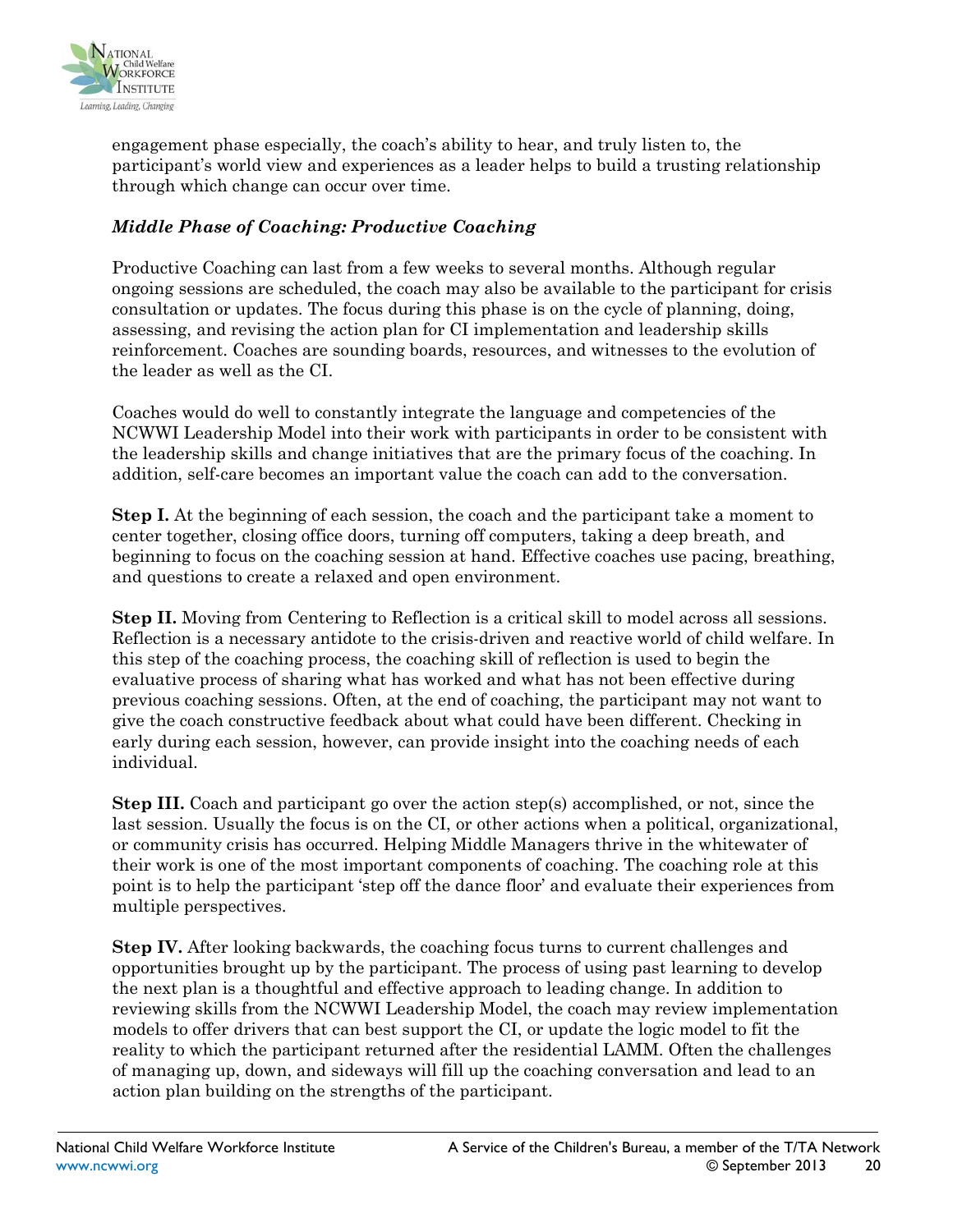

The value of this 'productive' phase of coaching is to help an emerging leader develop his or her own process for working through CI implementation and other leadership challenges.

**Step V.** The coaching process must be results- as well as process-driven. For this reason, near the end of each coaching session, the coach should summarize the session's content and help the participant identify action steps and expected outcomes that will occur before the next coaching session. Reflective listening, summarizing, and using open-ended questions will help the participant focus on what is achievable during the interim period. An action plan can include actions that relate to leading change and implementing the CI, as well as personal development. For example, a participant may identify an upcoming meeting whose goal is to increase the family voice. There will be tasks involved in this meeting that call for the participant's leadership skills, such as bringing individuals representing family voice into the building, introducing them to professional team members, and creating an open, respectful, and structured environment that will equalize power differentials and increase the likelihood that family voice will be heard. The leadership skills required for this meeting may be the target of this coaching session, including deciding when to orchestrate conflict and how to regulate distress.

Coaching during this productive phase, when the coach and participant know each other well, allows the exploration not only of implementing change and sustaining the CI but also the planning of self-care, the regenerative aspect of coaching which creates the energy required to move forward.

**Step VI.** The coaching session closes with reflection on the current session and commitment by the participant to work on the chosen action steps. This verbal commitment increases the probability that the participant will accomplish these actions. Coaching questions to gain commitment include:

- What are you willing to commit to? Starting when? For what duration?
- How will you track your progress?
- How will you hold yourself accountable to work on this action?
- Who can give you feedback on how you are doing with this action step?

Evaluating each coaching session gives the participant a chance to reflect on results, relationship, and the process of coaching. Questions about what worked and what could be improved model the coach's openness to feedback. The coach may reciprocate with feedback on what went well, based on what the participant has done well in the session. Giving the participant positive and behavioral feedback helps to build the participant's strengths, and it allows the coach to model the type of feedback that would help the coach be more effective. The coach might say, for example, "I asked you about the response you got from your supervisor, but I could also have asked you what you wanted from your supervisor, before asking what you got. I wonder if that would have been more helpful." By showing that the coach is reflective about his/her coaching practices, the conversation focuses on helpful processes and effective results.

After the call, the coach has a chance to self-assess using the self-evaluation tool found in the *Evaluation* section of this manual. Having a structured way to think about effective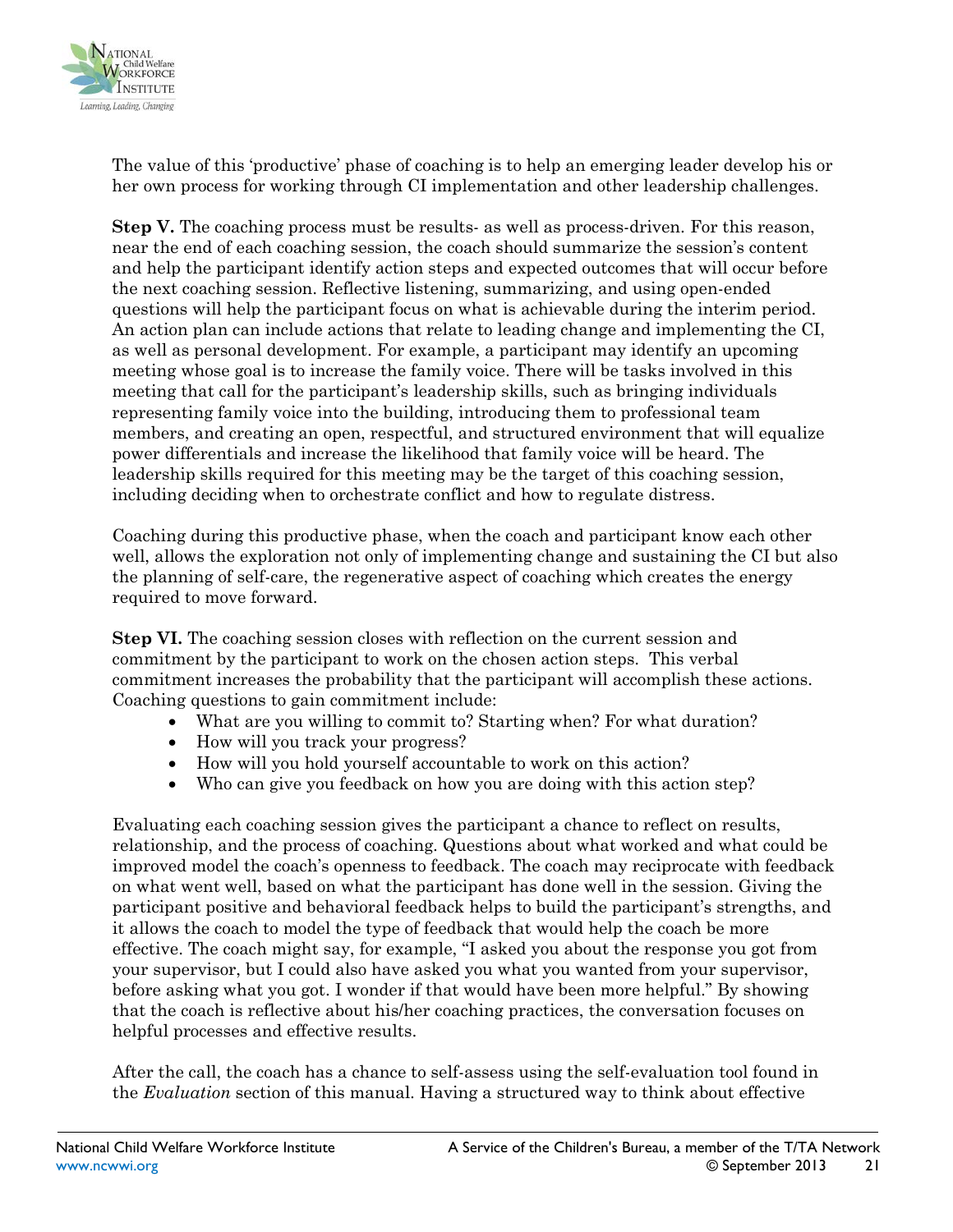

coaching helps each person grow and notice patterns about what is needed within each coaching relationship and across groups of participants.

#### *Ending, Stage I: Preparing for the End of Coaching*

Coaching ends when the allotted time for the coaching work is coming to a close, or when the participant feels that the goals of the coaching process have been accomplished. Effective termination strategies apply in coaching as well as in other practices. A good farewell can be the beginning of a new stage for the middle manager.

Once the end of coaching approaches, it is important to begin talking about how to sustain the progress of skill development and change leadership that has been the focus of coaching. It may be helpful for the coach to use implementation drivers to determine resources that can sustain the CI as it moves from innovation to sustainability. The sustainability plan may also be used to identify internal and community supports that will help the middle manager. As in earlier phases, planning for self-care remains important.

The end of coaching is both a celebration and a loss. As a trusted confidant's role comes to an end, the participant may find obvious successors to listen and provide a holding sanctuary for them in the context of their leadership role. As the pair prepares for the final coaching session, a recommended intersession activity is to identify what has been learned during their work together and develop a sustainability plan to ensure that work on the CI and leadership goals can be maintained.

#### *Ending, Stage 2: Completing Coaching*

The final coaching session begins like all others: centering and reconnecting in **Step I,** and reflecting on the coaching process during **Step II**, which may continue throughout the session. A final check-in and review of progress in leadership behaviors and with the CI, as well as plans for sustainability during **Steps III** and **IV**, allow both coach and participant to identify what they have accomplished together.

Coaches should prepare for the final session by identifying specific changes and progress the participant has made. Feedback is most effective when it addresses both personal and organizational progress, linking leadership skills to the results that were identified in coaching sessions.

Coaches may offer their ongoing availability for participants to touch base and learn of resources available through NCWWI and the LAMM. A review of the sustainability plan for the person and the project provides a benchmark for both parties.

In **Step VI**, coach and participant identify closing thoughts and feelings and celebrate the work they accomplished together. Completing a final assessment of the coaching process helps the coach learn and grow as a coach and helps the program learn how the coaching contributed to the important work of change in order to best serve children, youth, families, and communities.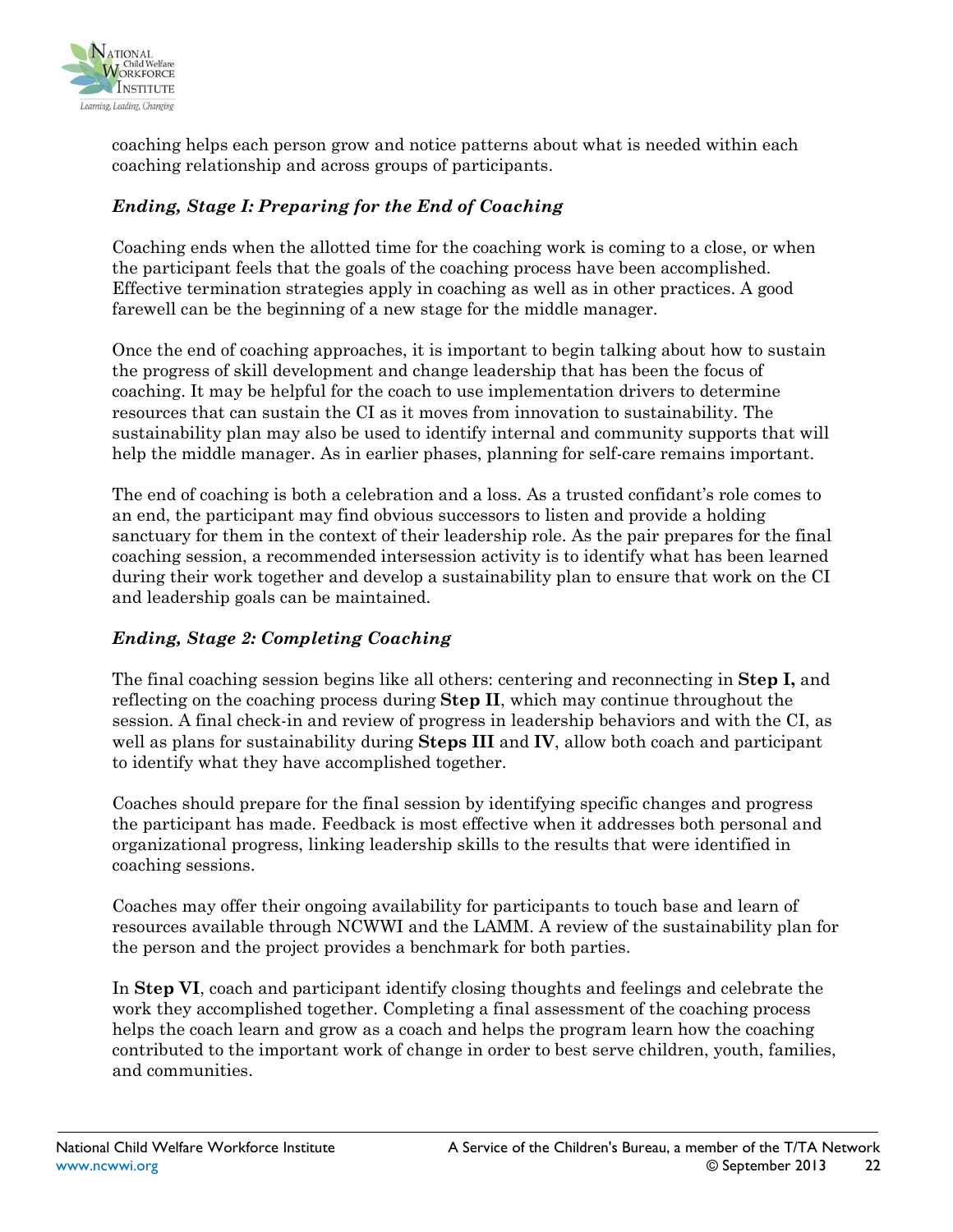

# <span id="page-22-0"></span>**V. Coaching Evaluation Plan**

Evaluation of the LAMM coaching program focuses on its effectiveness in helping LAMM participants transfer their learning from the residential LAMM to the workplace and use leadership skills in implementing CIs. Program feedback provides the data necessary for continuous improvement of the coaching process and its outcomes.

LAMM coaches evaluate themselves using the *Self-Evaluation Worksheet* (see *Toolkit*) in an ongoing process to track their development and to identify the relevant skills that are useful to the LAMM coaching process.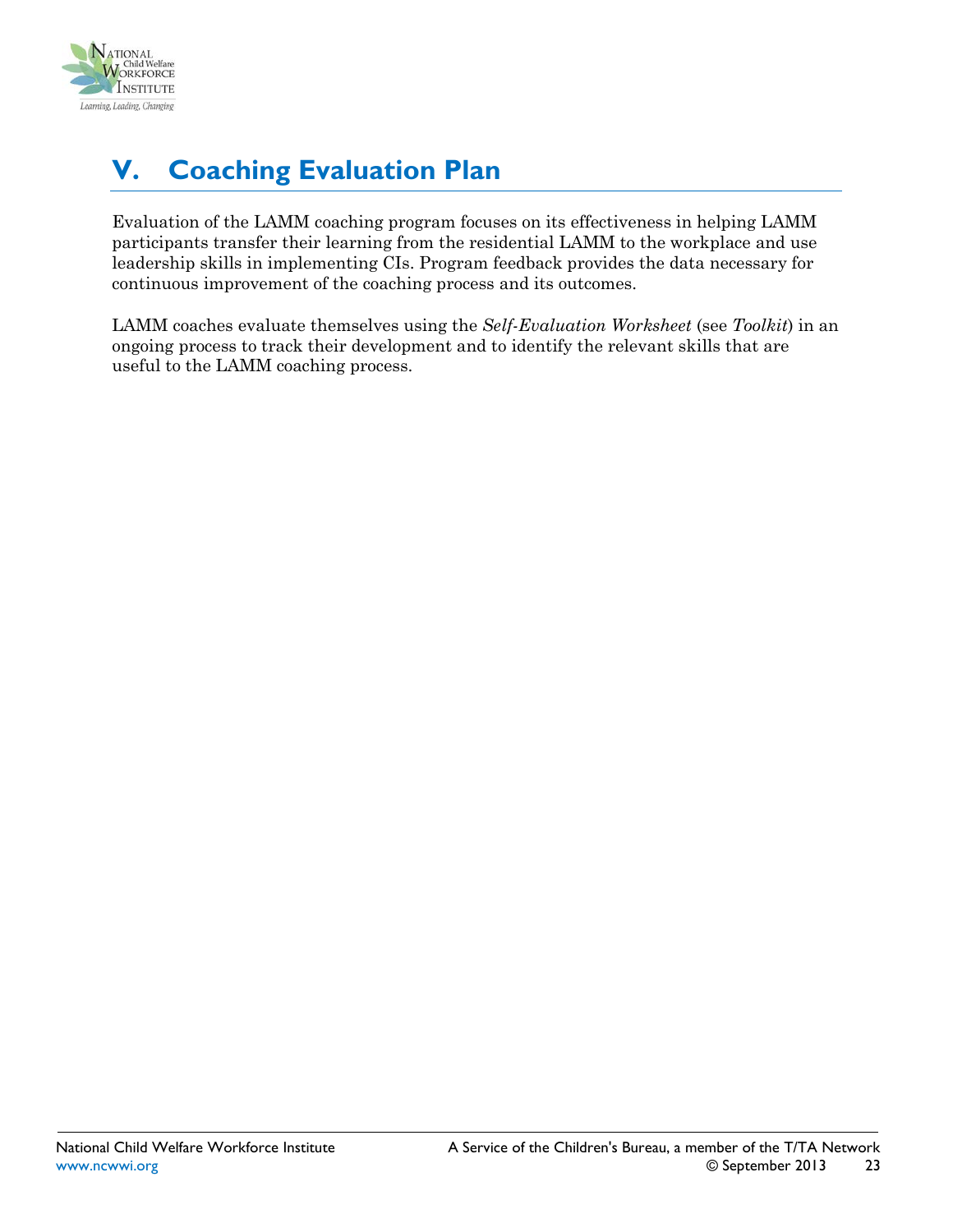

# <span id="page-23-0"></span>**VI. References**

- Barbee, A. P., Christensen, D., Antle, B., Wandersman, A., & Cahn, K. (2011). Successful adoption and implementation of a comprehensive casework practice model in a public child welfare agency: Application of the Getting to Outcomes (GTO) model. *Children and Youth Services Review, 33*, 622-633.
- Chaffin, M., Hecht, D., Bard, D., Silovsky, J. F., & Beasley, W. H. (2012). A statewide trial of the SafeCare home-based services model with parents in child protective services. *Pediatrics, 129*, 509-515*.*
- Fixsen, D. L., Naoom, S. F., Blasé, K. A., Friedman, R. M., & Wallace, F. (2005). *Implementation research: A synthesis of the literature.* Tampa, FL: University of South Florida.
- Franke, T., Bagdasaryan, S., & Furman, W. (2008). Transfer of learning (TOL) in child welfare. *Research Brief 1.* Los Angeles, CA: UCLA Department of social Welfare, Inter-University Consortium.
- Heifetz, R., & Linsky, M. (2002). *Leadership on the line: Staying alive through the dangers of leading.* Boston, MA: Harvard Business School Press.

Heifetz,R,Grashow,A,& Linsky,M. (2009). The Practice of Adaptive Leadership

- Joyce, B., & Showers, B. (2002). *Student achievement through staff development* (3rd Ed.). Alexandria, VA: Association for Supervision and Curriculum Development.
- McManus, P. 2006. 'Coaching People": Expert Solutions to Everyday Challenges' published by Harvard Business School Press.
- Miller, W. R., Yahne, C. E., Moyers, T. B., Martinez, J., & Pirritano, M. (2004). A randomized trial of methods to help clinicians learn motivational interviewing. *Journal of Consulting and Clinical Psychology, 72*(6), 1050-1062.
- National Child Welfare Workforce Institute. (2013). *Leadership academy for middle managers spring 2013 evaluation report.* Albany, NY: Author.
- Peterson, D.B. (2011). Executive coaching: A critical review and recommendations for advancing the practice. In S. Zedeck, (Ed.), *APA handbook of industrial and organizational psychology, Vol. 2: Selecting and developing members for the organization.* Washington, D.C.: American Psychological Association, 527-566.

Ryan, J. (2006). *Inclusive leadership.* San Francisco, CA: Jossey-Bass.

Schoenwald, S.K., Sheidow, A.J., & Letourneau, E.J. (2004). Toward effective quality assurance in evidence-based practice: Links between expert consultation, therapist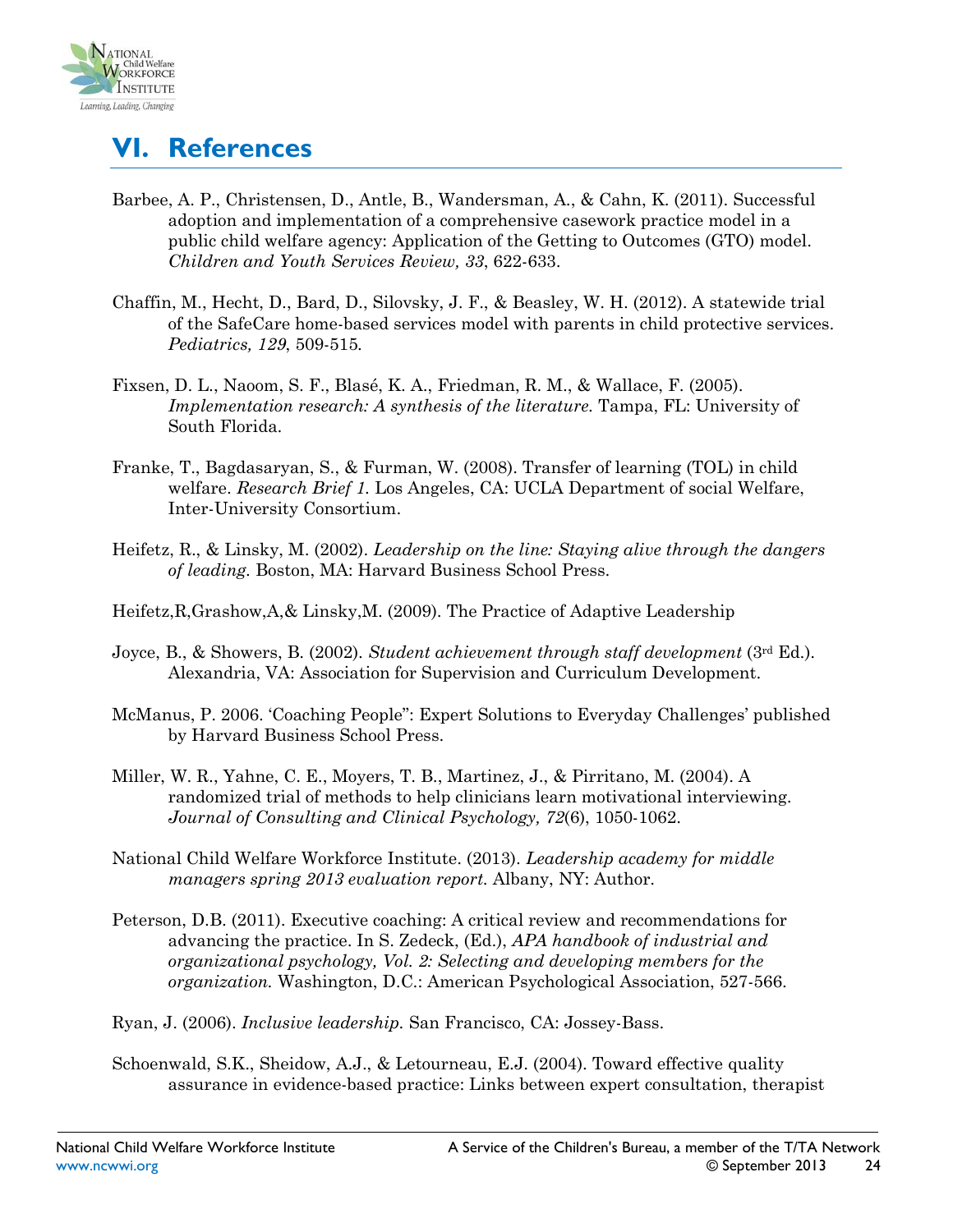

fidelity, and child outcomes. *Journal of Clinical Child and Adolescent Psychology, 33*(1), 94-104.

Sholomskas, D. E., Syracuse-Siewert, G., Rounsaville, B. J., Ball, S. A., Nuro, K. F., & Carroll, K. M. (2005). We don't train in vain: A dissemination trial of three strategies of training clinicians in cognitive-behavioral therapy. *Journal of Consulting and Clinical Psychology, 73*(1), 106-115.

Spillane, J. (2006). *Distributed leadership.* San Francisco, CA: John Wiley & Sons, Inc.

Spouse, J. (2001). Workplace learning: pre-registration students' perspectives. Nurse Education in Practice; 1: 149-156. Issue, Journal for Advanced Nursing.

Stoltzfus,T. (2008). *Coaching Questions: A Coach's Guide to Powerful Asking Skills.*

Whitmore, J. (2009). Coaching for performance (4<sup>th</sup> ed.). GROWing human potential and purpose (people skills for professionals). Boston: Nicholas Brealey Publishing.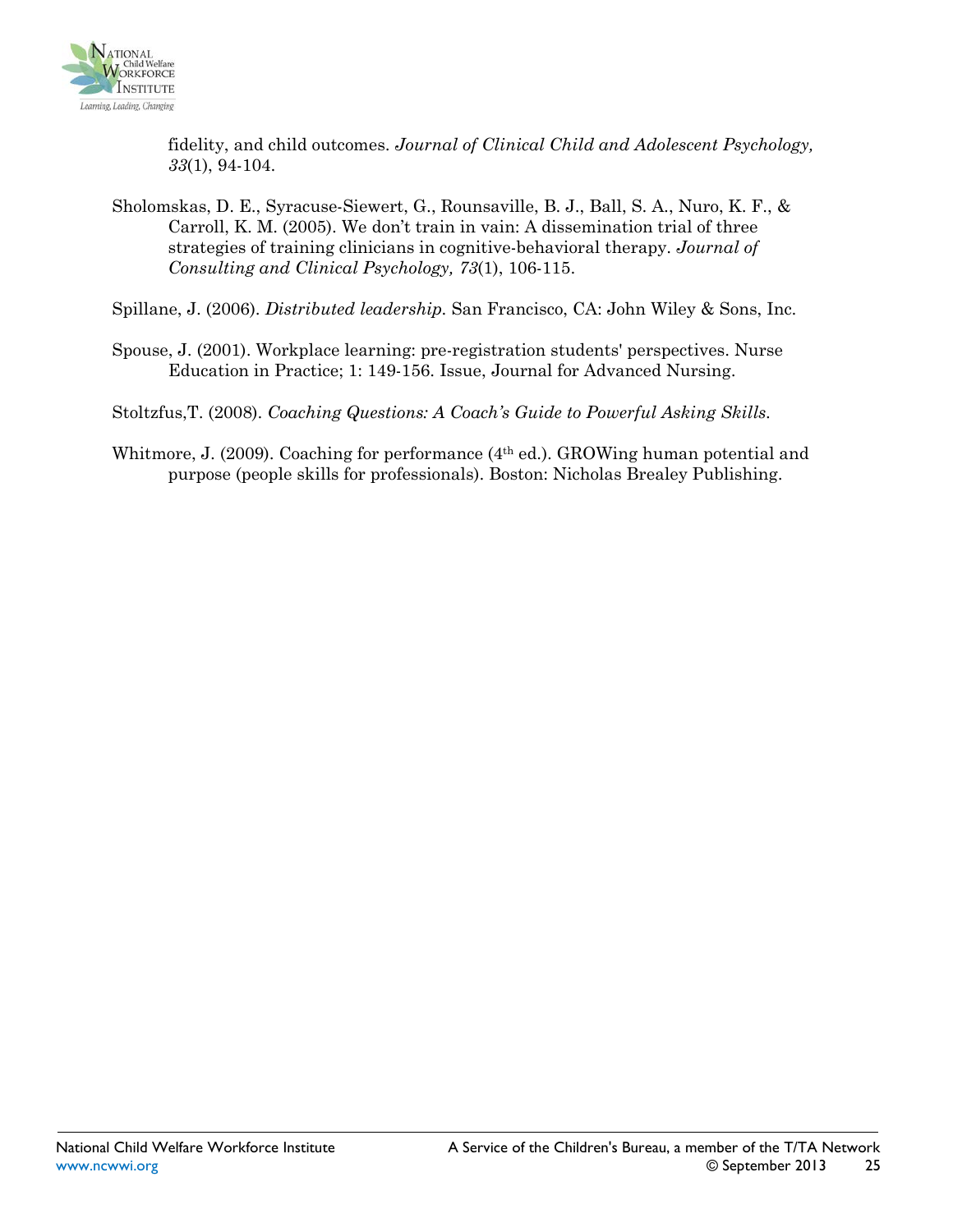

# <span id="page-25-0"></span>**VII. Coaching Toolkit**

### <span id="page-25-1"></span>**A. Use of Questions in the Coaching Process**

LAMM coaches use powerful questions to elicit problem-solving and critical thinking on the part of participants. The coach employs reflective questioning and exploration to help the participant integrate the principles and competencies of LAMM into their skill sets and CI implementation.

Coaching questions take many forms and often are part of current evidence-based and evidence-informed practices in child welfare, such as solutions-focused interventions (Insloo Kim Berg, 1994), motivational interviewing (Miller and Rollnick, 2002), and self-directed learning (Goleman,1998, 2004). Coaching practices in executive and life coaching also emphasize questions as the key to developing effective coaching. The sample questions in this toolkit are built around the NCWWI Leadership Model. Because the model is a familiar framework to participants from the residential LAMM, the questions will be familiar to participants and more likely to promote the application of leadership skills to the workplace and the implementation of change initiatives.

In the book, *Coaching Questions: A Coach's Guide to Powerful Asking Skills,* author and coach Tony Stoltzfus (2008 pg. 8-9) answers the relevant question, "Why Ask?" as follows:

- 1. All the information is with the participant.
- 2. Asking creates buy in.
- 3. Asking empowers.
- 4. Asking develops leadership capacity.
- 5. Asking creates authenticity.

#### **Types of Questions**

The types of questions a LAMM coach will use will depend on the purpose of the coaching moment and include the following:

#### *Open Ended Questions*

Open ended questions seek various types of information, such as descriptions, ideas, and opinions. Open ended questions:

- Cannot be answered with 'yes', 'no', a name or number.
- Are designed to expand understanding on the part of the coach and include questions that help the coach understand the initiative, the organization, the community, and the leader.
- Expand understanding on the part of the participant.
- Are answered in ways that convey the perspective, strengths, and analysis of the participant.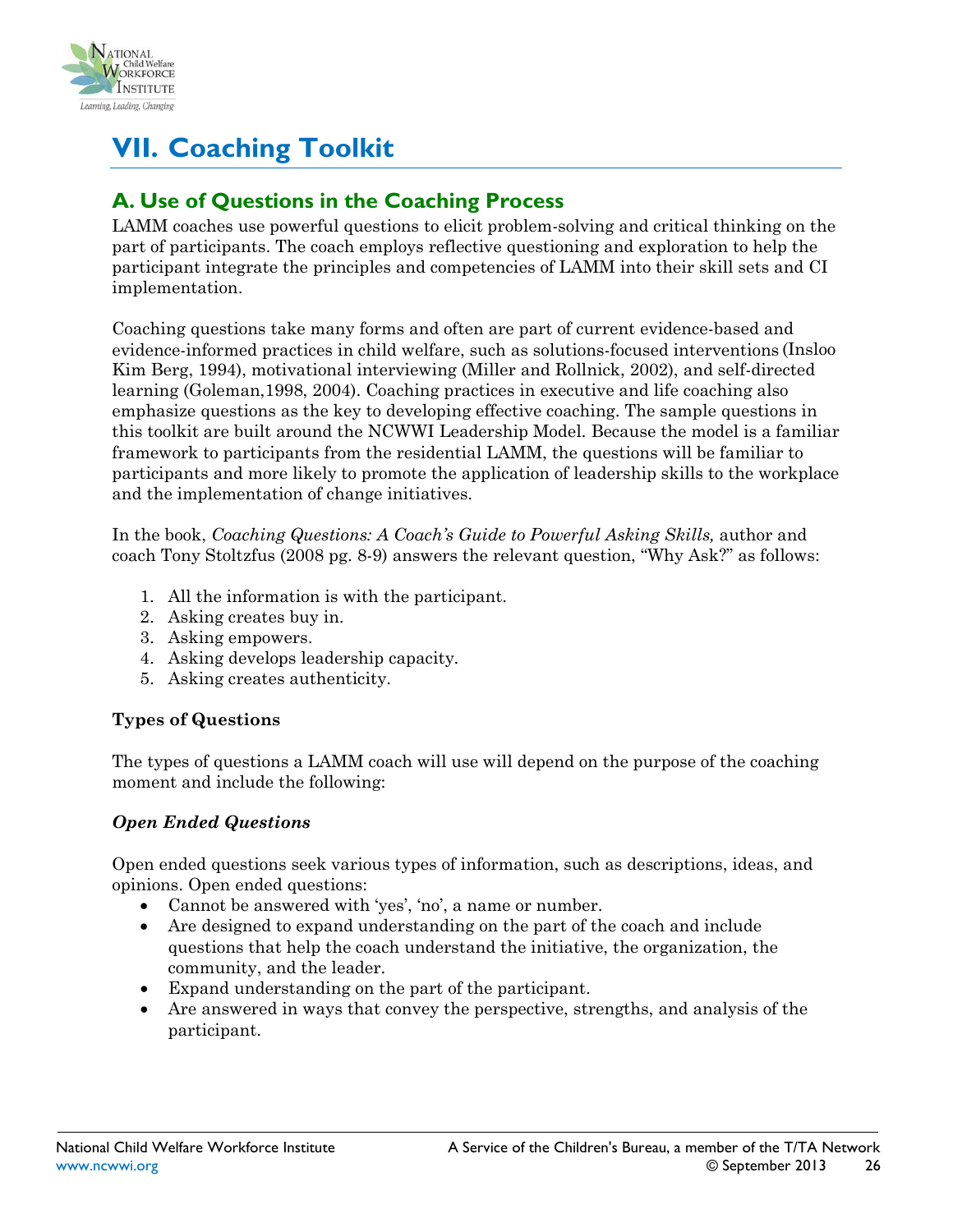

#### *Solution Defining Questions*

Solution-defining questions are also open-ended but are specifically designed to help participants define patterns. Although the name of these questions may sound as if they refer to solutions that participants have tried, solution-defining questions are as likely to be related to successes as to times when things went wrong. The point of this type of question is to unearth cause and effect patterns so that future strategies can repeat patterns with good results and avert those with negative results. Two opposite-sounding questions that, when combined, get at a solution in coaching include:

- Think of / tell me about a time when you were able to get a group at your organization to try something new.
- Think of/tell me about a time when the organization asked people to try something new, but it didn't work.

Both questions help the coach and the participant identify some markers of successful intervention and build or define elements of good solution building.

#### *Exception Finding Questions*

Exception-finding questions are useful when the participant begins to describe a dynamic about which she/he has little optimism. For example, a participant may be coping with a leadership team that rushes to action before considering alternatives, or may be trying to motivate an experienced and possibly entrenched supervisory group. The coach may try to unearth some potential strategies around a seemingly 'dead end' approach through seeking exceptions:

- Think of a time when the leadership group did something around policy implementation that surprised you: what was it, and how might it help you think through this situation?
- Think of a time when the supervisory group got energized about a new opportunity, resource, or practice: what was it, and what happened?

A specific type of solution-defining question, exceptions help participants question their limiting beliefs about 'the way we do things around here' and find a path for innovation.

#### *Past Successes*

Building on past successes keeps adaptation moving forward. The tenets of Adaptive Leadership stress using previously successful approaches, adapted to current context, to advance the effectiveness and viability of the organization (Heifetz, Grashow & Linsky, 2009). Past successes anchor coaching in organizational and participant strengths. Examples of questions about past successes include:

- What was the biggest change you have seen in child welfare practice within your organization, and how did the organization make that change happen?
- Think of a time when you and your organization collaborated well with families and communities. What was that effort, and how did the collaboration get going? What were the important factors that brought people together?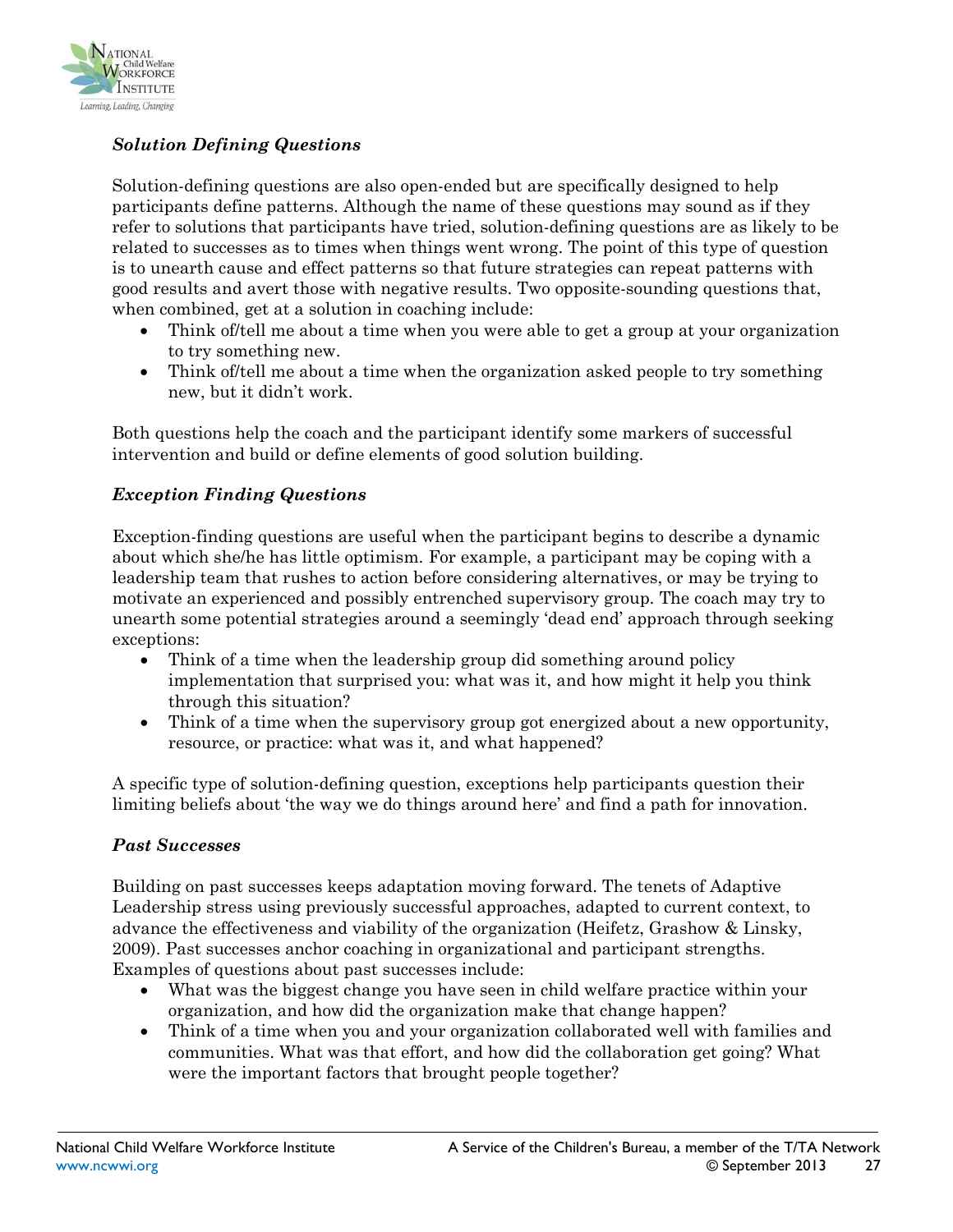

• Think of what your stakeholders would say is similar about this initiative to initiatives in the past. What would they say were successful features of other initiatives, and how can you use that information to further this one?

#### *Scaling Questions*

Scaling questions invite people to rate or score their current reality. The real value of the scaling question however, is the follow up questions which promote success. Scaling questions may be particularly useful when participants feel stuck or discouraged. Examples include:

- On a scale of 1 to 10, 1 being 'Not at All' and 10 being 'Extremely', how confident are you that this initiative will continue to go forward in your organization? What would it take to move that number up towards increased confidence on your part?
- Choosing between 'Not at All', 'Somewhat', and 'Extremely', how committed is your workforce to making this initiative work? What do you think they would need from you to improve their rating?

#### *Coping Questions*

Coping questions get at past strategies for success in a slightly different way. They are questions designed to build upon the inner resources of the person or the organization that have proved adaptive in the past. For example, most child welfare organizations have experienced years of cutbacks, years when new administrations resulted in a decrease in public advocacy for children and families, and years where economic hardship and political factors put programs in jeopardy. Finding out how individuals and organizations coped or survived can help the participant tailor her/his approach to the current situation. Examples include:

- (Organizationally) How has your agency coped in times of cutbacks before? Are there any strategies you could bring forward to ensure that your initiative survives?
- (Personally) Thinking about other times when you had a new administration and a change in leadership, what did you personally do to join the new team and promote or continue projects? How did others cope?

#### *Future Vision or Miracle Questions*

Future vision or miracle questions remind people of the end-goal that is driving the initiative, as well as positioning the participant to look forward to reaching that goal. They focus on ultimate achievement:

• Let's imagine that you are done with this initiative, that this is now the 'way we do things around here' in your organization/community. What does this look like? How would you know?

Or, the question can be focused on a specific timeframe that helps the participant identify the next steps in a foreseeable future:

• Six months from now, let's imagine things are right on track and implementation is going smoothly. What are some of the ways you would know, and what are some of the things that would be different?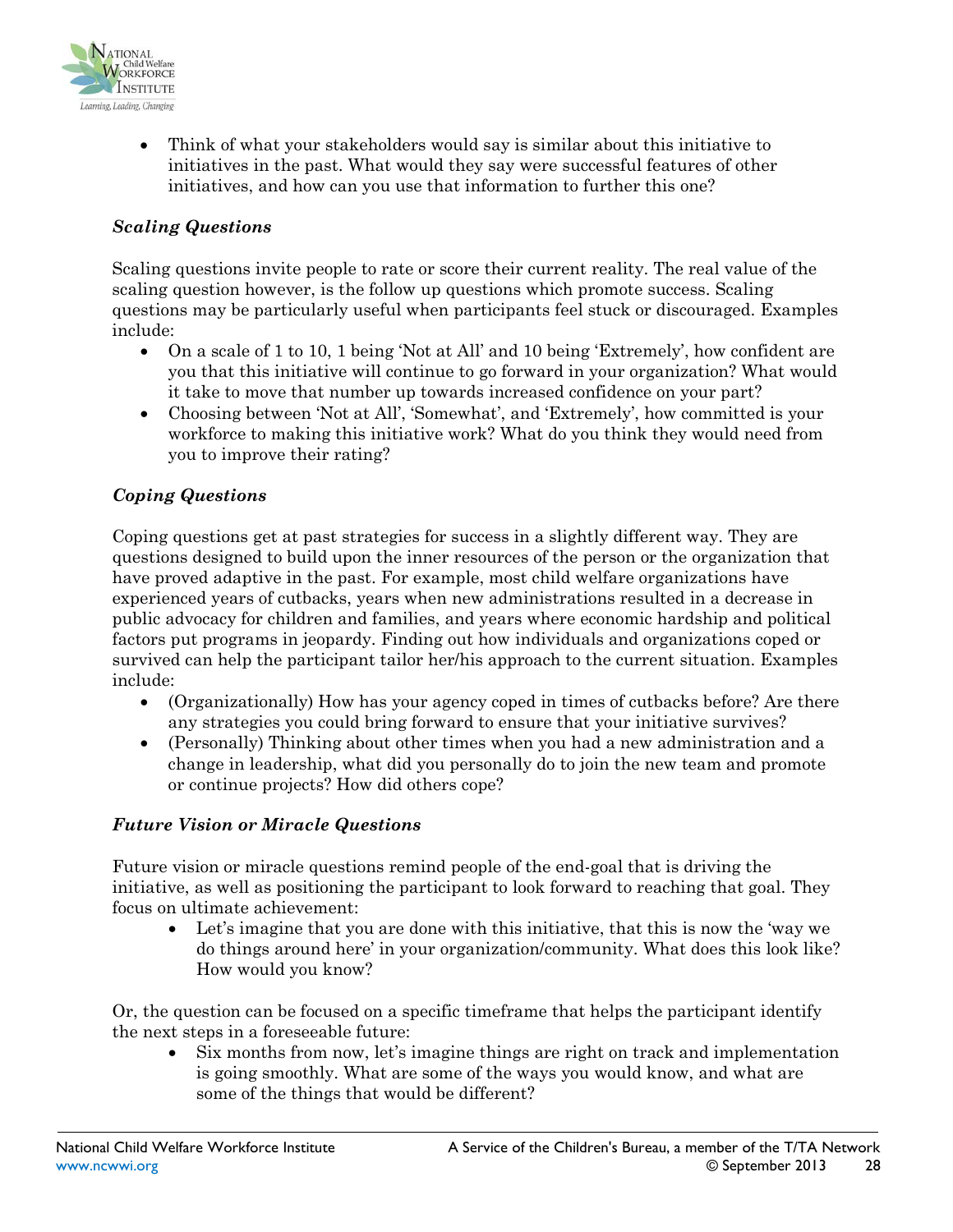

Working back from a miracle, whether it be long or midterm, helps the participant identify what would need to change and, by extension, prioritize and identify some helpful steps to take to attain the desired state.

#### **Summary**

Peter Senge (1994, 1999) described questions as critical for growth and change. In thinking about the work of the military, Senge described the 'After Action Review' process which consists simply of three questions:

- 1. What happened?
- 2. What did we do?
- 3. What did we learn?

Questions are most effective when they arise out of genuine curiosity and are individualized. While this coaching manual toolkit contains examples of useful questions, those questions will be most helpful when they are generated through dialogue and appreciation of the participant's context and reality. These are the kinds of questions that spark insight and reflection and thus guide participant success.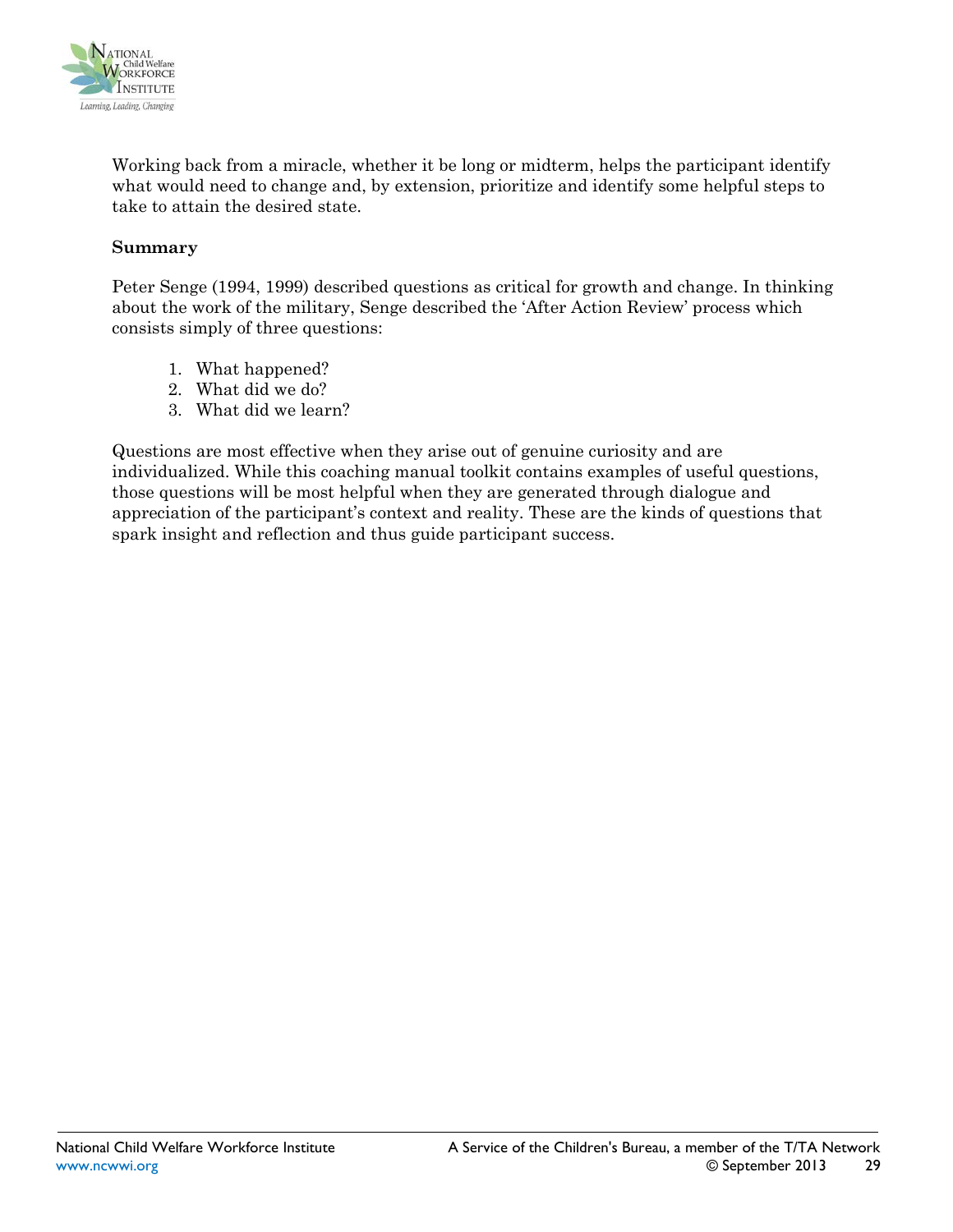

## <span id="page-29-0"></span>**B. Sample Questions and Domains for Building Leadership Competency through Coaching**

The competencies of the NCWWI Leadership Model are useful in the LAMM coaching process. This toolkit offers coaches a wide range of questions related to each of the 'quadrants', or domains within the leadership role, as well as the 'pillars', or leadership principles. Within each of the following sections, coaches will find a definition of each quadrant and pillar, along with related questions to stimulate dialogue about leadership development and implementation of the CI.

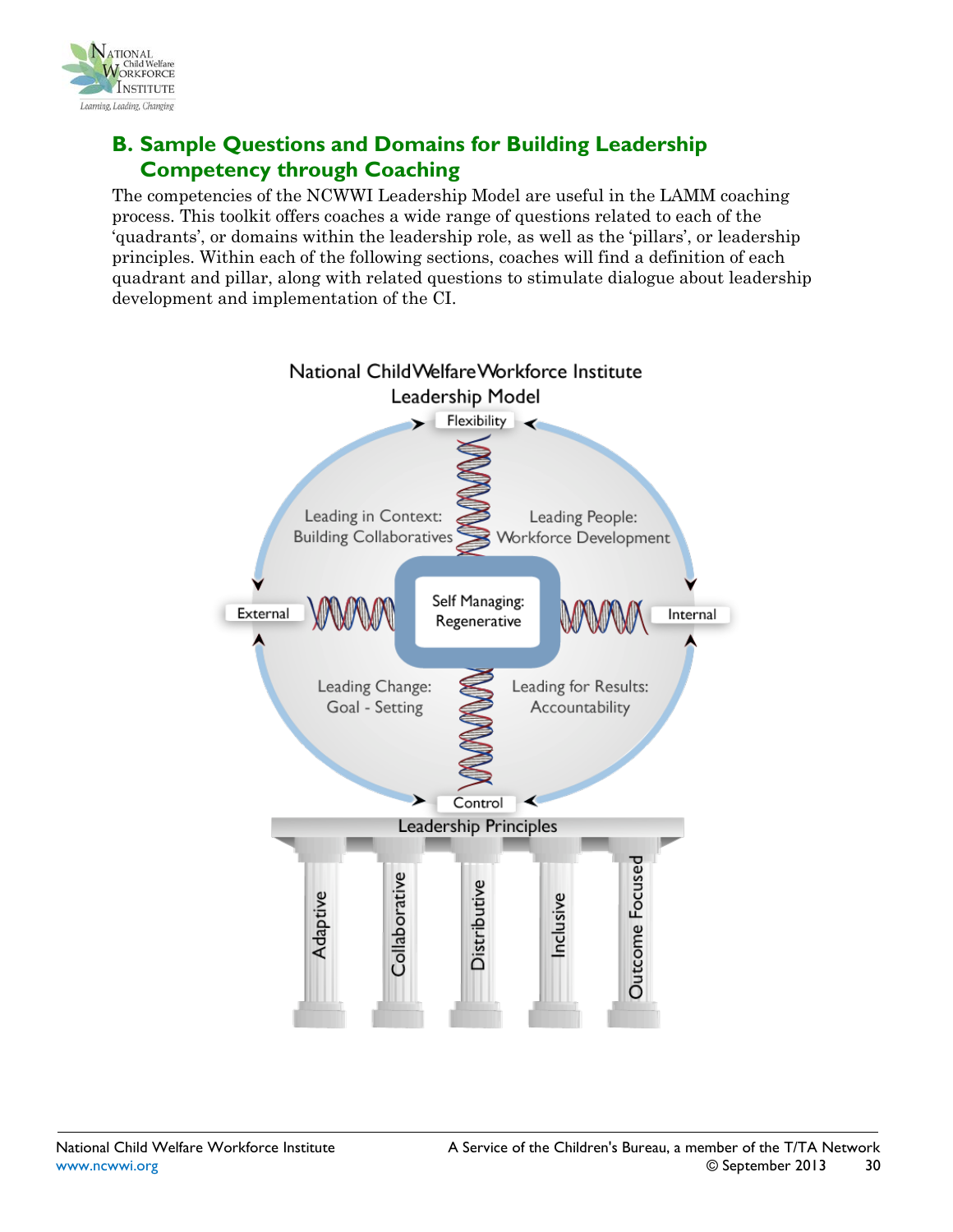

#### **Questions Related to Quadrants of the Leadership Model**

**1. Leading Change**: This quadrant reflects the strategic task of the leader to set and realize high standards of organizational performance. Competencies of leading change emphasize an action mind-set, the ability to plan strategically, and the capacity to envision new responses to organizational, political, and social challenges. Questions will help participants explore these skills of leading change.

| <b>Competency</b>                          | <b>Questions</b>                                                                                                                                                                                                                                                                                                                                                                                      |
|--------------------------------------------|-------------------------------------------------------------------------------------------------------------------------------------------------------------------------------------------------------------------------------------------------------------------------------------------------------------------------------------------------------------------------------------------------------|
| <b>Creativity and</b><br><b>Innovation</b> | What are some of the most 'out of the box' ideas you have had and heard<br>$\bullet$<br>related to your initiative? How might those ideas be put into practice?<br>Who are some of the creative people in your organization and community<br>to whom you turn when you need a problem solved? How can they help<br>you think of new solutions?                                                        |
| <b>External Awareness</b>                  | Thinking about the political context in which you work, are there people or<br>$\bullet$<br>drivers you need to engage in order to move forward? Who/what are they<br>and what would their interest in this work be?<br>Looking back at the information about LAMM related to [Drivers or<br>Adaptive Leadership principles], what are the important next tasks needed<br>to advance this initiative? |
| <b>Flexibility</b>                         | What are some practices or beliefs about practice that you are being<br>$\bullet$<br>asked to give up in order to make this change?<br>How have you been able to adjust your plan based on emerging realities<br>and unintended consequences?                                                                                                                                                         |
| <b>Strategic Thinking</b>                  | Based on what you just described, what do you think the best next step<br>$\bullet$<br>should be?<br>What are some specific next steps that your [leadership, workgroup, staff]<br>could take to further implementation?                                                                                                                                                                              |
| <b>Vision</b>                              | What have you thought about in terms of getting key stakeholders to<br>$\bullet$<br>share in ownership of the vision for this initiative?<br>How could you include new voices to expand the current thinking on this<br>initiative?                                                                                                                                                                   |

**2. Leading in Context (Building Collaboratives)**: The role of the leader in this quadrant is to build collaborative relationships both internally and externally to achieve common goals. This involves politically-savvy advocacy, partnering with the community, and using influencing and negotiating skills to build consensus to accomplish goals.

| <b>Competency</b> | <b>Questions</b>                                                                                                                                                                                                                                                                                                                                                                           |
|-------------------|--------------------------------------------------------------------------------------------------------------------------------------------------------------------------------------------------------------------------------------------------------------------------------------------------------------------------------------------------------------------------------------------|
| <b>Partnering</b> | How might you apply the LAMM information about using family voice in your<br><i>initiative?</i><br>Who are some community members with a lot at stake as your initiative<br>moves forward? What are your thoughts about engaging them in the process<br>now?<br>What community partners could help with resources that you believe could<br>enhance the implementation of this initiative? |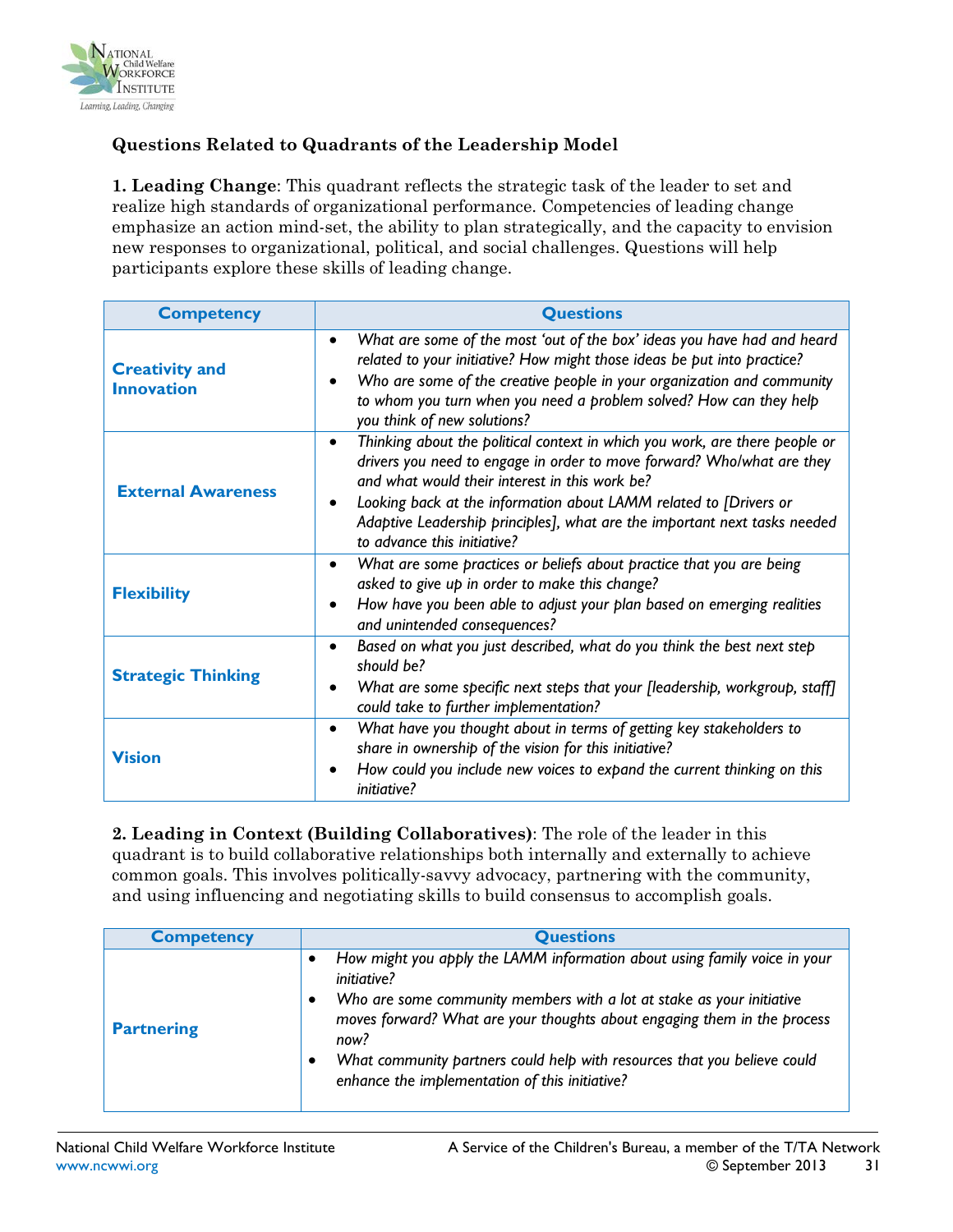

|                                    | Who are the greatest partners within your organization and how can their<br>$\bullet$<br>strengths be deployed for implementation?                                                                                                                                                                                                                                                                                                                                                                                                                                                                                                                                                                                   |
|------------------------------------|----------------------------------------------------------------------------------------------------------------------------------------------------------------------------------------------------------------------------------------------------------------------------------------------------------------------------------------------------------------------------------------------------------------------------------------------------------------------------------------------------------------------------------------------------------------------------------------------------------------------------------------------------------------------------------------------------------------------|
| <b>Political Savvy</b>             | What community partners and stakeholders can move this initiative forward<br>with appropriate federal agencies, state and local governments, and tribal<br>organizations?<br>Who are the advocates that seem able to have their voices heard? What is<br>their role in your work on this initiative?                                                                                                                                                                                                                                                                                                                                                                                                                 |
| Influencing/<br><b>Negotiating</b> | What are some of the 'What's In It for Me?' elements to your initiative that<br>you can use to influence the involvement of others?<br>Which other agencies or tribes will you need to persuade in order to<br>accomplish the goals of this initiative?<br>Which businesses or groups outside of Child Welfare may also be trying to<br>influence or reach the same people that you are? Can you negotiate an<br>agreement with them to join with you on this initiative to further both of your<br>goals?<br>Who is your organization 'competing with' for time, attention, and/or<br>resources? Can you influence others to join together on this initiative to<br>maximize joint span of influence and resources? |

**3. Leading People:** The focus of this quadrant is on leading people toward meeting the organization's vision, mission and goals. The process of developing individuals and groups within the organization emphasizes relationships, teamwork, cultural responsiveness, and resolving conflicts.

| <b>Competency</b>                        | <b>Questions</b>                                                                                                                                                                                                                                                                                                                                                                                       |  |
|------------------------------------------|--------------------------------------------------------------------------------------------------------------------------------------------------------------------------------------------------------------------------------------------------------------------------------------------------------------------------------------------------------------------------------------------------------|--|
| <b>Developing Others</b>                 | What professional development opportunities are available to others related<br>$\bullet$<br>to your initiative?<br>What are the attributes and skills of people who would contribute to the<br>$\bullet$<br>implementation and sustainability of your initiative?<br>How will you use the idea of 'champions' and coaching within the<br>$\bullet$<br>organization to implement your initiative?       |  |
| <b>Conflict Management</b>               | How will you bring forward dissenting voices to explore all aspects of the<br>$\bullet$<br>initiative and its implementation?<br>What steps will you take to prevent counter-productive confrontations?<br>$\bullet$                                                                                                                                                                                   |  |
| <b>Team Building</b>                     | How have you created a shared vision to build the involvement of<br>$\bullet$<br>organizational teams in the initiative?<br>Which team relationships do you need to strengthen for implementation and<br>$\bullet$<br>sustainability?<br>How will different entities and functions within the organization interact to<br>$\bullet$<br>ensure that the organization is learning from working together? |  |
| <b>Cultural</b><br><b>Responsiveness</b> | What culturally-responsive features are in your initiative?<br>$\bullet$<br>How will you use different worldviews to influence the development and<br>$\bullet$<br>implementation of the initiative?<br>How will the initiative contribute to an agency environment in which cultural<br>$\bullet$<br>and other differences are appreciated?                                                           |  |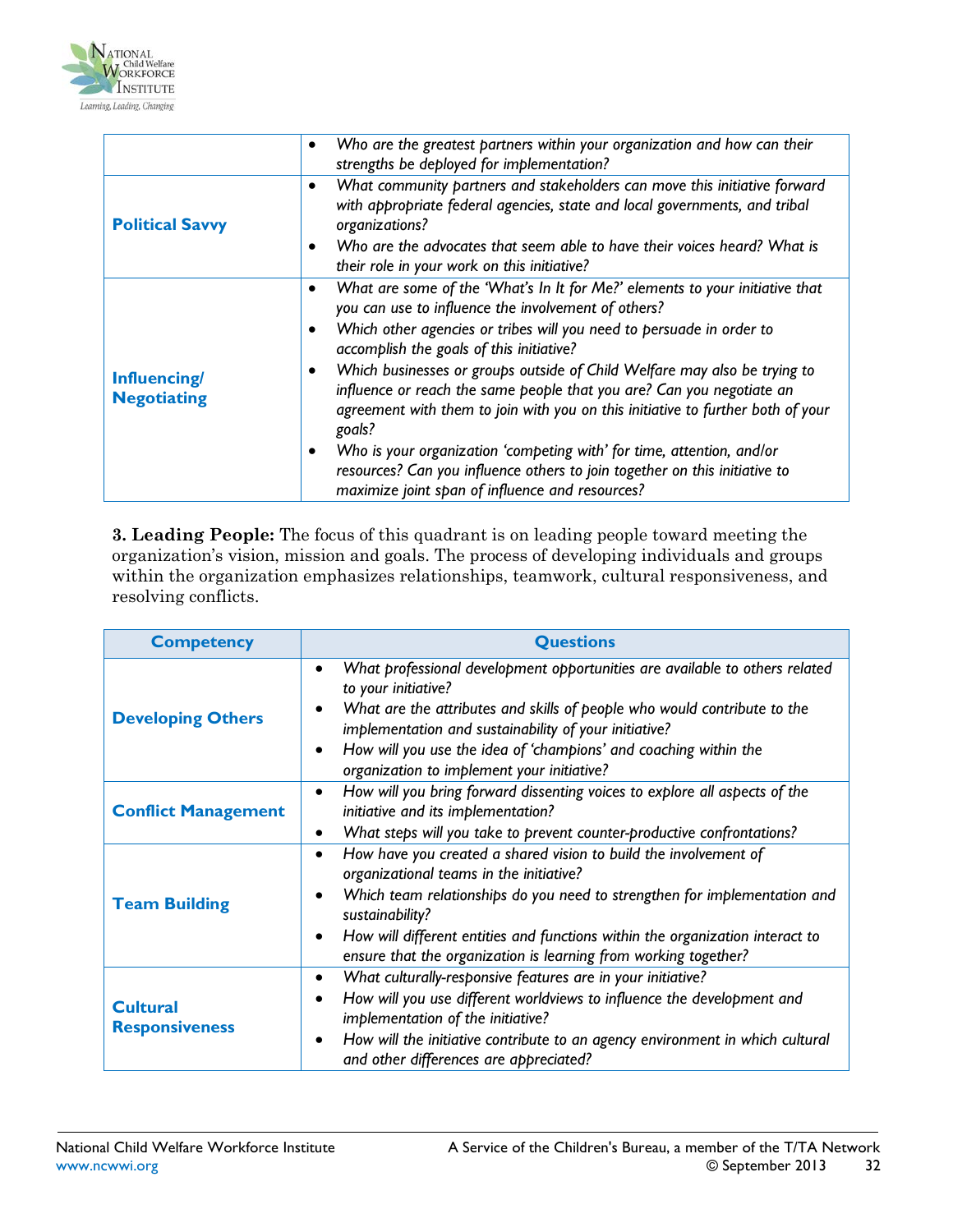

4. **Leading for Results:** Meeting organizational goals requires the leadership ability to make decisions that produce high-quality results. Leadership at all levels is needed to encourage evidence-informed practice and to build the capacity to improve system outcomes.

| <b>Competency</b>          | <b>Questions</b>                                                                                                                                                                                                                                                                                                                                                                                         |
|----------------------------|----------------------------------------------------------------------------------------------------------------------------------------------------------------------------------------------------------------------------------------------------------------------------------------------------------------------------------------------------------------------------------------------------------|
| <b>Accountability</b>      | How have you used your logic model to implement the change initiative<br>and hold yourself and your team accountable for results?<br>What do the data tell you about this aspect of the work?<br>How are you measuring the results you think you see? Are those results<br>compatible with your objectives?                                                                                              |
| <b>Capacity Building</b>   | How has your information technology team helped with measurement of<br>the initiative's impact?<br>What systems are in place to measure the important links between the<br>agency practice and outcomes for children and families? Looking at the<br>drivers for implementation, how are you assessing the ability of the<br>agency's infrastructure to support implementation of the change initiative? |
| <b>Service Orientation</b> | What are some of the evidence-based/informed practices you have<br>considered?<br>What mechanism will you use to align the drivers for continuous feedback<br>to support this initiative? How will you engage in quality assurance and<br>fidelity during implementation so the initiative delivers high-quality services?                                                                               |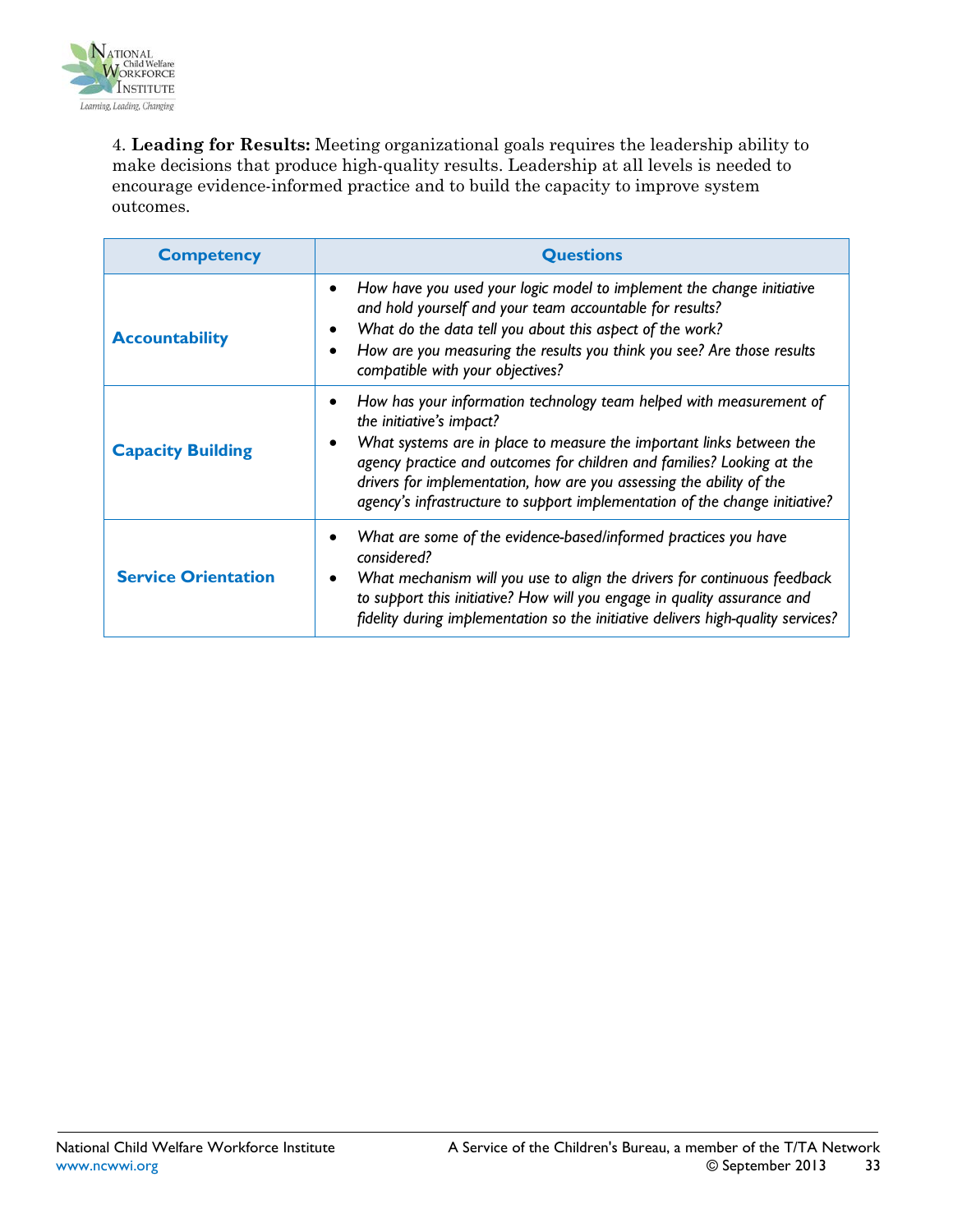

# <span id="page-33-0"></span>**C. Questions to Explore: Leadership Approaches based on the NCWWI Leadership Model Principles**

A central value the coaching process offers is using questions to help people think about and explore their role in leading change. In the NCWWI Leadership Model, five leadership principles form the pillars upon which leaders rely to inform their actions. The following questions are linked to the competencies within each pillar and are designed to spur thinking and actions that may assist the participant in both exploring and applying new perspectives and actions.

#### **A. Adaptive Leadership (Heifitz & Linsky, 2002)**

Adaptive Leadership supports the ability of a leader to adapt to and lead change so that organizations can thrive. Adaptation requires that organizations build upon what has worked in the past, while being willing to give up practices that no longer work and adopt promising new practices. Competencies of adaptive leadership practices and related coaching questions include:

**1. Challenges own and other people's habits, beliefs, and values**

#### **Challenges Self:**

- *What are some of the practices and beliefs you hold most dear, and how might this initiative push you to challenge them?*
- *What assumptions and beliefs of yours could hold you back in leading this initiative?*
- *Where do you get support while working through your own internal conflicts or debates about the new initiative?*

#### **Challenges Others:**

- *How do you think you can invite your (workgroup, organization, leaders) to question their own habits, beliefs, or values in order to adapt to today's opportunities and challenges?*
- *What might people be afraid of losing during this implementation process and the change it represents?*
- *What are some of the beliefs you think might block adoption of this new initiative? How could you elicit information and dialogue about that?*

#### **2. Emphasizes a strategic/innovation mindset:**

- *When you think about getting an organization to change, what has worked best in the past with your organization and workforce?*
- *What would motivate your stakeholders to support this initiative?*
- *What practices do you think the organization would be most willing to change first?*

#### **3. Works with differences:**

- *What could do to create an environment where different perspectives are welcomed and heard?*
- *What different viewpoints that you've heard will help you move forward?*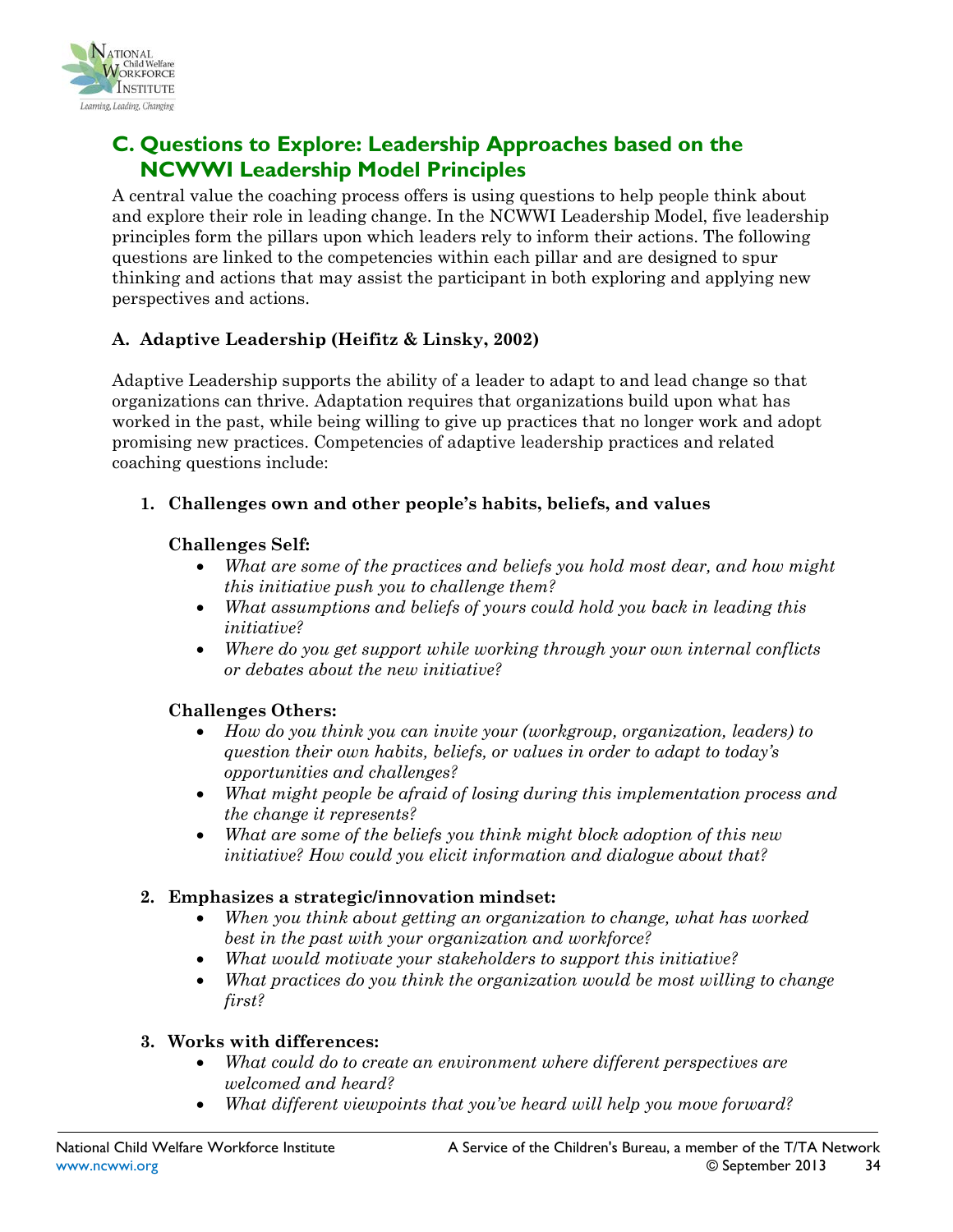

• *How can you use your role to enhance productive sharing of different but legitimate perspectives?*

#### **4. Orchestrates positive conflict:**

- *What important debates will you need to facilitate so that change moves forward?*
- *How will you keep the key stakeholders engaged through the difficult conversations about resolving different perspectives when they are so passionate about their points of view?*
- *What has worked to bring the group to a point of honest dialogue in the past?*

#### **5. Inspires others to challenge decision-making processes:**

- *How has your organization made decisions in the past? What has worked well?*
- *What are the power differentials and how will you acknowledge and work with those in order to facilitate 'hearing all voices'?*
- *What are some of the assumptions about the 'way things are' that you would like to ask people to question?*

#### **6. Navigates changeable environments:**

- *How have things changed since we last talked?*
- *What has surprised you since we last talked, and how did you respond?*
- *What are some of the 'moving parts' impacting your work that you want us to keep in mind during coaching?*

#### **B. Inclusive Leadership (Ryan, 2006)**

Inclusive Leadership actively involves all stakeholders in the design and oversight of change. Coaching can assist in promoting inclusive practices at all levels of the organization by reminding leaders to think about who is 'not in the room' or 'at the table' to help move an innovation forward. Competencies and questions to promote inclusive practices include:

#### **1. Advocates for a full range of diverse participation in the process**

- *Who are all of the people affected by this initiative, and what could you do to gain their voice, perspective, and support as you move forward?*
- *Who on your team would need persuading in order to include a wider range of participants in development of the initiative?*
- *How can you get the right people around the table to make this work?*

#### **2. Promotes leadership as a collective process**

- *How can others step into leadership roles with you?*
- *How can you best use the strengths of those on your team?*

#### **3. Creates a sense of urgency around inclusion**

- *On a scale of one-to-ten, how ready is your organization to include family/community voices? How will this become a priority?*
- *What will happen if you develop the program before getting input? How might this impact implementation?*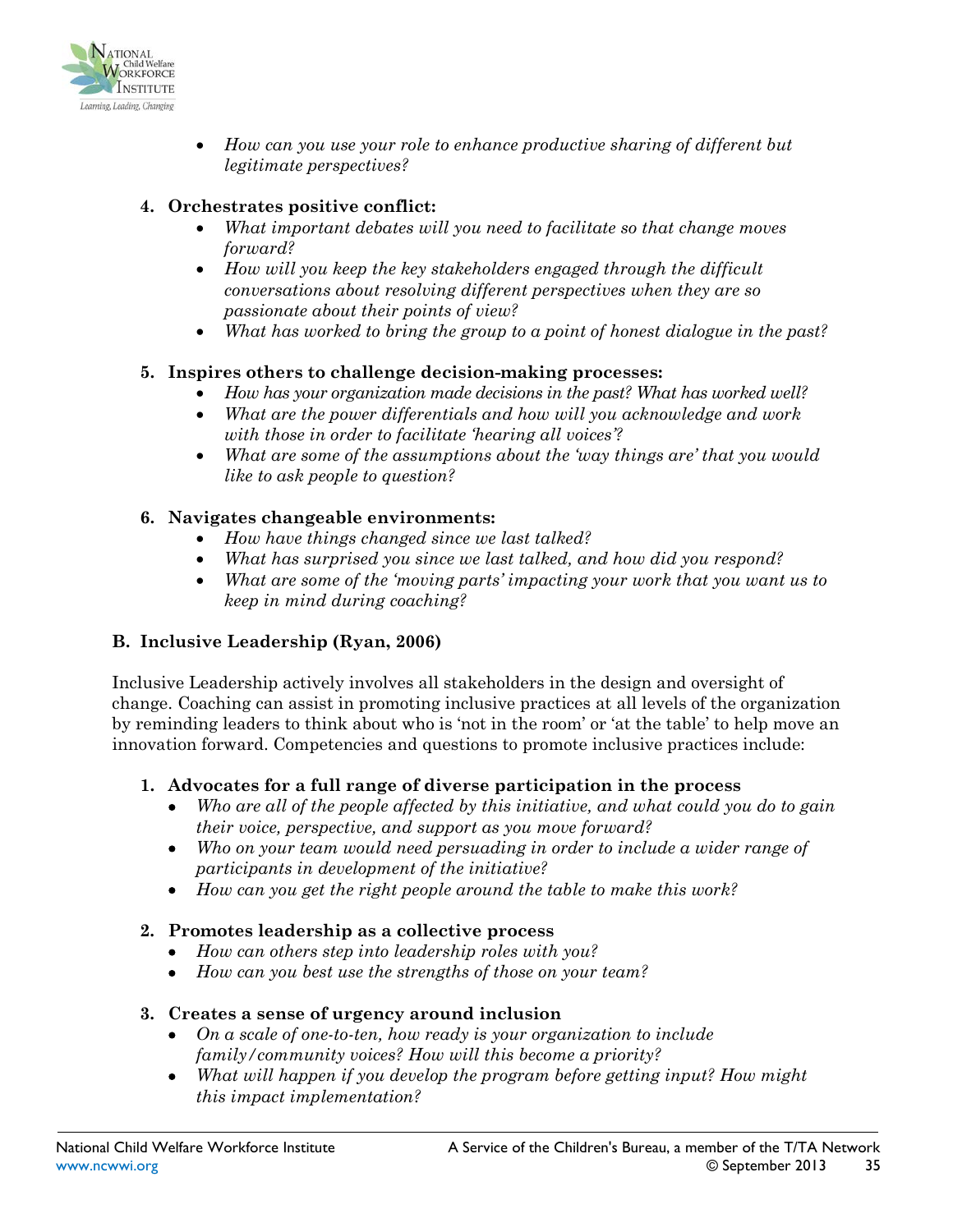

#### **4. Acknowledges disparities and seeks to mitigate them**

• *How could you incorporate strategies to address disparities while implementing your initiative?*

#### **5. Engages in continuous learning about inclusion**

- *What does your initiative offer others in terms of ongoing learning about inclusion?*
- *How can you and other leaders use this initiative to keep learning about disparities in power, resources, and voice?*

#### **6. Engages diverse stakeholders**

- *Thinking about the groups you have put together, where do you see some 'hot spots' in terms of differing perspectives and potential conflicts? How can you prepare to use that information to make sure different perspectives are respected?*
- *What would it take for the organization to seek more diversity in moving this implementation forward?*
- *What would it take to get diverse stakeholders to participate?*

#### **C. Distributive Leadership** (Spillane, 2006)

Distributive Leadership, as discussed by James Spillane in relation to education, proposes that leadership is not equivalent to the role of one person, but rather is an outgrowth of the interaction of different people and functions within an organization.

Leadership, using the distributive model, is encouraged and enacted at all organizational levels. The following competencies and questions can help participants consider ways to distribute leadership across the internal and external stakeholders related to a change initiative or to leading change:

#### **1. Distributes decision-making and leadership responsibilities**

- *What are the decisions and leadership opportunities available at each level in your organization during the CI implementation?*
- *What are some empowering practices you and your implementation team can use to increase ownership of the CI process and results in the organization and community?*

#### **2. Manages human, cultural, social, and economic capital**

- *Using the 'Strengths Finder' assessment, what are the best roles for people on your leadership team to play?*
- *How can you use your strengths to maximize the resources you have to work with?*

#### **3. Encourages purposeful action**

- *What is your step-by-step plan for moving forward with implementation of your change initiative?*
- *How can you work within the organizational and political timeframe and still protect the need to be thoughtful and plan-full?*
- *What are the aspects of this change that require the most thought? Who is paying attention to these factors?*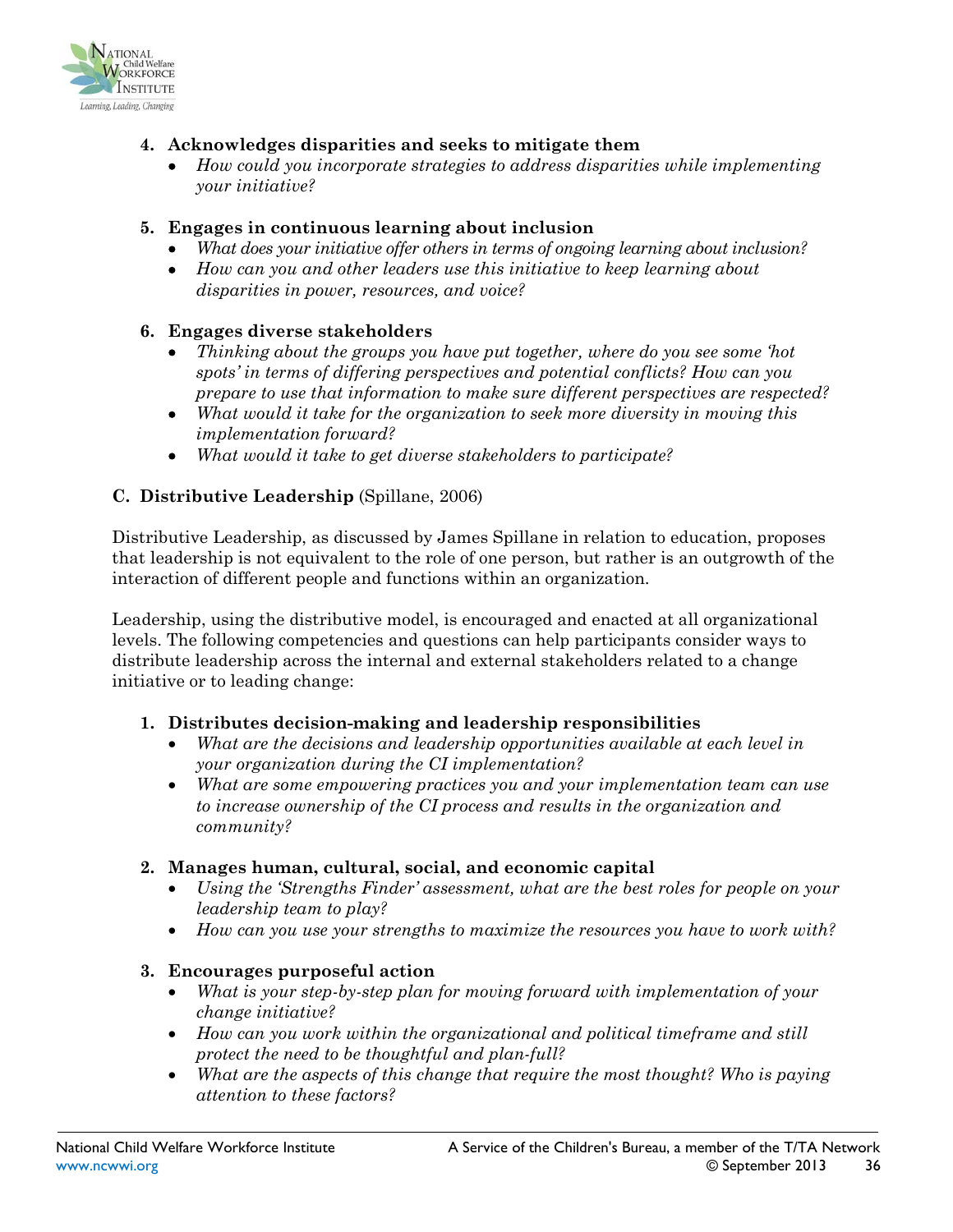

- **4. Promotes collective rather than individual action**
	- *Who else should you include as part of your action team?*
	- *What are the benefits of including others at this point?*
	- *What group actions will move things forward?*

#### **D. Collaborative Leadership**

Collaborative Leadership skills further the emphasis a leader places on community engagement and create a mandate for community ownership of the child welfare challenge. The collaborative approach means working in new ways with community partners, building new partnerships, and creating community readiness to support the ongoing needs of families after the CI is completed. Building relationships, partnerships, and collaborative work outside of the agency can be linked to the following competencies, and is promoted with the following questions:

- **1. Creates opportunities for collaboration outside the agency**
	- *How can you collaborate with those outside the agency to advance your goals?*
	- *With whom do you already collaborate? Can these collaborations be expanded related to your initiative?*
	- *Which advocates outside of your agency can help you advance this process?*

#### **2. Encourages exchange of information and sharing/pooling of resources**

- *How can you share information and pool resources with the community?*
- *What are some necessary resources the community can help provide?*
- *Who has information that you want and need to help advance your cause?*

#### **3. Focuses on common purposes**

- *What are some common goals that you and other community partners share that are related to your change initiative?*
- *Whose interests are also going to be met by successful implementation? Are these people at the table?*

#### **4. Stresses process rather than product**

- *Thinking back to the conversation at LAMM where we discussed power over, power for, and power with, is there anyone you are exercising power 'for' right now who might be more involved if you changed that relationship to 'power with'?*
- *What elements of your implementation process have the most potential to positively impact organizational functioning? How can you build on them?*

#### **5. Has an action orientation**

- *What will it take to move your change initiative forward?*
- *What will it take to get your organization to move ahead with this plan?*
- *Where do you think the CI will most likely get stuck? What will you do when that happens?*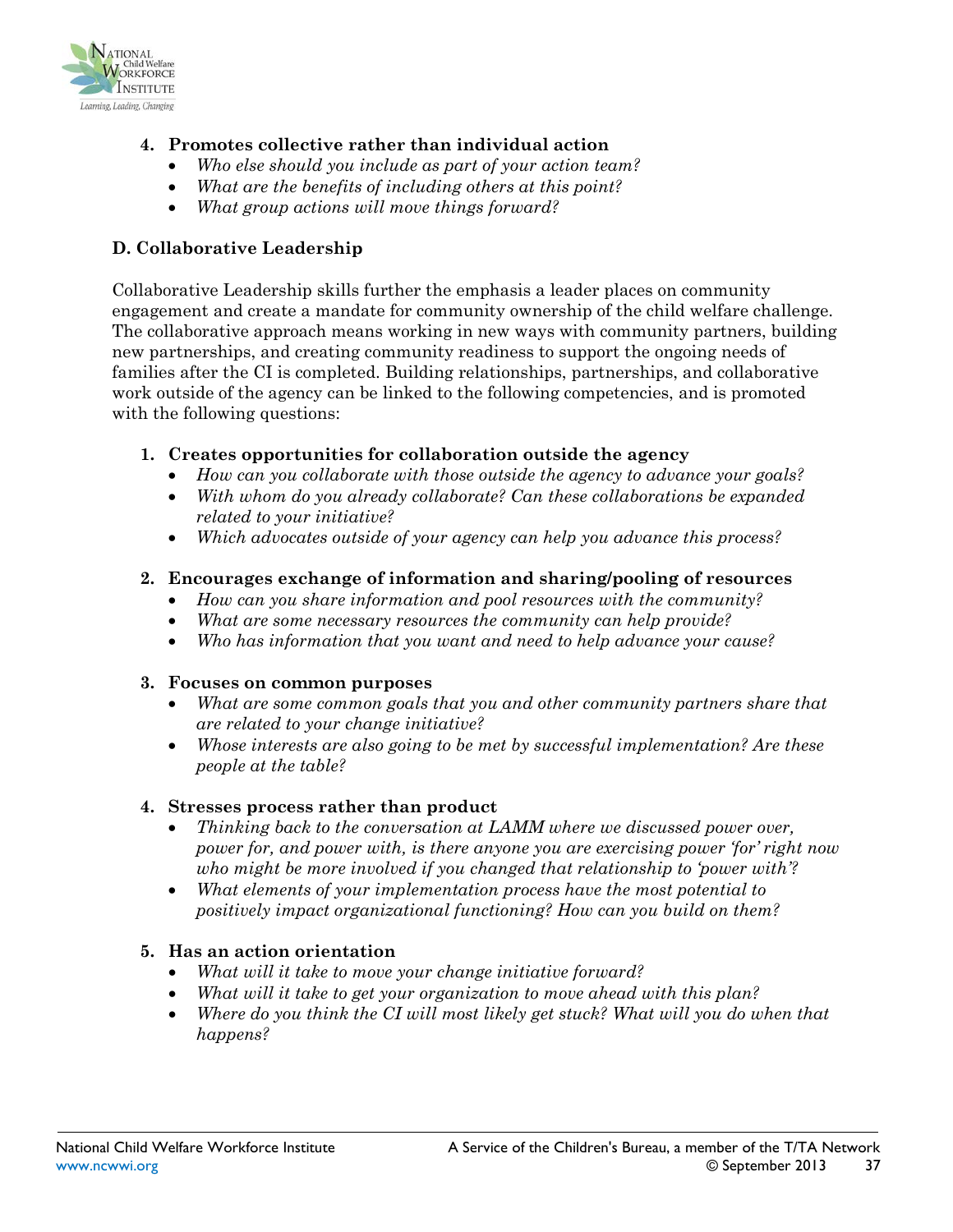

#### **E. Outcome-focused Leadership**

In order to determine the best implementation and sustainability strategies, leaders must always keep their focus on desired outcomes and results for children, youth, families, and communities. The following outcome-focused competencies and questions for leading change include:

#### **1. Applies technical knowledge**

- *What assets do you have in terms of knowledge, skills, and experiences that would help the team solve technical and practical challenges?*
- *What is your role in terms of getting to desired outcomes?*
- *What is the organization's technical ability to achieve the results you want?*

#### **2. Analyzes problems**

- *Where are the gaps between current performance and what you want to see in implementation? Are the gaps related to the implementation work we did in the residential LAMM:*
	- o *Knowledge to practice gap*
	- o *Vision to reality gap*
	- o *Fidelity gap*
- *What data will help you identify potential barriers, challenges, or gaps?*
- *How can you use multiple perspectives from the Leadership Model to analyze problems that impact results?*

#### **3. Uses data to inform decisions**

- *What data drive the decisions you will make?*
- *Do your current data challenge your deeply held beliefs and values and those within your organization and the community?*
- *How will you find the right data to help you with the decision before you?*

#### **4. Focuses on indicators leading to outcomes of safety, permanency, and wellbeing**

- *How do, staff connect their work to these critical outcomes for children and families?*
- *How will you attend to the data on critical outcomes while the organization is in a period of transition?*
- *Which critical outcomes are you seeking to improve through your CI, and how will you track these outcomes?*

#### **5. Stresses results rather than processes**

- *What are the results that matter in your initiative?*
- *How will you move people past processes to focus on results?*
- *What results might move people to let go of favorite but ineffective practices?*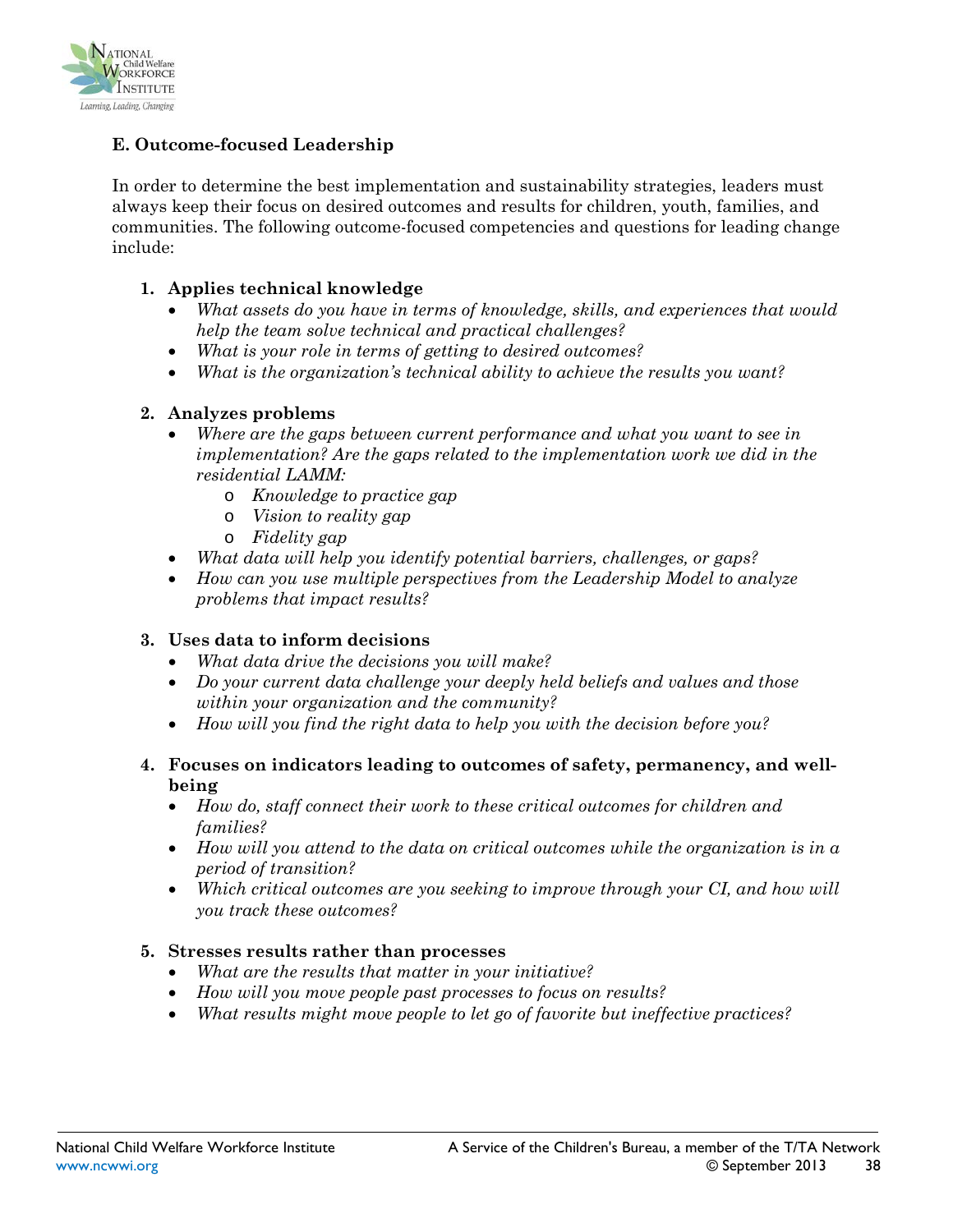

# <span id="page-38-0"></span>**D. Description of the Coaching Agreement and LAMM Sample Post-Residential Coaching Agreement Format**

The Coaching agreement is part of post-residential coaching, with some of the same approaches from the pre-residential coaching. For example, the coach will continue to work with the participant on leadership development and the development, implementation, and sustainability of the CI. In addition, the intent of the coaching moves from preparing for best use of LAMM to preparing for application of LAMM in the workplace.

As a result, even if the same coach worked with the same participant before and during LAMM, it is important to develop agreement about the process and outcomes of postcoaching. Below are descriptions of each of the four aspects for building a working agreement related to coaching, along with sample questions or concepts designed to ensure that the coach and participant are in agreement about what they are going to do during their work together.

#### **1. Introduction of the Coach and the Parameters of Coaching**

- Number and frequency of coaching sessions: One session per month, for six months, by phone, with the availability of other coaching calls when you want an additional check in.
- Confidentiality: Our conversations are confidential, with the exception that I will report that we had a coaching call and may share general information which helps us enhance the LAMM program.
- Reporting function that the coach provides to LAMM for tracking purposes.
- General Agenda: Describe the agenda based on the phases of coaching.
- It is important that you, as the participant, own the coaching process.
- There will be a period of reflection at the end of each of our calls, when I will ask you what worked and what you would like to see improved related to:
	- o Relationship: how we are doing in terms of my ability to provide a supportive and comfortable climate for our conversations.
	- o Process: what you think of the coaching process in relation to your goals.
	- o Results: how you think we are doing in terms of getting you closer to your goals for the coaching experience.
- There is an evaluation process, where you will be asked for feedback on the program.
- There is room for customization, so that if there are conditions or agreements that you want to add to what I have offered, you may bring those ideas forward for us to consider together.

#### **2. Goal**

Questions that elicit the participant's coaching goal(s) include:

- What do you want to accomplish through this coaching relationship?
	- What will be different when you've reached this goal?
	- How can we measure our progress?
	- At the end of our coaching work, what change do you want to have made?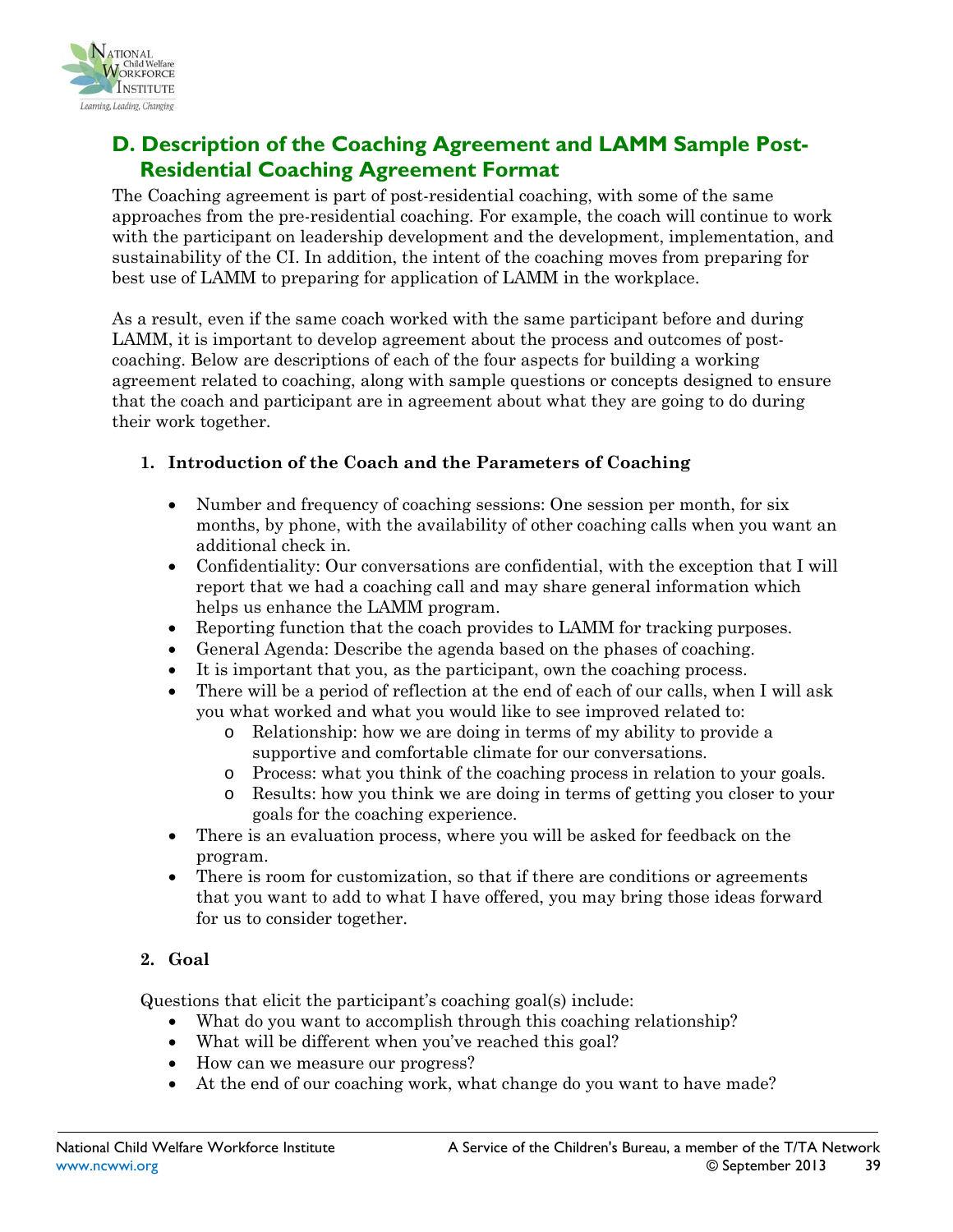

- How can we state your objective so it depends only on what you do and not on the choices or actions of others?
- Now take that and state it in one short sentence: what do you want to accomplish? (Tony Stoltzfus,2008)
- How do you see your personal goals and your goals for your initiative intertwining in our process?

#### **3. Getting to Results**

Sample questions:

- How will we know that things are moving forward as you hoped?
- When we check in at the beginning of each call, what do you think I could ask you to learn about results?
- When we end each call, how would you like to set goals for tracking during the time between calls?

#### **4. Feedback**

Sample descriptions about feedback:

- As a coach, I need your input to let me know what I am doing right and where I can be more effective.
- As a program, we also need your feedback on what is and what would be helpful to people following the LAMM residential program.
- I will personally ask you for feedback at the end of each session. You may also be asked to talk with someone from LAMM about what works and what suggestions you would have to make our coaching program stronger.
- I want you to feel free to give me feedback on what works for you and what I could do differently, so that I can be more helpful.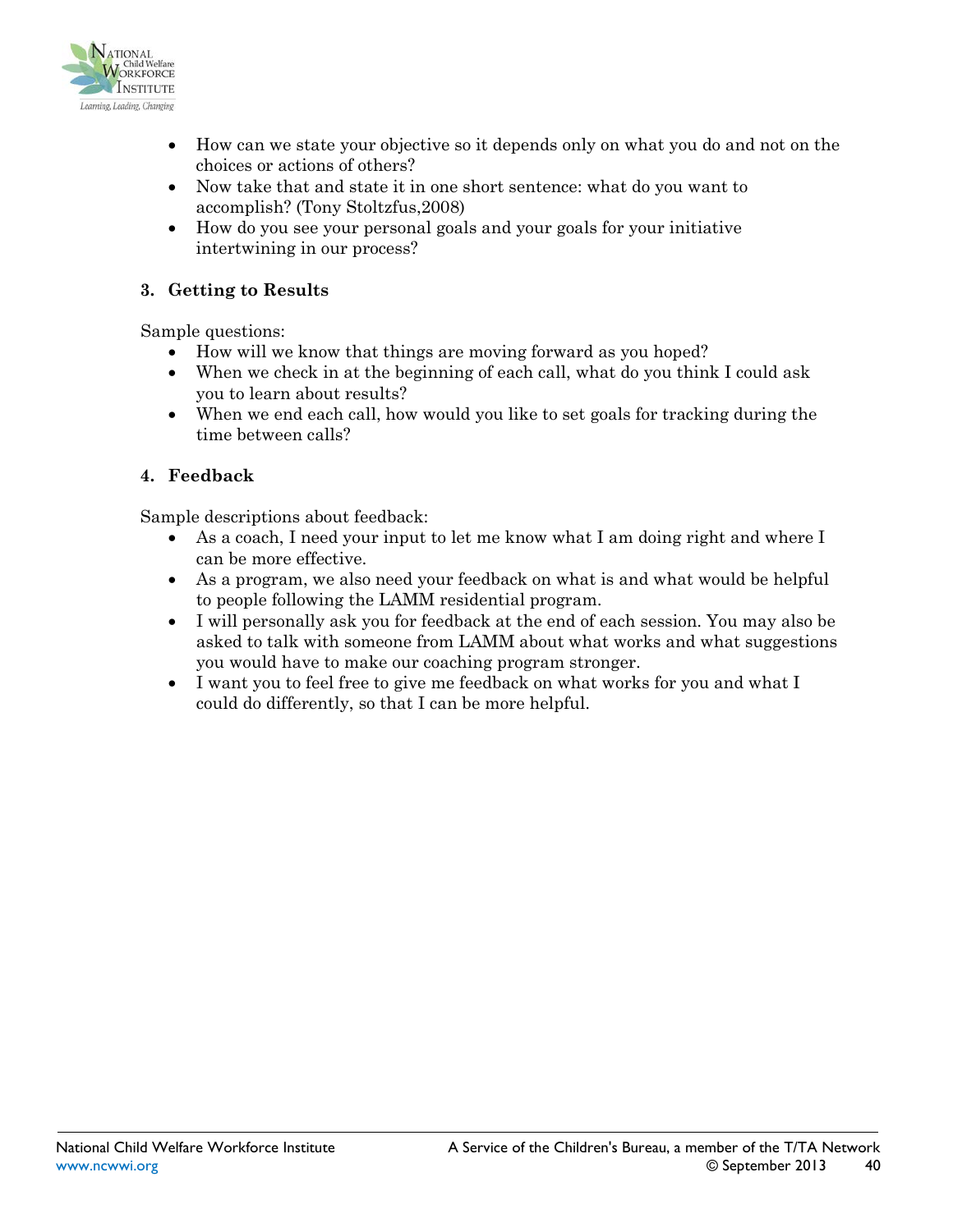

### <span id="page-40-0"></span>**E. Coaching Working Agreement**

Coach: Participant:

Change Initiative Summary:

Coaching Parameters and Agreement: (Note any specific individualization and agreed upon processes.)

Goal for the Coaching Process: Identify the participant's goals.

Results: Identify desired results and measures related to coaching.

Feedback Process: Note any comments or ideas about the feedback process.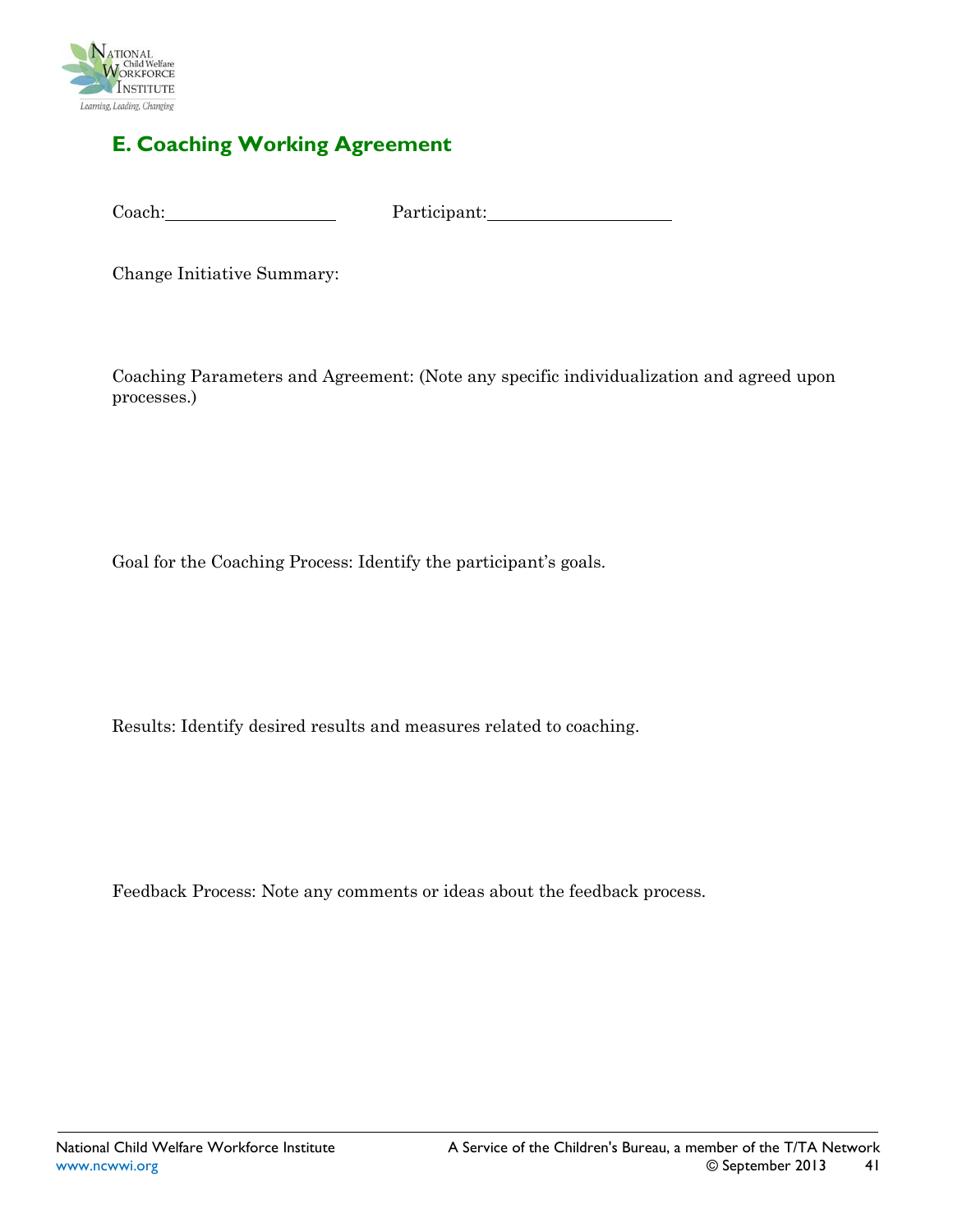

# <span id="page-41-0"></span>**F. Coaching Session Evaluation**

The following evaluation model captures three important elements of good coaching: Relationship, Process, and Results. This template is based on work found in 'Coaching People: Expert Solutions to Everyday Challenges' (Mcmanus, P, 2006) and adapted to fit the LAMM coaching program goals. The three elements include:

- 1. **Relationship**: The ability for coach and participant to build trust and have honest, open, supportive dialogue.
- 2. **Process**: The specific structure of the coaching dialogue, including check in and reflection, updates, discussion, action planning, and preparing for self-care and return to the world of work.
- 3. **Results**: The perceived results of coaching, which could include new ideas and approaches, new personal and professional goals, and/or accomplishments linked to coaching.

It is important to note that, as a mutual process, coaching and the success of each session rests on both coach and participant being present and working together. The rating and discussion should include mutual reflection and feedback by both parties.

| <b>What Worked?</b> | <b>What Could be Improved?</b> |
|---------------------|--------------------------------|
| Relationship:       |                                |
|                     |                                |
| Process:            |                                |
|                     |                                |
| Results:            |                                |
|                     |                                |

Other Reflections: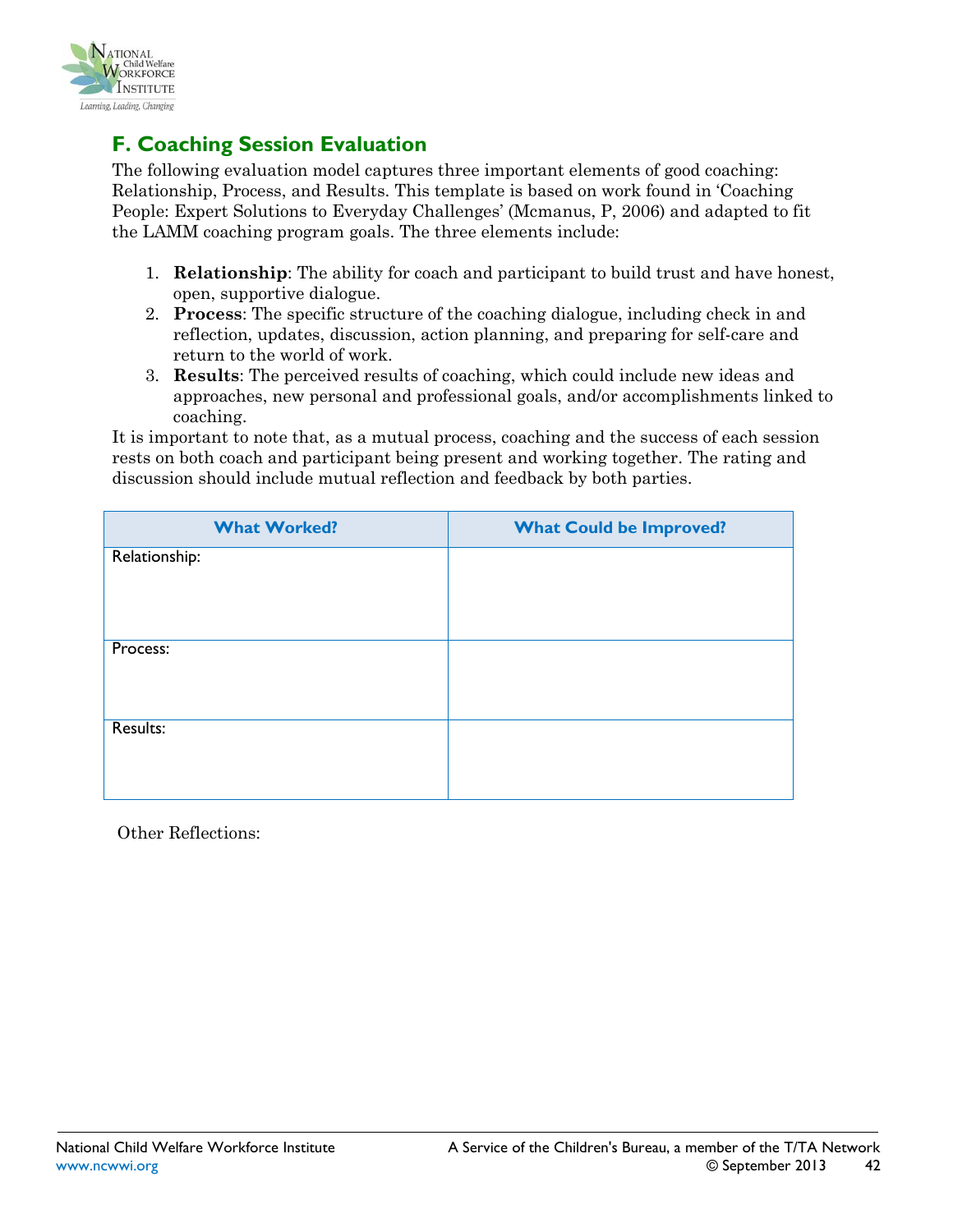

# <span id="page-42-0"></span>**G. Coaching Self Evaluation Checklist: Coach's Personal Log**

This log is adapted from the Coaching Self Evaluation tool in 'Coaching People: Expert Solutions to Everyday Challenges' (McManus, P 2006). The coach uses this tool to guide self-reflection and set personal goals for development and focus in coaching practice. Not all the skills and competencies listed will come into play in each session, but using the full menu helps the coach track progress on her/his work.

| In this coaching session, how did I                             | <b>Rating and</b> |
|-----------------------------------------------------------------|-------------------|
|                                                                 | <b>Comments</b>   |
| create possibility by combining goal attainment, value<br>Ι.    |                   |
| achievement, and sustainability with new possibilities?         |                   |
| provide both support and autonomy?<br>2.                        |                   |
| 3.  work with the participant to set high yet attainable goals? |                   |
| 4. use transparency to build a trusting relationship?           |                   |
| link the participant to the larger network of LAMM and<br>5.    |                   |
| other middle managers in the LAMM network?                      |                   |
| respond to and adjust based on participant input about<br>6.    |                   |
| what would be useful in the coaching relationship?              |                   |
| 7. truly allow the coaching process to be self-directed?        |                   |
| 8. use strategic questions to help the participant link vision, |                   |
| intention, actions, and learning for desired results?           |                   |
| 9.  follow up on previously set action plans?                   |                   |
| 10.  ask powerful questions to build reflection and self-       |                   |
| awareness?                                                      |                   |
| 11.  seek clarity by checking assumptions and using active-     |                   |
| listening techniques?                                           |                   |
| 12.  promote self-efficacy through identification of strengths  |                   |
| and solutions depicted during this coaching session?            |                   |
| 13. help the participant generate, ask, and sometimes answer    |                   |
| questions to advance thinking and progress?                     |                   |
| 14.  give specific feedback linked to process and outcomes?     |                   |
| 15. use my coaching role to support and deepen cultural         |                   |
| awareness and humility?                                         |                   |
| 16.  listen fully, putting all my attention on the participant? |                   |
| 17.  model flexibility and openness in my coaching approach     |                   |
| and style?                                                      |                   |
| 18.  prepare for coaching in advance?                           |                   |
| 19. support self-care and regenerative activities to help the   |                   |
| participant 'stay alive' in the work?                           |                   |
| 20.  end the session with reflection and creation of an action  |                   |
| plan?                                                           |                   |

We hope that coaches find these tools and the following case study examples valuable for developing and deepening their coaching skills.

LAMM alumni who seek coaching are leaders in different types of child welfare systems, each with unique challenges for middle managers. We selected several case studies in order to illustrate the coaching process: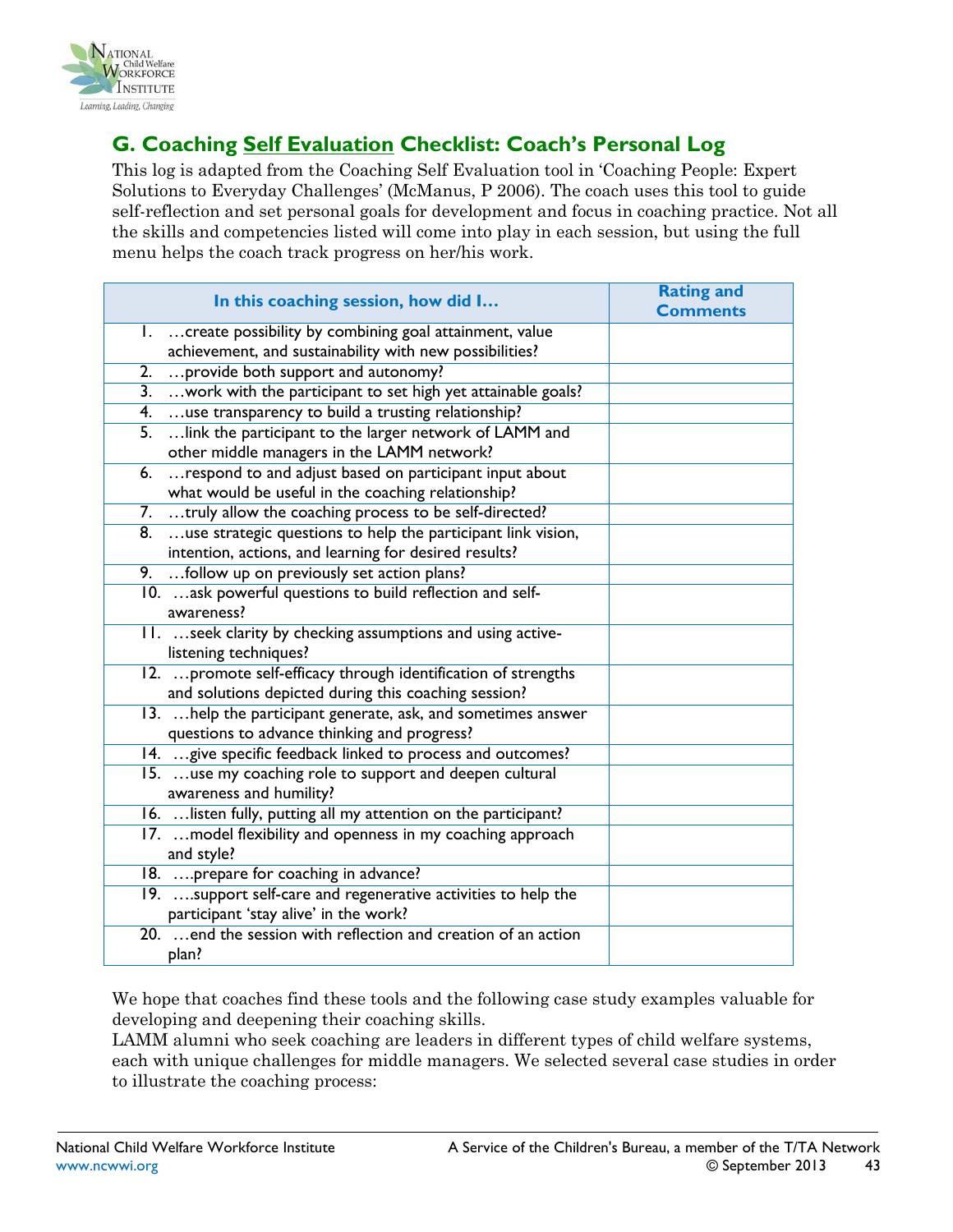

# <span id="page-43-0"></span>**H. Coaching Case Study 1: Leading Change through Leading for Results**

Julie is the Manager of Child Protective Services for a county office which includes a city with a liberal reputation for its diversity, education, and a respect for the health of the environment. Julie attended LAMM a year ago, and her change initiative focused on implementing Permanency Roundtables. An original pilot site, Julie's office, under her leadership, was instrumental not only in testing the model, but also in spreading its practice statewide. Julie came to LAMM thinking about how to jumpstart her office's focus on family engagement and improving outcomes for children and families. Relatively new in her leadership role, Julie was also eager for her own professional development, particularly in supervising former peers, with whom she had competed for her position. Julie was eager to learn effective leadership approaches for changing her agency's practices and not just to gain compliance with a process.

#### **Framing the Coaching Work Together**

Julie's stated challenge was her sense that she had not yet fully 'owned' her role. While she felt confident in executing tasks, Julie was less confident in her ability to deal with the more subtle and complex challenges of leading the office in implementation of new practices. This required that she hold the supervisory staff accountable for the implementation outcome and move them into a unified management team. The way in which Julie wanted to grow and develop her leadership voice and her team centered primarily on culture change and effective and timely practice.

The coach's role was to help Julie push herself to try strategies that would be challenging, such as having candid and crucial conversations with agency leaders who had authority over her, with peers from other departments, and most centrally with supervisors on her own leadership team who were the link to practice. Julie wanted to use coaching to give herself assignments and to hold herself accountable to follow through on tasks and approaches that she found intimidating.

The permanency roundtable initiative was a good opening for work with Julie on leading change. Other supportive resources included the presence of a top school of social work, as well as a community of progressive views, and a culture that supports human services. Her agency is clear that they are engaged in social work practice, and hold a culture that values this identity. The staff and the community are consistently responsive and view engagement as central to the work of child welfare. They are committed to safety, as well as preserving and building lifelong connections, family identity, and engaging the community. Julie embraces this approach and identity as well.

Julie was an avid learner during LAMM and continued this approach in coaching. She absorbed information with interest, particularly related to the importance and use of assessing all of the drivers for performance and change. She particularly wanted to find a way to align the agency's data systems and management team strengths as assets in leading for results. One of the most striking aspects of the coaching work that Julie did was challenging herself to lead in a more forthright manner and challenging herself and her management team to realign the system and changing themselves to be increasingly more effective at leading for results.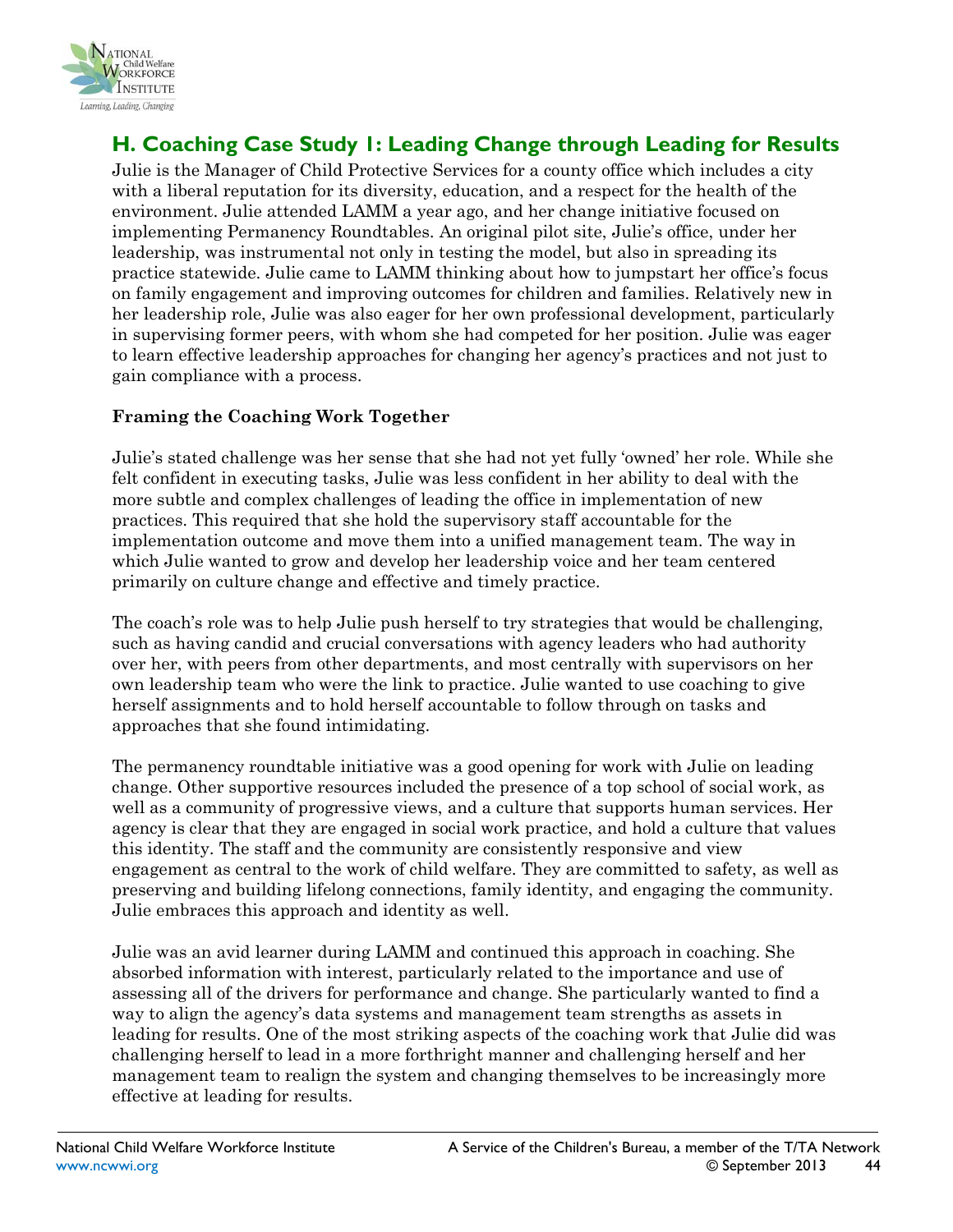

This view of change leadership was new for Julie:

"The biggest take-away from LAMM for me was the appreciation of the complexity of change and implementation. Although I had worked in my county for decades, I never had a clue that implementation of a practice innovation was so complex: I used to think, "We've been given a directive, so we will make it happen." When it doesn't happen, the blame begins: Central Office didn't roll this out right; it's not a good idea, etc. But now I break it down into all of the components of the change and implementation and recognize all of the adaptive elements that need continuous attention and ongoing adjustment to maintain the forward momentum."

In addition to her change initiative and the larger issue of performance based on results, Julie was dealing with changes in her leadership role. Specifically, Julie wanted to develop confidence and the necessary skills to provide leadership in the office, agency, and community. Between her awareness of her personal goals and her goal that the agency more fully embrace achieving timely permanency, Julie was anxious to get started and make a difference.

"Learning about leadership and management at LAMM was a real turning point for me. I left the training feeling like a leader and ready to own my position as CPS Manager."

During LAMM and afterwards when Julie returned home, she realized that she was not using data in her work with her staff and that, in fact, the state and the county struggled to use data at all. She wondered if she was looking at the right data and reports and whether she could distill meaningful information from those reports in an organization where it was the culture to dismiss the use of data and numbers as antithetical to 'real social work'.

For example, Julie and her team looked at data regarding timely initial assessments. Julie asked the Data Analyst to generate reports that gave her the information she needed to manage performance for the office. Her own review of the data led to the discovery that the delay and backlog of 'initial assessments' was significant. This played out in a few ways.

#### **A Leadership Strategy**

Julie wanted to accomplish two things in her work with her supervisory staff:

- create a sense of teamwork and collaboration
- help her supervisory staff insist on accountability from their workers

While Julie wanted to use the data about initial assessments in her management meeting, she did not want to create resentment. The conversation she had to have was tough, because the office culture was, at the time, very cynical about the use of data and numbers.

Julie's use of the implementation drivers and the Adaptive Leadership approach served her well. Julie was able to use and model many of the behaviors that would lead to effective change, such as taking time to diagnose both the system and herself. She started to notice not just that there were barriers to improving on performance and getting closure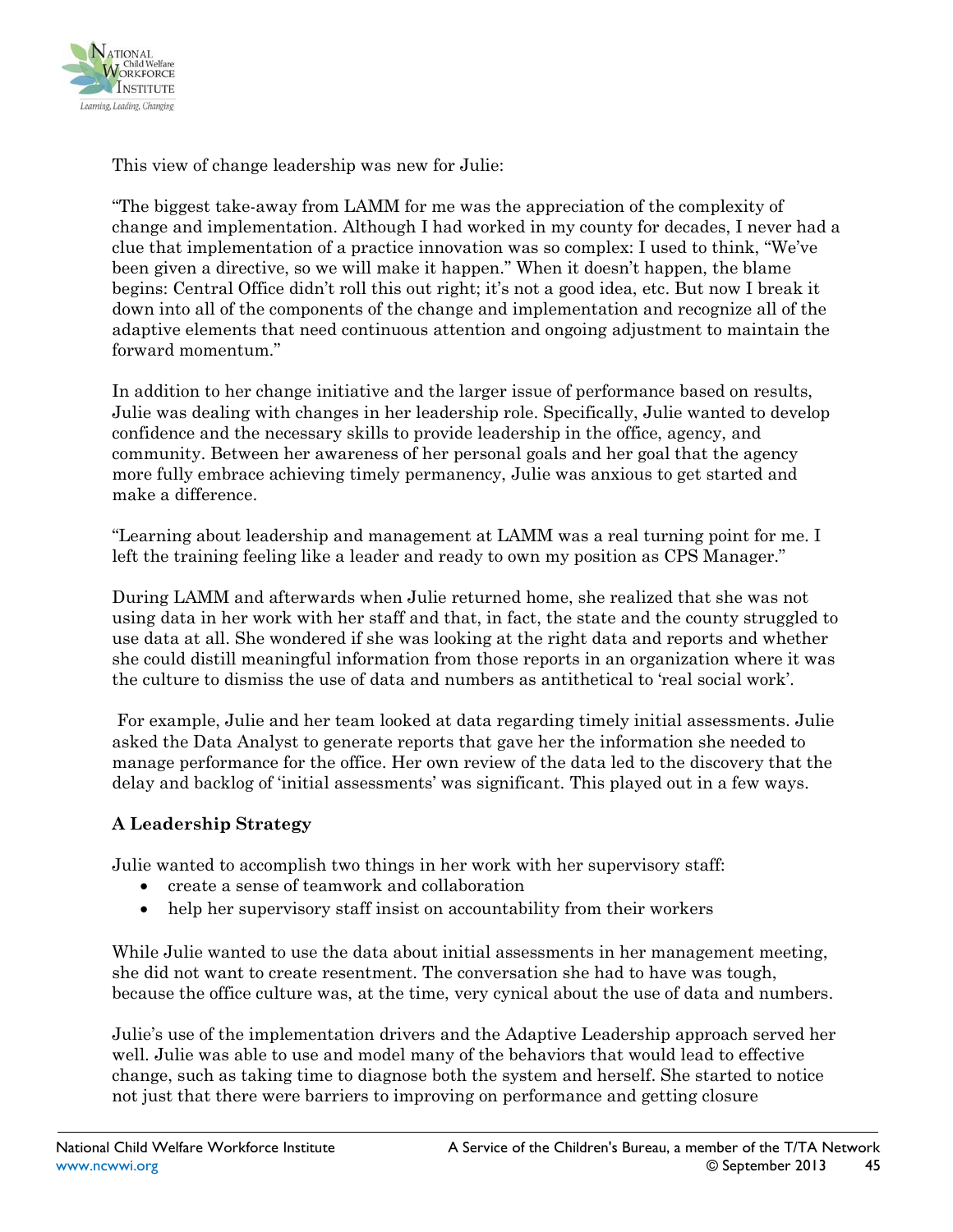

(timeframes, permanency) but that some of the underlying issues and root causes were really more about the staff (including herself) than they were about the families or context of the work.

"When we discuss social issues as a leadership team, my Supervisors and I are all on the same page and have lively discussions about the root causes of problems facing the families in our county. When the conversation changes to issues around compliance with performance standards, it's almost like an invisible wall goes up and the conversation is more strained.

A review of the numbers presented another challenge. Julie saw that a longtime peer of hers- who had once supervised her, had the greatest number of backlogged cases. Julie was concerned that she did not have enough credibility or legitimacy in her role to hold her longtime peer accountable. Julie realized that she needed to step up and be clear and compelling as a leader and that she would never change if her lack of confidence allowed her to fall back on old patterns

Julie tapped into several of the tenets of Adaptive Leadership related to her use of data with the leaders. She was able both to orchestrate conflict and regulate distress in leading the focus on data and using pre-work and her relationships to help the team grapple with the task at hand. Julie also used the tactic of 'Giving the work back to the People' by having the group struggle with how to be timely with assessments. As a result of Julie's approach, which was to name the difficult challenges, the management meeting went well.

As a result of those meetings and other interventions that Julie led at the organizational and administrative levels, the office achieved a 75% reduction in backlog assessments within nine months!

That initial success continues to inform the way that the management team functions and drives performance beyond timeliness, as Julie and her team continue to strive to understand how to use required data to address the adaptive challenges intrinsic in child welfare work. Julie's approach which exemplified both, distributive leadership by sharing the responsibility for solutions, and her own personal leadership power through her own advocacy role to move administrative drivers, winds up a great model for what she would like to see for families.

#### **A Coaching Strategy**

Coaching was an important part of self and organizational development. As a coach, my role was to witness and probe for further diagnosis of the system and of Julie's strategy. The primary coaching opportunity was to help Julie with her own action planning around the delicate balance of asserting her authority and her right to the role of manager, while also helping her build on her tremendous strength for empathy and teambuilding without getting stuck in either inaction or replicating ineffective patterns.

Julie set difficult tasks for herself, such as asking her 'boss' for permission and support in working differently with I.T. or having a tough conversation with a supervisor who was not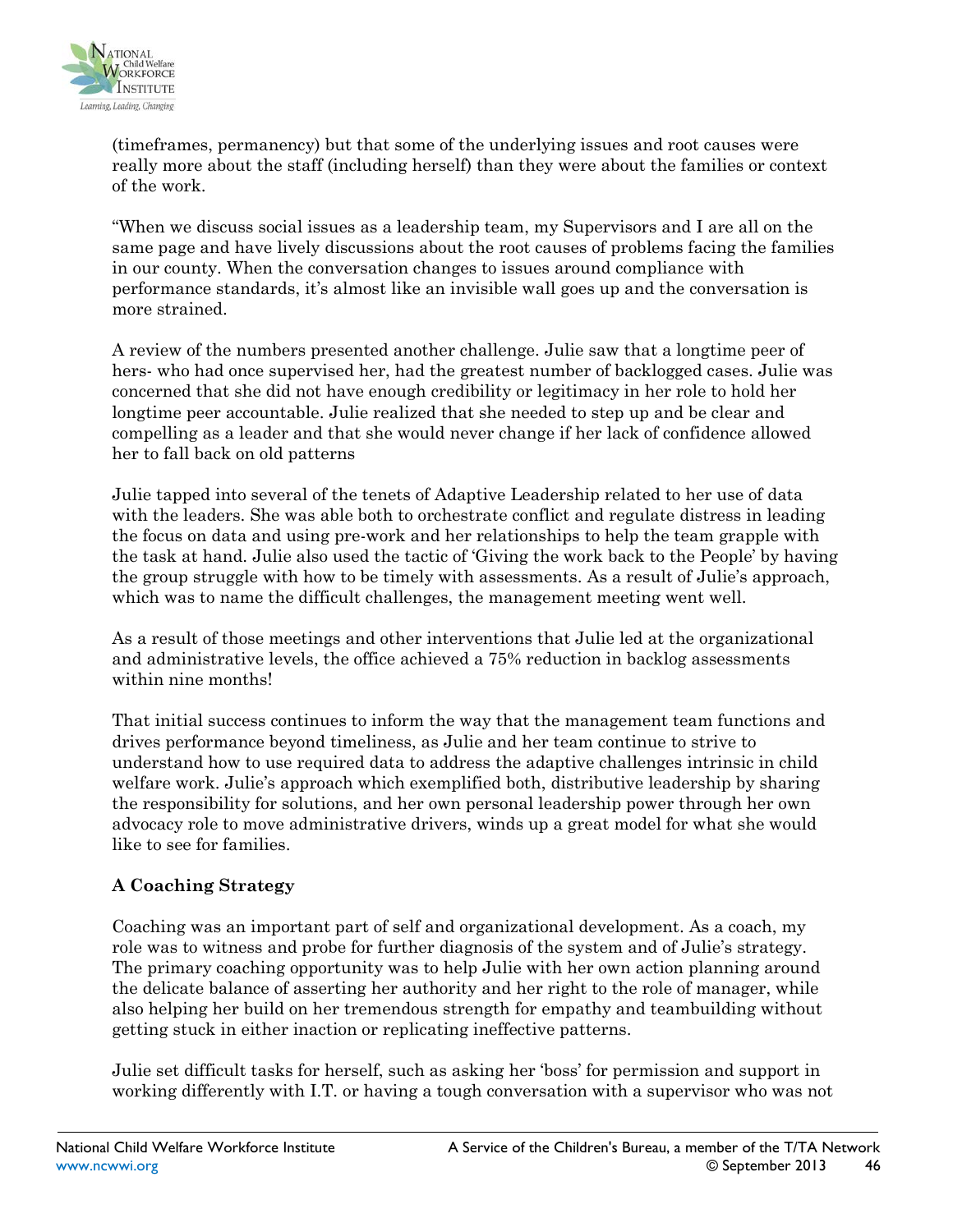

fully on board with Julie's leadership role. Resisting the urge to maintain predictable and comfortable behavior is extremely hard—and sometimes painful—work. Coaching provided a structured and trusting environment for Julie to be vulnerable and strategize new behavior. The fact that Julie brought a focused and clear set of goals to each coaching session supported her clarity, commitment and accountability

There are still aspects of the new practices that Julie hopes to improve. She continues to focus on results and build a work culture of high performance and successful outcomes for children and families. She added the Data Analyst to the advisory group for Permanency Roundtables and is working with that team to identify some key outcomes of permanency. Julie has been able to use data to bring clarity to her work with the management team and with the staff. Her next goal is to develop a team equipped to use data to influence stakeholders, including the court system and the county.

Last month, the Initial Assessment unit reached their critical goal with significant permanency improvements. Julie and the supervisors surprised them with a congratulations party, complete with flowers to signify the coming of spring and the new and fresh work they were doing. She was not sure how this appreciation went over until staff in the various units told her that the initial assessment staff were abuzz with pleasure at being recognized. Julie has continued to plant seeds and is starting to see her office and team flourish as they grow in their ability to work for effective processes that bring great results for children and families.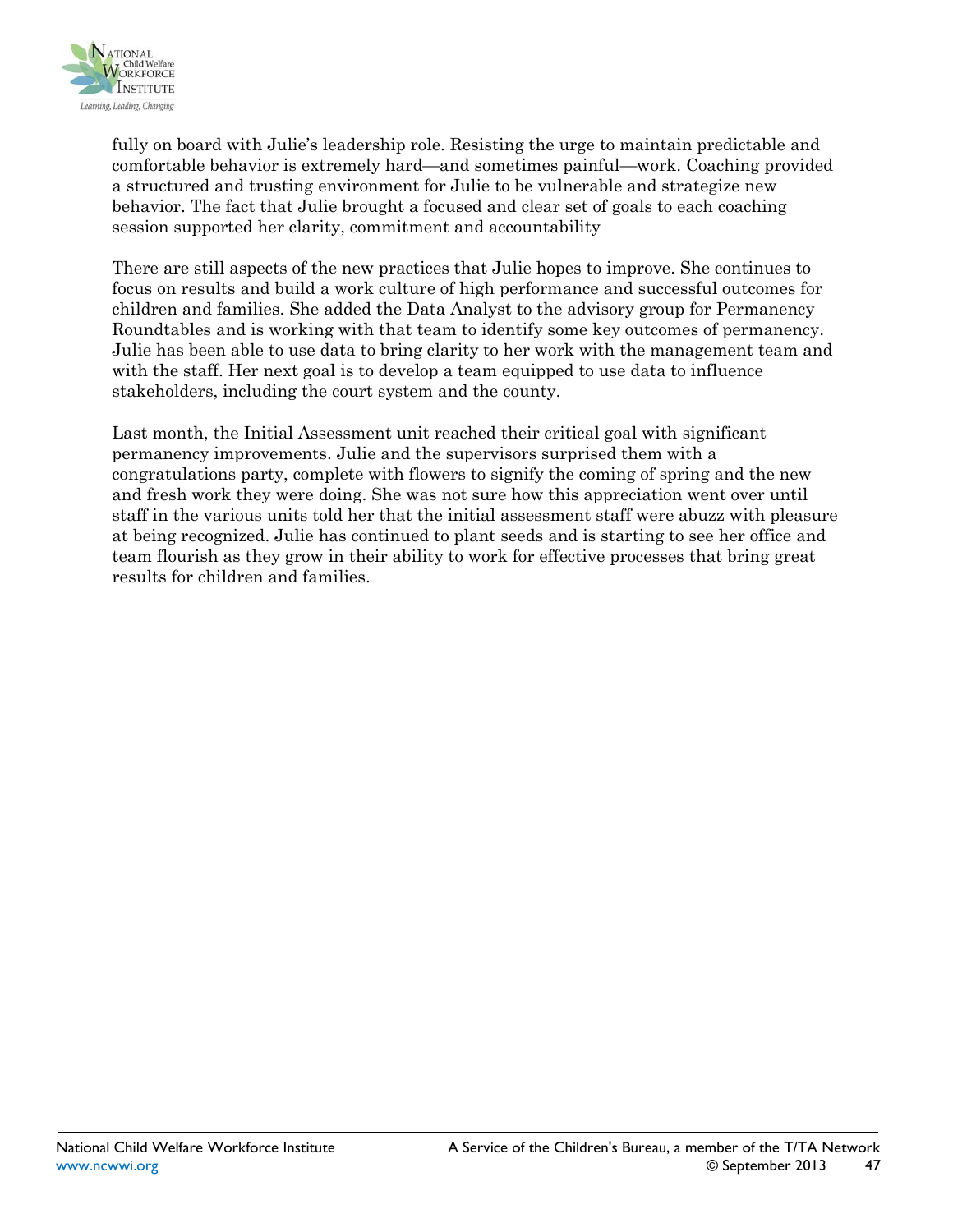

# **Coaching Case Study II: The Adaptive Challenge**

From the start, Angela was on a mission. She came to LAMM attentive and focused. Her conversations centered on the work she was doing to move her state towards improved trauma-related services and outcomes for children. The initial focus of her change initiative was working with resource family development and training. As the lead for the project, Angela struggled to feel effective and valued by her leadership team. During LAMM Angela worked on how to present her informed views in a way they would be heard and her ideas implemented. Since LAMM focused on the leader's role in implementation and the importance of aligning identified drivers, Angela began to develop new ideas about the ways that understanding trauma could and should transform the system.

Shortly after returning to work from LAMM, Angela learned that the work she was doing was going to be outsourced to a private agency and would furthermore be piloted on the opposite side of the state. She was told she would continue in her lead role; however the logistics of leading from across the state compromised her opportunity to fully participate.

*"During the initial phase of the change initiative implementation, it concerned me that the agency could not commit to fully adopting my plan to train staff and resource parents on the impact of trauma that influenced the outcomes for children in foster care and their parents. I was happy to learn that the western half of our state would receive the much needed information, but I was disheartened by what felt like a disconnect between my energy to create the change and the limited focus I could devote to the project, since I obviously couldn't lead it from a distance. I was very concerned that the project would flounder, or result in a very small impact on only a few foster parents, leaving out our staff and relative care providers. I had to work hard to stay involved and active as the project seemed to move away from me. I used coaching to think about leading in a different way."*

Angela had to regroup, but remained strong in her mission. She continued to follow the progress of the initiative related to training and supporting resource families. Meanwhile, some of the coaching Angela utilized concerned her goal to establish her value to the agency during reorganization. She gained increased independence and worked on new programs.

*"Really, the hardest part of the reorganization was the long wait, seven months, to figure out where I would eventually land then capturing my footing as I learned new programs and built a new team."*

Months after attending LAMM, Angela and her fellow LAMM attendees were invited to do a presentation to the state leadership about their LAMM experiences and change initiative. There was renewed interest in the initiative, as the Department of Mental Health was encouraging Child and Family Services to become trauma informed, along with a similar emphasis by the ACF. It was a great opportunity but meant that Angela had to face her worst nightmare: public speaking to the agency's executive team.

Angela used coaching to prepare for the presentation. Angela's primary goal was to convey the urgency and importance of addressing trauma and finding resources and kin families who could help children heal while in foster care. Angela's secondary goal was to promote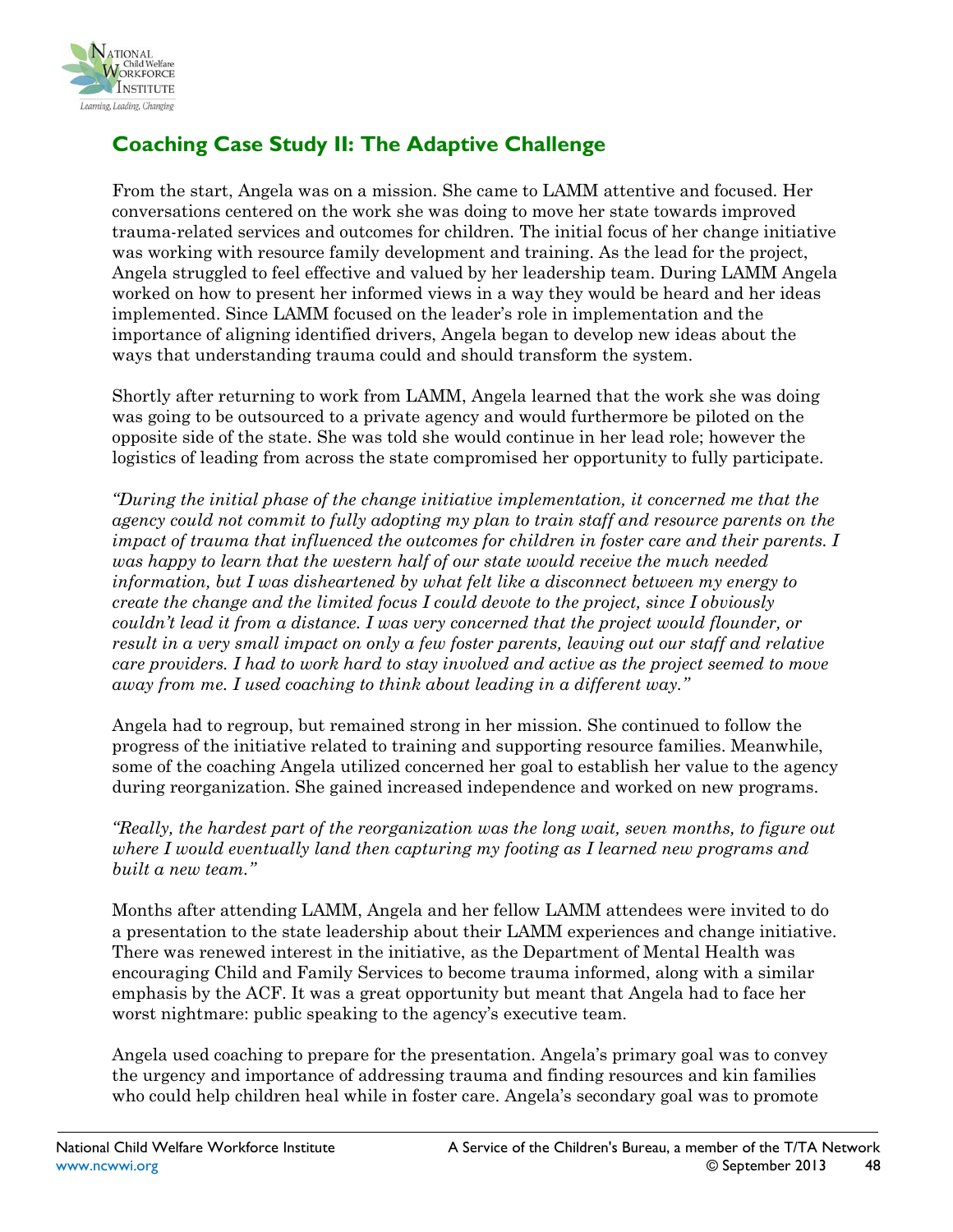

the ideas and values she learned at LAMM regarding the importance of Leading for Results. She used data and logic models to link the drivers and interventions taking place between the first step (conveying the importance and value of trauma informed practice) and the final goal (serving children who have experienced trauma in a way that provides stability and promotes healing). Just prior to the speaking event, Angela practiced her presentation with her coach.

The presentation was very well received by leadership. Angela garnered validation and kudos from the executive team and a university partner who offered to assist with the data collection following training.

Internal resources were still scarce, but Angela arranged community support for free trainthe-trainer for staff, resource development staff and fellow training resource parents. Angela used coaching to identify free technical assistance from the National Child Traumatic Stress, and she focused on developing capacity in court, case management and internal stakeholders, as well as the foster parents and kin providers. Eventually the agency subcontracted with the Children's Advocacy Center to provide training consultation for the workgroup.

One of the topics discussed most often in coaching was Angela's challenge to increase awareness of trauma among staff, foster caregivers, parents and relatives at the same time there were few resources to provide trauma-healing treatment among parents and children. Angela was able to include providers and the School(s) of Social Work on the advisory and participatory boards so that the community could develop a response in addition to the work being done in the agency and in the caregiver community.

Angela became a *very* public speaker about trauma and its impact on children, youth and families, a demand that continued to cause her stress. Her coaching focused on how to use her strengths to help her work through the rough parts and to use strategies she learned in LAMM to demonstrate her leadership.

*"I pushed myself to do more up front advocacy during the process of the project development, and I used coaching to prepare myself and to prepare materials that would support me in a more public role than I would usually choose. At the same time I used coaching to identify ways that I could comfortably and effectively delegate training and other speaking roles to others in the advisory group."* 

Angela's demonstrated ability to lead with strong commitment to the mission of the work is a model for those directly involved in the initiative and for the agency. Her public advocacy and voice have become stronger and more polished as she has been able to use her commitment to overcome her natural discomfort with public speaking.

*"It's frustrating to have experienced two downsizings, two reorganizations, change of leadership/supervision, office locations, staff, programs, etc. in a matter of two years. Staff's morale and focus have been divided between managing their work and struggling to determine if they even have employment, and if so, what it will look like in the future. These circumstances have made it especially hard to ask them to commit and focus on my change*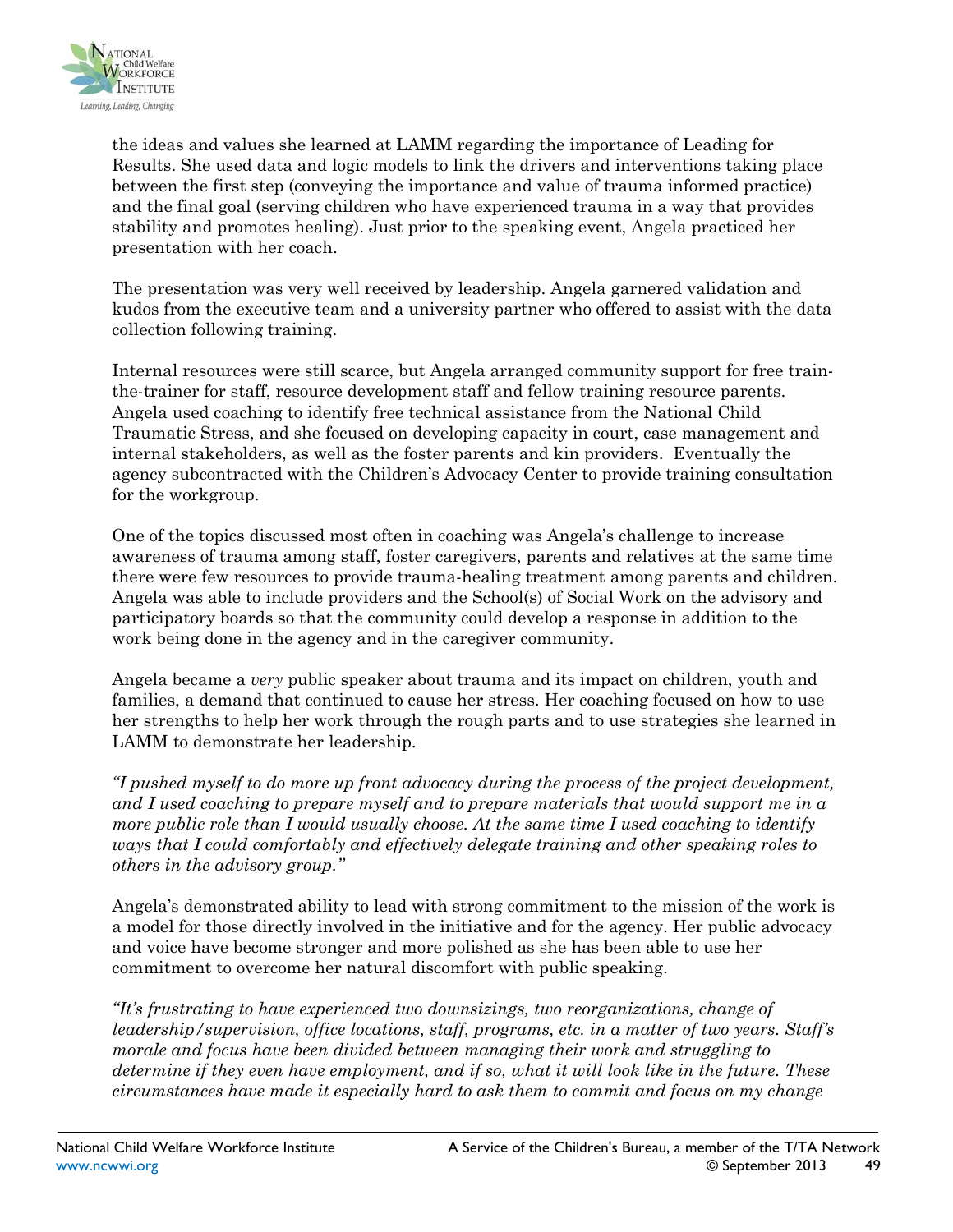

*initiative when they are preoccupied with their personal welfare. At the same time, having a trauma-informed and responsive system assists staff and the agency with achieving several of our PIP goals/outcomes. The support of my community partners, my coach and the commitment of the contracted partnerships have kept the work moving forward. Over time I have gathered the tools and developed partnerships needed to convince administration and staff that we need the information to improve our work with children, families and resource providers."*

The following table summarizes the diagnoses of self and the agency and the actions that resulted through coaching.

| <b>Self</b>   | Diagnosis:<br>Totally committed to what children need: will do<br>what it takes to remain active on this initiative,<br>because she believes it is information that has to<br>inform the way the system and foster, kin, and<br>parents work to heal children<br>Wants to become more respected and effective<br>as a leader<br>Hates public speaking and presenting which are<br>required for the leadership role                                                                                                                                                              | Action:<br>Stay involved, even if the<br>project is not a state<br>priority<br>Push to pilot even if<br>٠<br>initiative is delayed<br><b>Balance commitment</b><br>within the constraints of<br>newly assigned programs<br>and work<br>Push self to present<br>٠<br>Take risks in public<br>speaking and advocacy |
|---------------|---------------------------------------------------------------------------------------------------------------------------------------------------------------------------------------------------------------------------------------------------------------------------------------------------------------------------------------------------------------------------------------------------------------------------------------------------------------------------------------------------------------------------------------------------------------------------------|-------------------------------------------------------------------------------------------------------------------------------------------------------------------------------------------------------------------------------------------------------------------------------------------------------------------|
| <b>Agency</b> | Diagnosis:<br>Did not have the manpower to devote to this<br>endeavor while focused on meeting CFSR<br>requirements<br>Working to upgrade Resource Parents' training,<br>but nothing in the works for all staff<br>Constant change due to budget, re-organization,<br>and resource shortages means it's hard to stick<br>with any initiative<br>Leadership changes to grant: 1) outsourcing the<br>project to a private agency, and 2) piloting in a<br>location several hours from Angela's home base,<br>both of which changed her ability to directly lead<br>the initiative | Action:<br>Advocate and ensure<br>that child welfare staffs<br>the service array and<br>caregivers understand<br>and act in ways that are<br>trauma informed<br>Find and use free<br>resources<br><b>Build community</b><br>supports for the work                                                                 |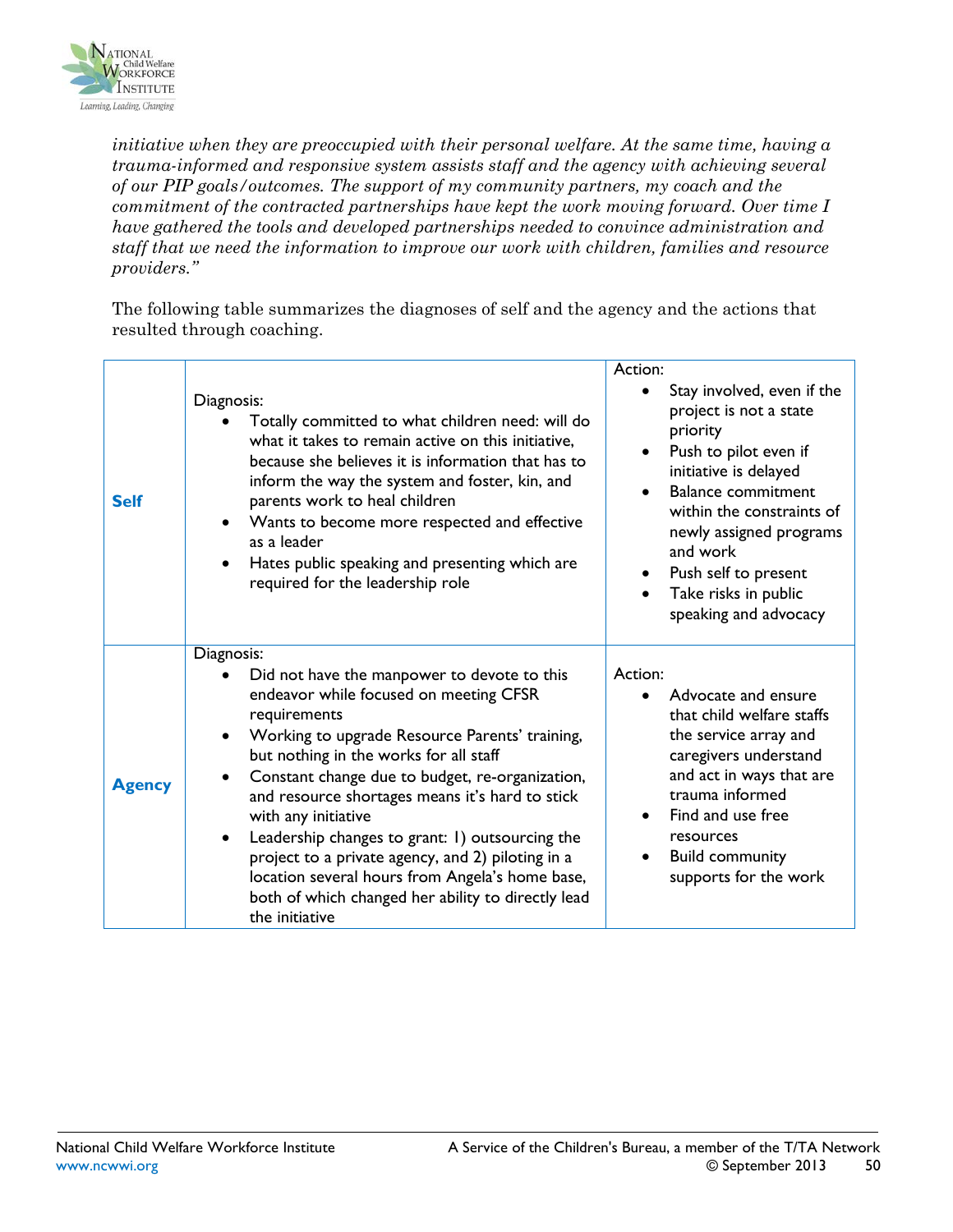

# **Coaching Case Study III**

#### **A. State Administered, State Run System: Olivia**

In state administered systems, middle managers are often the top tier of administration where they work directly for appointed executives. These middle managers are often under pressure to carry out the administration's plans quickly and achieve fast results and change to support the authority and credibility of state leadership.

Olivia attended LAMM while serving in a specialist position and returned to work following LAMM, newly promoted to deputy director. Olivia had strong analytic and advocacy skills, as well as energy and commitment to work hard in order to get things done. Olivia is also reflective and used LAMM's journaling process as an ongoing practice in her life. Olivia requested ongoing coaching before LAMM ended, and her goal was to be an effective advocate and leader, while staying true to her own convictions about the needs of children and youth in the system.

Olivia brought much strength to her new role as a deputy to a new director. The director came to the agency from another state, while Olivia's extensive knowledge about the state's system and contacts came from her long professional career in the state. Her background complimented the new director's demonstrated success, leading the child welfare system in a different state. Olivia was able to help the new director establish credibility and garner support for tasks that were central to the Governor's plans and were also challenging to implement from a political and practical standpoint. Olivia quickly became a confidante and 'go to' person for the director.

Early coaching focused on helping Olivia move into a political role which involved facilitating several collaborative stakeholder workgroups to tackle complex policy and contracting issues. She won support of judges, providers, and internal staff for her ability to bring people together without compromising the needs of the agency and the interests of children. Olivia's personal goal was to bring all voices forward, even when she represented some 'non-negotiable' positions of the administration.

During this time, coaching focused on two goals:

- To create a holding environment where Olivia could express her thoughts and emotional reactions to the internal teamwork in the agency and recognize her contribution to the situation.
- To strategize and plan for ways to effectively hold true to and advance her personal commitment to children in the system.

With coaching, Olivia was able to stand on the balcony, seeing things from a wide perspective which allowed her to assess and strategize her adjustment into a new role. She also practiced ways to advocate for changes that would help the children in the state's care.

*"Coaching was especially useful in providing a "safe" environment in which to process the dynamics regarding my promotion to a position in which I became the supervisor of those who had most recently managed me"* (Olivia, 2013).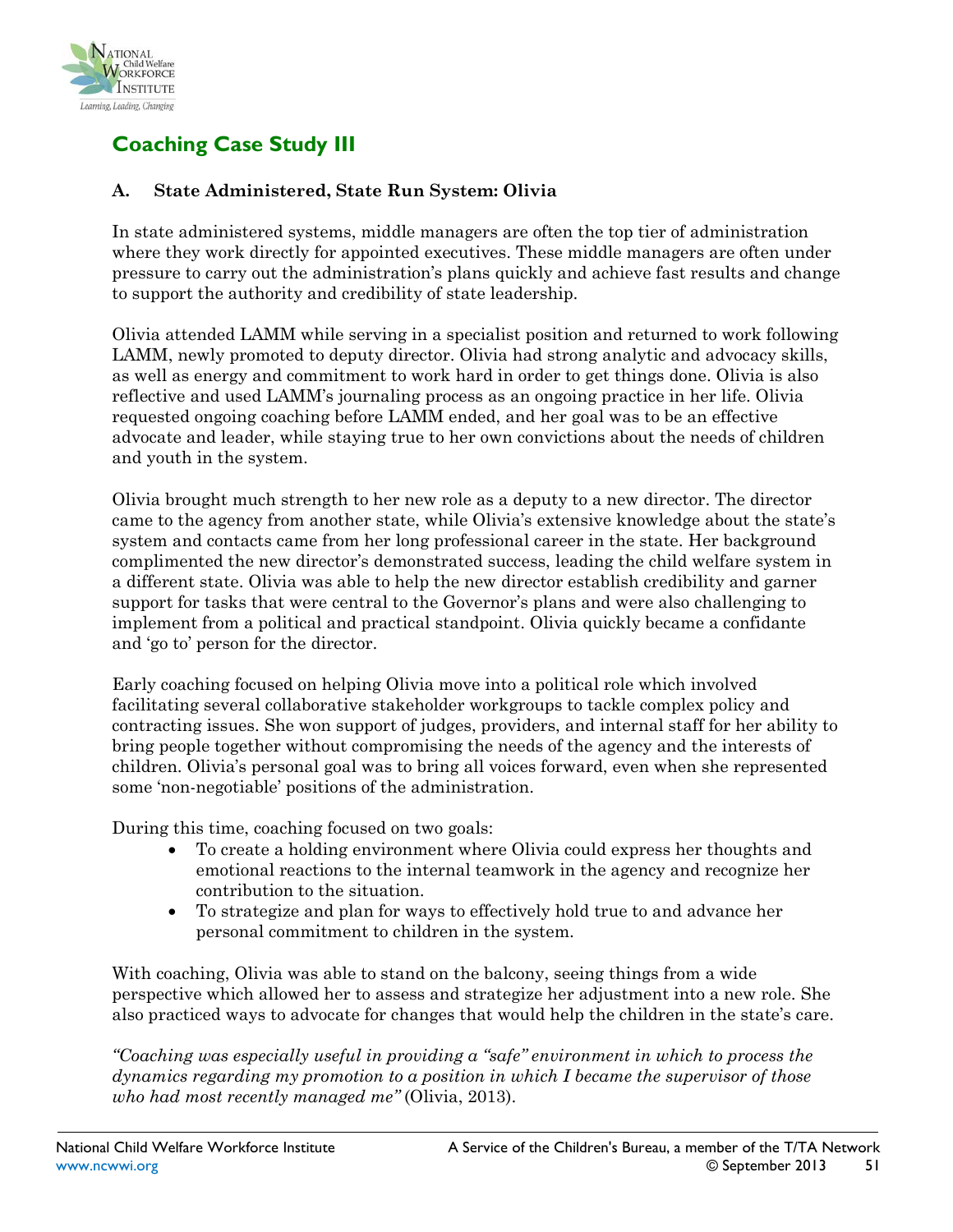

When the legislature was in session, Olivia used her coaching time to develop ways to move forward politically. Coaching helped Olivia to determine when she should keep advocating and pushing for actions with her own leadership. At other times, she used coaching to consider how to infuse legislation, policy or communications with language and principles that reflected agency goals while maintaining her commitment to meaningful outcomes.

By the end of coaching, two questions would be important: 1) How do the actions you are considering right now impact your long term effectiveness in this work and effort, and 2) How are you taking care of yourself?

Newly promoted managers tend to work extra hours and sacrifice self-care in order to prove their value and competence while they are learning a new set of tasks, roles, and responsibilities. Olivia used coaching to develop and monitor plans for self-care and balance. The coach pointed out times when Olivia was overstretching, particularly in areas where she could delegate to preserve her own calm and centered approach to the work.

*"During this time, coaching provided an environment to discuss politically charged issues, while balancing that with the needs of children and families across the state. Coaching also allowed me to discuss why achievement is so important on a personal level, and this enabled me to balance my passion for the work with my life outside of work"* (Olivia, 2013).

As the legislative session continued, the level of 'over performance' that Olivia demonstrated early on became the norm for her leader and her team. Her gift at working to support and expand the influence of the director evolved into a complex predicament of political tension. Stakeholders increasingly approached and confided in Olivia rather than the director, creating a level of competition with the director, who began to make demeaning demands or disparaging remarks to Olivia in front of other internal and external team members. Coaching interactions provided a safe place to discuss these delicate issues that are hard to manage in the political realm. Olivia also used coaching to balance herself in a holding environment, safe from the political arena.

#### **B. State Supported, County Administered System: Darleen**

While federal funding for child welfare services runs through the State, county run systems administer the funds and have some latitude through local leadership, giving the manager the opportunity to impact the service delivery system. Directors are hired and subject to oversight by a local board of commissioners who are publicly elected and held accountable by voters as well as administrative and funding regulations. Child welfare managers in most small counties work directly for the director and often have a stable workforce due to the limited number of available professional jobs.

Darleen was sent to LAMM by an administration eager for her to enhance her role as a trainer and leader on the state's Differential Response Leadership Council. After 25 years in the field, Darleen was still excited about what she could learn personally and contribute to the field of child welfare. Darleen was also active with the Statewide Implementation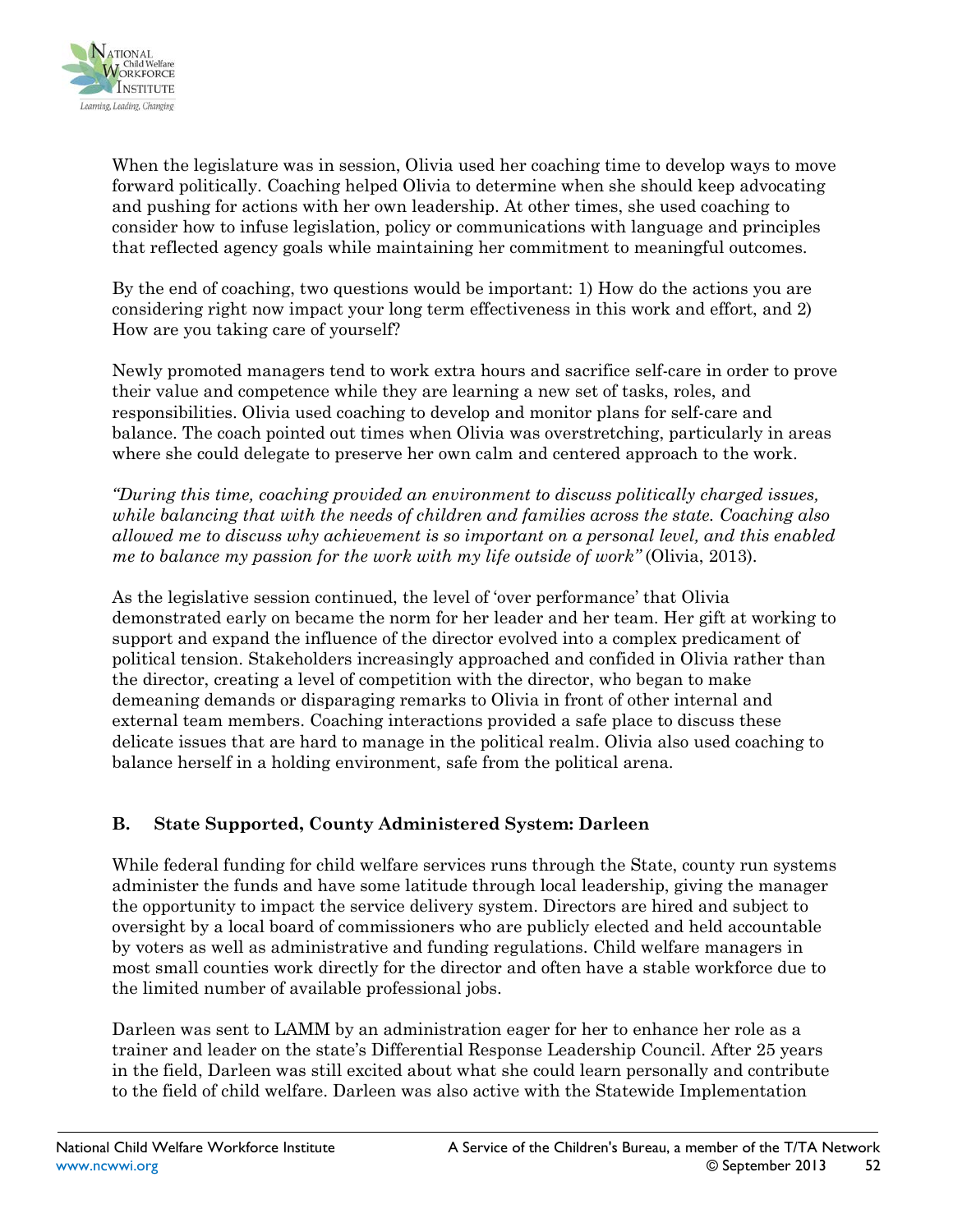

Team which was developing practice profiles and redefining the workforce hiring and development program.

Coaching began with the adaptive challenges underpinning Darleen's change initiative, Differential Response. Darleen was responsible for implementing the new practice with her unit and also assisting her peers in implementation and decision-making among programs.

Darleen and her fellow managers were adjusting to a new leader in the office, as well as trying to understand and implement the significant practice changes represented by Differential Response. Initially, the new director was interested in Darleen's experiences during LAMM training, but there were emerging tensions and stress in the relationship between the new leader and the management team.

*"I valued and looked forward to my coaching sessions. Coaching was a place where I could think through what I wanted to propose and where I could identify the ways that what I was asking might seem threatening to a leadership team where trust was a challenge"* (Darleen, 2013).

Darleen worked to build leadership in line staff and supervisors, by sharing tasks and work that fit with the strengths of individuals on the team. She focused on building champions for the work.

Implementation of a change initiative is generally a mix of technical and adaptive challenges. Using compliance to achieve technical change includes focusing on whether people are doing what they have been asked to do and doing it well enough to get results. The more complex adaptive level of change requires an organizational culture shift, so that this new behavior becomes 'the way we do things.' Focus is then on values intrinsic to this shift.

Darleen understood that she needed different levels of support and ownership from different stakeholder groups in her agency. She considered the needs and interests of her peers, which centered primarily on personnel issues including hiring. She used existing initiatives and the current hiring process to help her peers think through leadership and practice strategies that would advance the goal of hiring and developing a competent workforce. Darleen was also able to guide her agency supervisors and field staff to think through new approaches with families, balancing engagement and accountability.

Darleen used LAMM coaching to strategize at multiple levels: moving between working the change in practice and working the change in organizational culture, understanding that both adaptive and technical challenges have to be met to achieve sustainable change.

*"I spent many hours devoted to evaluation and 'getting on the balcony.' My coach re-affirmed that I was making the best decisions for myself, for my agency, and for the families we serve*" (Darleen, 2013).

Following a year of controversy and coaching, the leadership changed. The new director has been committed to and supportive of the work on which Darleen has been focused. With the